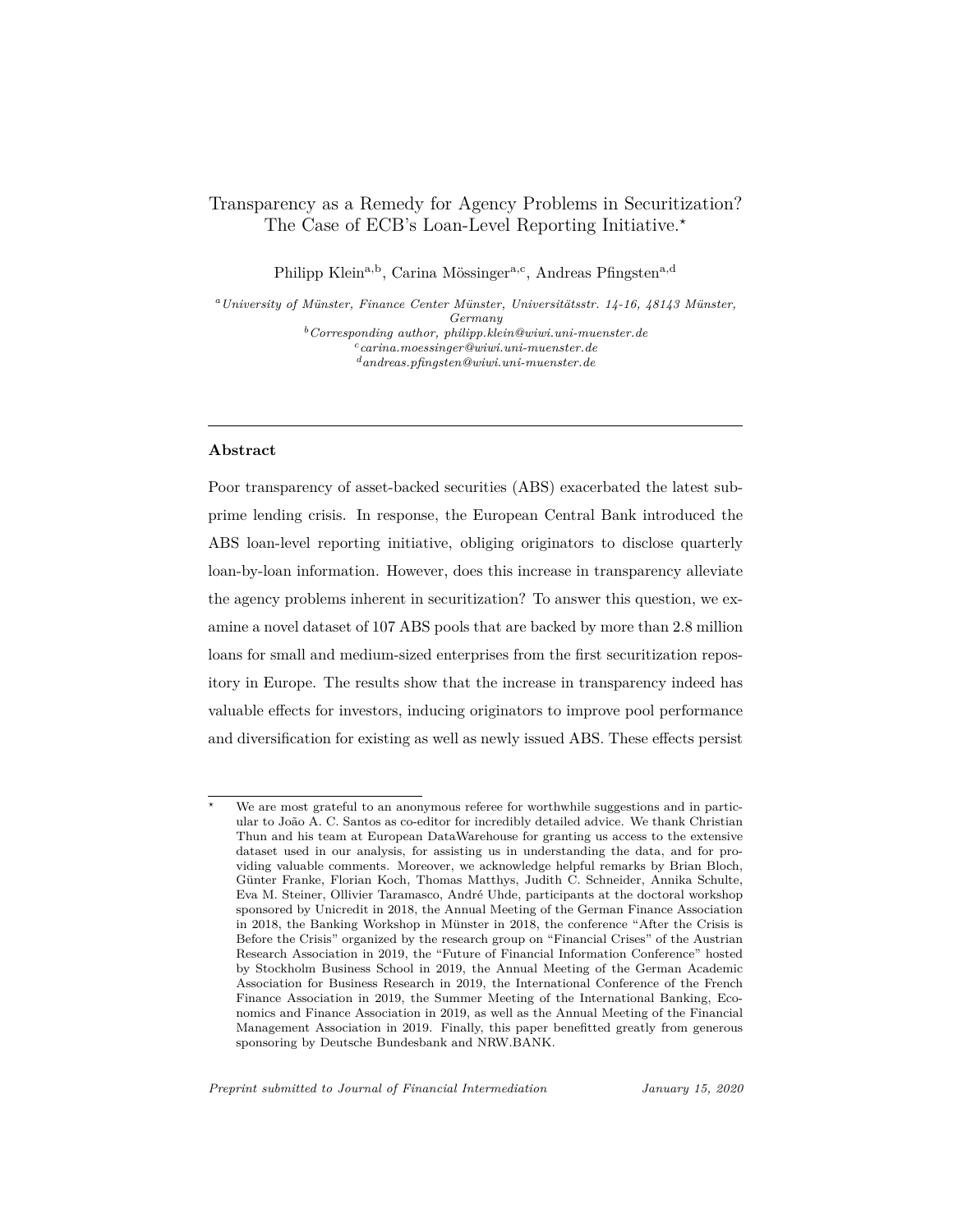for a large set of control variables and a broad variety of robustness tests. *Keywords:* Agency Problems, Diversification, ECB, Performance, Securitization, Transparency *JEL Classification:* E58, G21, G23, G28 *Funding:* Supported by Deutsche Bundesbank and NRW.BANK *Declarations of Interest:* None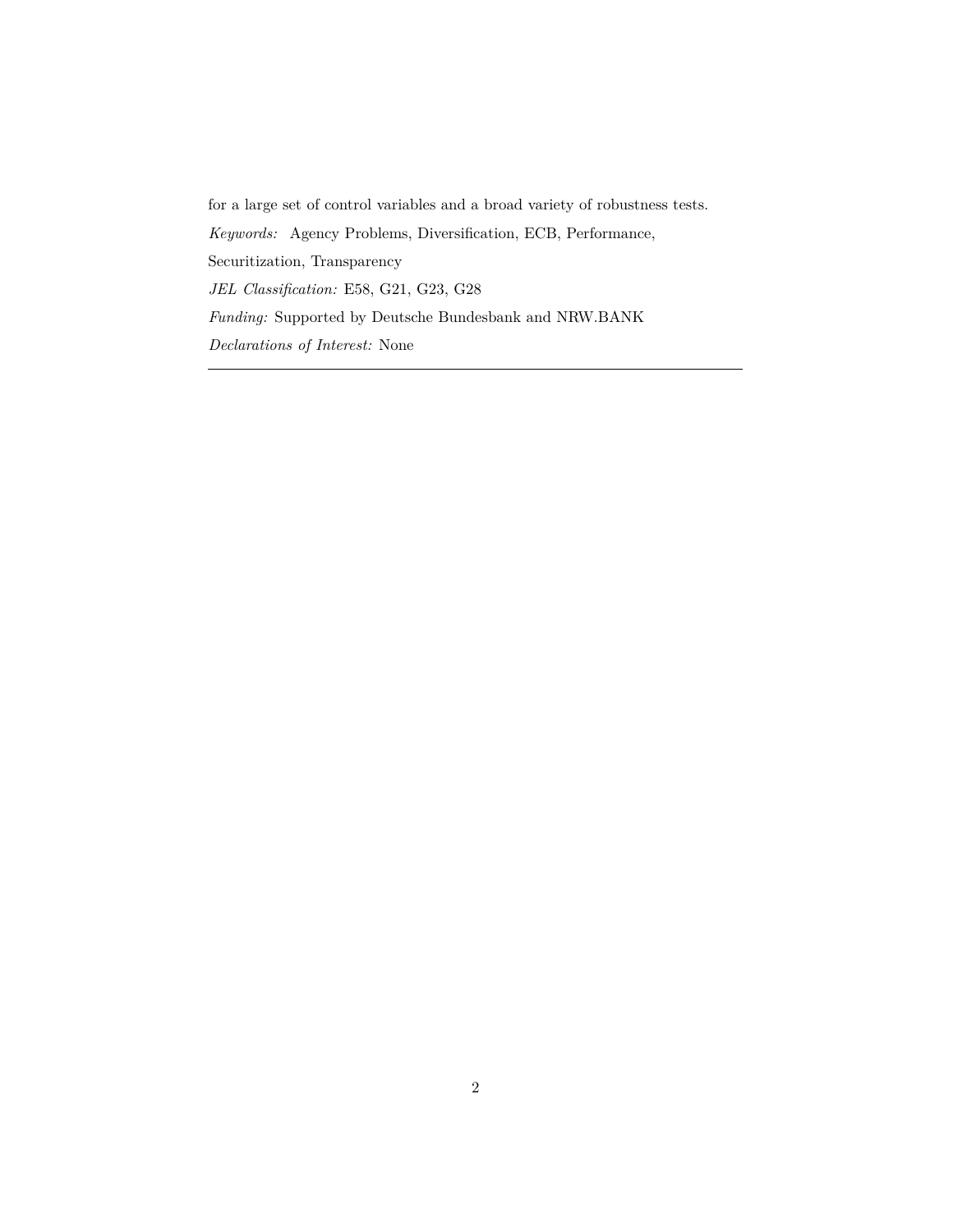## **1. Introduction**

Securitization markets typically exhibited large growth rates up to the latest subprime lending crisis. For example, the total outstanding securitization volume in Europe, the focus area of our study, amounted to around USD 139 <sup>5</sup> billion in 1999 and peaked in 2009 at USD 3.1 trillion [\(SIFMA, 2019\)](#page-37-0). Securiti-

- zation helped banks diversify their credit risk and funding sources and promised optimal risk allocation in the credit market, as well as greater overall financial stability. However, the crisis damaged the positive image of asset-backed securities (ABS), revealing severe agency conflicts between originators and investors
- <sup>10</sup> [\(Shin, 2009\)](#page-37-1). Investors lacked transparency and access to loan-level information to conduct risk assessments of securitization pools, and had thus to rely heavily on rating agencies. Further, even Moody's only requested loan-level data from issuers as late as 2007 [\(Pagano and Volpin, 2012\)](#page-37-2), that is, rating agencies [d](#page-35-0)eliberately neglected indicators with considerable predictive power [\(Ashcraft](#page-35-0)
- <sup>15</sup> [et al., 2010\)](#page-35-0). Additionally, they failed to regularly re-estimate their models [\(Griffin and Tang, 2012\)](#page-36-0). Both these shortcomings led to rating agencies failing to downgrade ABS ratings until the second half of 2007 [\(IMF, 2008\)](#page-37-3).

Against this background, opacity was a key driver of the latest subprime lending crisis, and of the ensuing decline of the securitization market (e.g., <sup>20</sup> [IMF, 2008\)](#page-37-3). In fact, the volume of outstanding securitizations in Europe almost halved in 2016 compared to 2009 [\(SIFMA, 2019\)](#page-37-0). To restore overall trust in securitization markets after this decline, market participants called for greater transparency. After a supportive consultation, the European Central Bank (ECB) reacted by launching the ABS loan-level reporting initiative in 2009,

<sup>25</sup> which obliges originators to disclose quarterly loan-by-loan information on ABS for the latter to be accepted as collateral in Eurosystem credit operations.<sup>[1](#page-0-0)</sup> As the securitized loans originated after the quarter in which a bank had adopted

 $\overline{1}$  The valuable role of loan-level data was also emphasized for the U.S., where the Dodd-Frank Act requires "issuers of asset-backed securities [...] to disclose asset-level or loanlevel data, if such data are necessary for investors to independently perform due diligence" (Dodd-Frank Wall Street Reform and Consumer Protection Act, Section 942 [b]).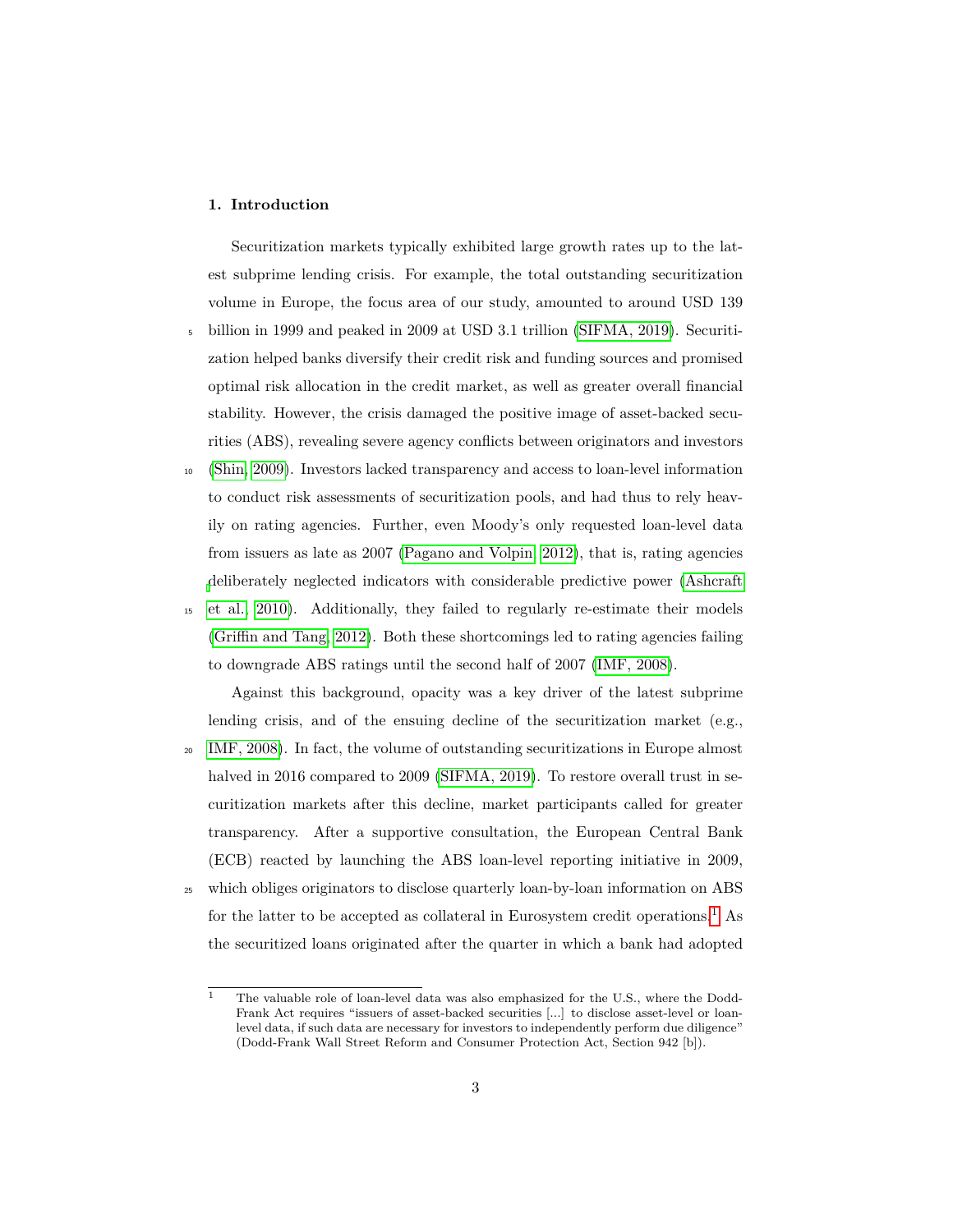the new reporting standards are of better quality than other loans securitized by the same bank, the ECB's requirement has positive effects on originator <sup>30</sup> securitization behavior [\(Ertan et al., 2017\)](#page-35-1).

However, loan pools, as opposed to single loans, are "sold" to ABS investors. Therefore, changes in pool rather than loan quality matter when assessing the impact of a loan-level reporting initiative. Apart from the quality of single loans, pool quality also depends on the composition of the pool, notably its di-

- <sup>35</sup> versification. Additionally, an analysis at the pool level is required to accurately capture its dynamics as many observed ABS pools are not static over time. This entails the introduction of new loans, as well as the exclusion of loans from the already-securitized asset pool over time. For example, there are around 10% new loans in an ABS pool on average in every reporting quarter in our sample.
- <sup>40</sup> Furthermore, different from the U.S. originate-to-distribute model, in the European market, many loans are securitized considerably after their origination (close to two years on average in our sample). Accordingly, the selection process of loans to be securitized in an ABS pool is of greater relevance for ABS portfolio risk than the lending decisions for single loans.
- <sup>45</sup> We investigate whether the ECB's loan-level reporting initiative has had pos-itive effects on pool quality, that is, whether transparent pools perform better<sup>[2](#page-0-0)</sup> and are more diversified than non-transparent ones. Since information asymmetries are of particular importance for small and medium-sized enterprises (SMEs) [\(Albertazzi et al., 2017\)](#page-35-2), we analyze 107 ABS backed by 2,840,280
- <sup>50</sup> SME loans. These data, collected by the European DataWarehouse (ED), the first and only central repository of all loan-level information under the ECB's loan-level reporting initiative, are supplemented by several specific bank characteristics. Using fractional response regression models, we examine five measures of pool performance, as well as four concentration-risk measures. In short, the
- <sup>55</sup> loan-level reporting initiative works well. Transparent pools exhibit on average lower loss and default rates, lower rates of delinquent amounts and of delin-

 $\overline{2}$  We identify better pool performance as lower realized risk, such as loss or default rates.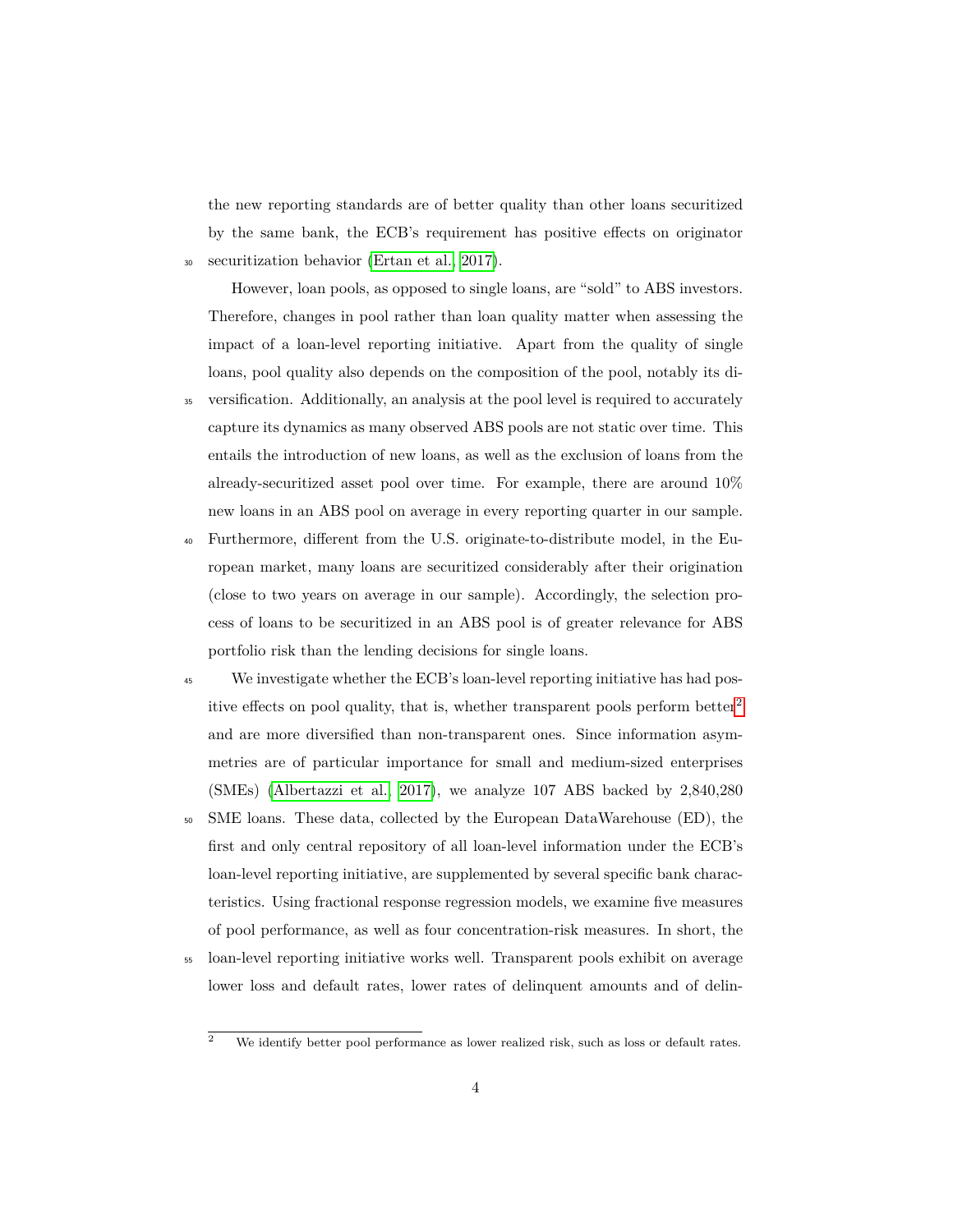quent loans, as well as loans with fewer days in delinquency. Additionally, they are more diversified with respect to single-name credit risk, business types, and industries.

- <sup>60</sup> The remainder of this paper is organized as follows. Section [2](#page-4-0) reviews the related literature and analyzes the status quo of the European securitization market. Section [3](#page-8-0) introduces our data sources and sample selection procedure. Section [4](#page-11-0) presents the variables and empirical strategy. In Section [5,](#page-19-0) we discuss the main findings. In Section [6,](#page-31-0) we examine several competing explanations <sup>65</sup> for our results. Section [7](#page-34-0) concludes the paper. The online appendix contains
- additional information and tables.

## <span id="page-4-0"></span>**2. Literature review and hypotheses development**

## *2.1. Agency conflicts in securitization*

Securitization by its very nature comprises agency conflicts, and involved <sup>70</sup> parties thus dedicate significant attention to limiting adverse incentives. This may lead to adverse selection and moral hazard due to information asymmetries between the originator, that is, the bank that initially grants and securitizes loans, and the investors buying ABS tranches. Banks first determine their *screening effort* when originating loans. Second, they choose their *monitoring*

- <sup>75</sup> *effort* during the loan repayment term. Third, by selecting loans, they decide about the *pool composition* and therefore pool risk. The literature covers a multitude of theoretical and empirical considerations and results. However, a thorough discussion of this literature stream is beyond the scope of the present paper. For example, there is a broad literature stream on securitizations backed
- <sup>80</sup> by mortgage loans, which points to agency conflicts by providing evidence for declining bank screening effort (e.g., [Keys et al., 2010,](#page-37-4) [2012\)](#page-37-5).

Nevertheless, our work contributes to the literature on securitizations backed by corporate loans. [Bord and Santos](#page-35-3) [\(2015\)](#page-35-3) reveal that banks relax lending standards when securitizing loans directly after their origination, which subsequently <sup>85</sup> perform worse. Conversely, [Benmelech et al.](#page-35-4) [\(2012\)](#page-35-4) mostly find that securitized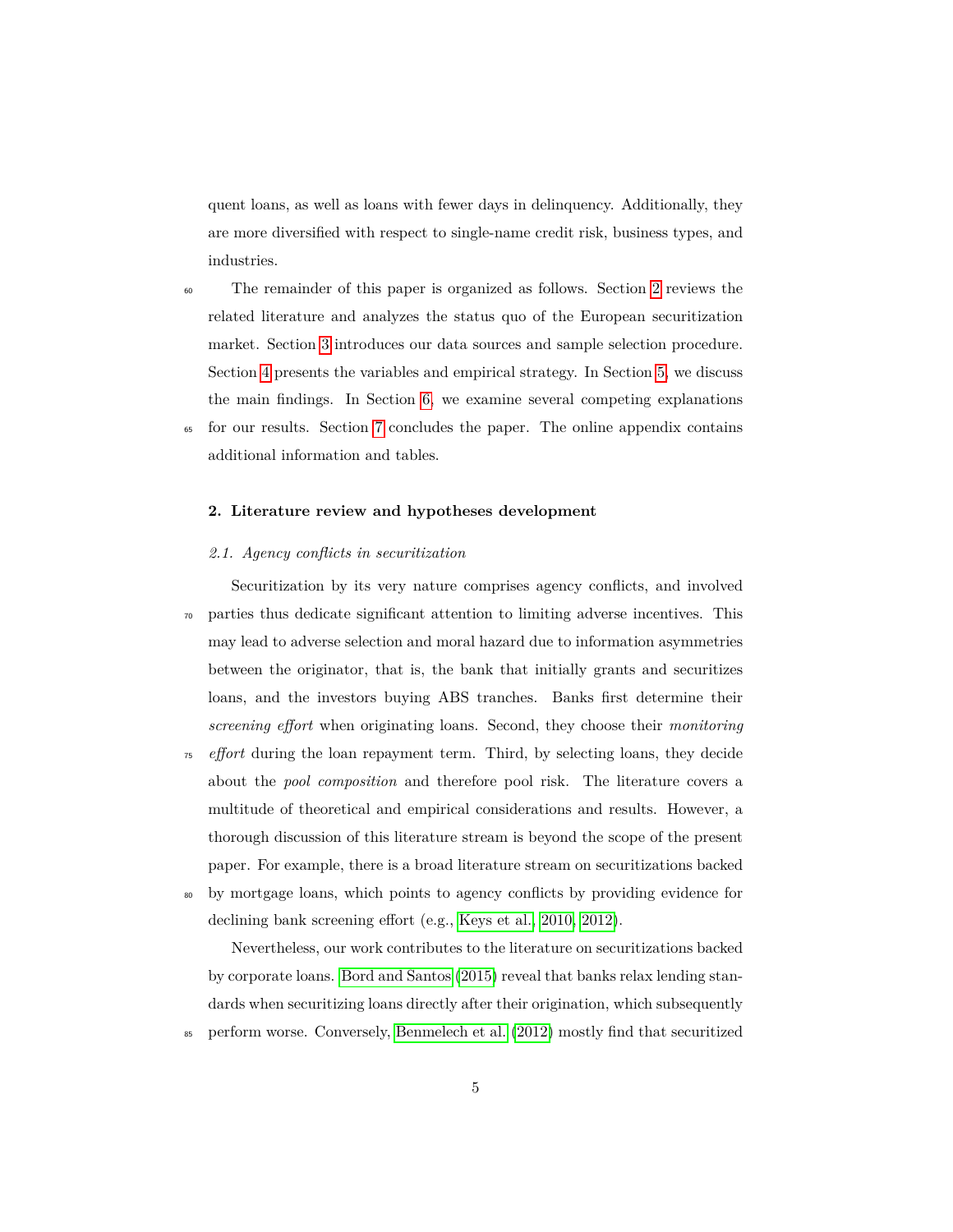loans do not perform worse than comparable unsecuritized ones. However, after securitizing a loan, a bank's incentive to conscientiously monitor borrowers tends to decrease, as loan default risk shifts to ABS investors [\(Wang and Xia,](#page-38-0) [2014;](#page-38-0) [Kara et al., 2018\)](#page-37-6).

- <sup>90</sup> Further implications for the agency problems between investors and originators arise from tranching, which is a common feature of securitization. There are two main dimensions affecting tranche credit risk and pricing. On the one hand, the stand-alone risk of underlying loans is a main driver of portfolio credit risk. On the other hand, the portfolio loss distribution and the resulting tail
- <sup>95</sup> risk are driven by the default correlation between the underlying assets. By diversification, originators construct low-risk senior tranches, which are usually AAA-rated and almost completely information insensitive [\(DeMarzo, 2005;](#page-35-5) [Hanson and Sunderam, 2013\)](#page-36-1). From the perspective of social welfare, this alleviates agency problems between originators and investors, as the impact of banks' <sup>100</sup> information advantages diminishes (e.g., [DeMarzo, 2005\)](#page-35-5). The low credit risk of AAA-rated tranches implies low incentives for investors to develop expensive expertise in portfolio risk analysis, resulting in a heavy reliance on the risk assessment of a few rating agencies [\(Hanson and Sunderam, 2013\)](#page-36-1).
- There are several instruments counteracting asymmetric information and <sup>105</sup> the resulting agency issues. For example, regulatory requirements and credit enhancements both influence tranche credit risk (e.g., [Pagés, 2013\)](#page-37-7). However, transparency via disclosed information is addressed only marginally in the securitization market literature as a remedy. [Guo and Wu](#page-36-2) [\(2014\)](#page-36-2) prove theoretically that the information-disclosure requirements in securitization markets
- <sup>110</sup> complement risk-retention regulation. According to their dynamic model with asymmetric information between an originator and a continuum of investors, both the risk-retention and information-disclosure regulations are effective in [r](#page-37-2)educing the negative impacts of investors' informational deficits. [Pagano and](#page-37-2) [Volpin](#page-37-2) [\(2012\)](#page-37-2) further propose a theoretical model dealing with the impact of
- <sup>115</sup> transparency on securitization markets, arguing that opacity impedes trading in the secondary market due to adverse selection. Their model offers support for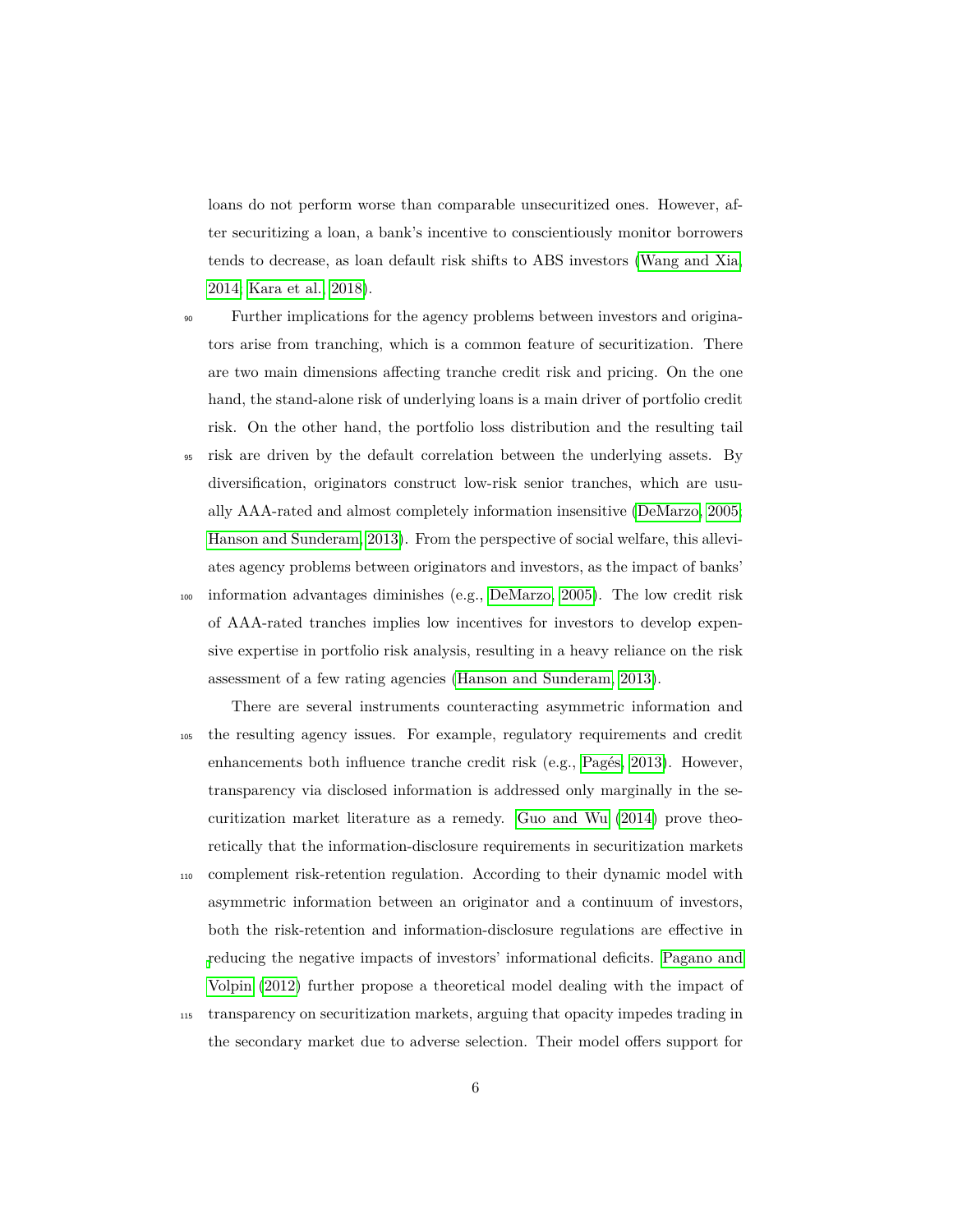the current efforts of increasing regulatory disclosure standards in securitization markets.[3](#page-0-0) Similarly, [Chemla and Hennessy](#page-35-6) [\(2014\)](#page-35-6) argue that originators have low incentives to exert costly efforts for producing high-quality ABS if investors

- <sup>120</sup> are unable to observe the true ABS quality. In their theoretical model, investors can receive informative signals under transparency, whereas signaling is not possible under opacity. [Ertan et al.](#page-35-1) [\(2017\)](#page-35-1) examine empirically the impact of the ECB's loan-level initiative and show that securitized loans originated after the bank adopted the ABS reporting requirement are of better quality. However, <sup>125</sup> there is no unanimous agreement that transparency is indeed beneficial to the
- [b](#page-36-3)anking sector; in some settings it may even worsen the situation (e.g., [Goldstein](#page-36-3) [and Yang, 2019\)](#page-36-3).

## *2.2. Securitization in Europe and the role of the ECB*

The International Monetary Fund pinpointed the lack of transparency as <sup>130</sup> a cause of the liquidity drying out in securitization markets during the subprime lending crisis [\(IMF, 2008\)](#page-37-3). Concurrently, mistrust between banks halted interbank lending and retained securitizations have quickly emerged to represent a large part of outstanding ABS issuances (see Figure A.1 in the online appendix). Subsequently, the ECB increased the attractiveness of ABS as col-<sup>135</sup> lateral by several measures. First, the ECB reduced the rating threshold from AAA in 2010 to A- in 2011 and to BBB- in 2012. Second, the ECB lowered the "haircut" from 16% on ABS rated between AAA- and A- in 2011 to 10% in 2013. Finally, the ECB started the asset-backed securities purchase program (ABSPP) in November 2014, purchasing securitizations in the primary and sec-<sup>140</sup> ondary market to inject further liquidity into the banking system and stimulate the issuance of new ABS. As of July 2018, the ECB's ABS holdings amounted to around EUR 27 billion [\(ECB, 2020a\)](#page-36-4), which represents around 1.8% of total

<sup>3</sup> [Freixas and Laux](#page-36-5) [\(2012\)](#page-36-5) emphasizes it is important to distinguish between disclosure and transparency, since the former refers only to providing information, whereas the latter means the information actually reaches market participants. However, due to the effective information provision of the ECB's loan-level reporting initiative, we do not need to differentiate between disclosure and transparency in our analysis.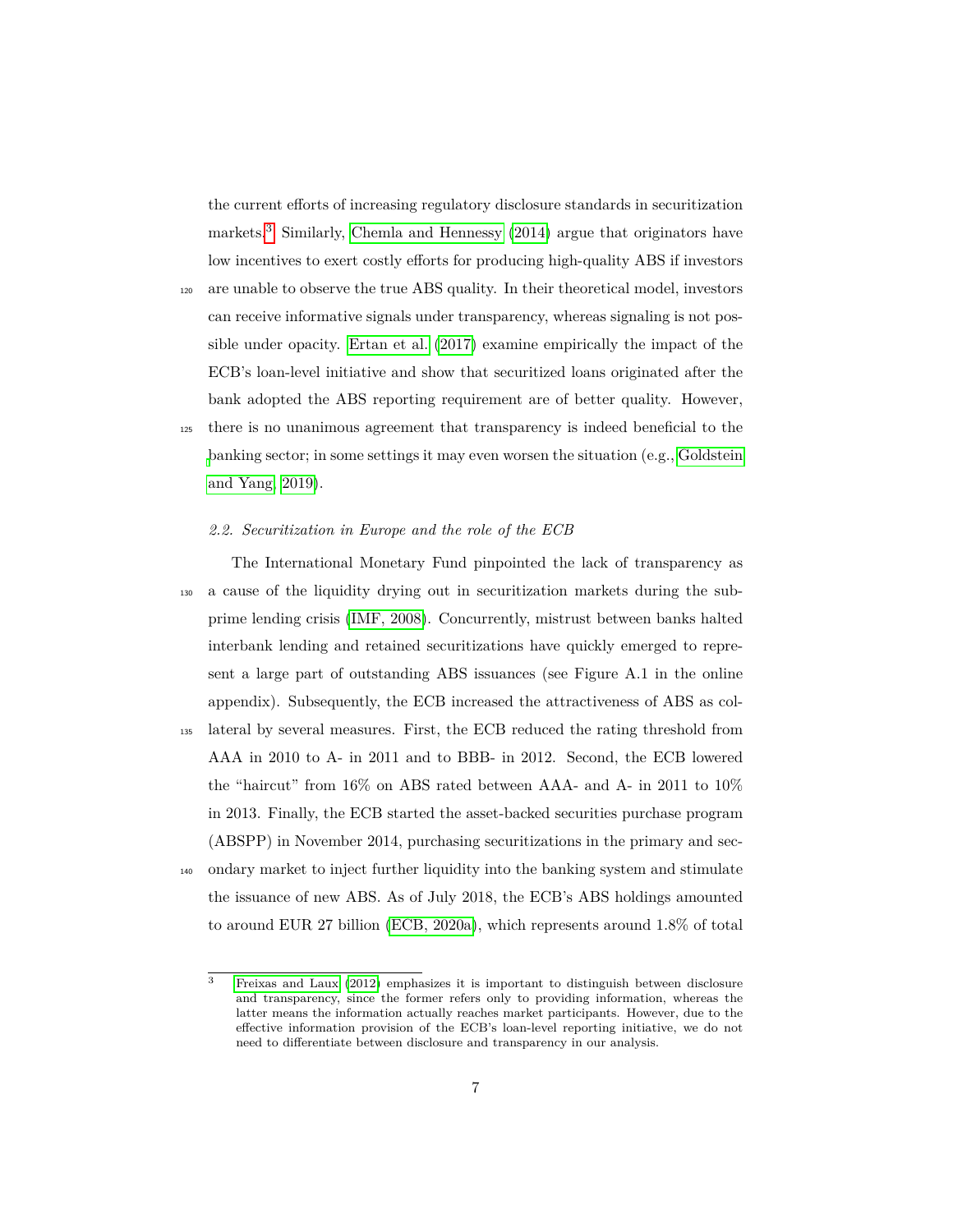outstanding ABS in Europe [\(SIFMA, 2019\)](#page-37-0).

Accepting securitizations as collateral in monetary policy operations, as well <sup>145</sup> as purchasing them as a result of ABSPP, requires sound ABS risk assessments by central banks. However, the ECB stated that "assessments of asset-backed securities have been hampered by the lack of standardized, timely and accurate information on single loan exposures" [\(ECB, 2020b\)](#page-36-6). In ABS prospectuses and investor reports, originators only provide aggregated summary statistics

<sup>150</sup> of the underlying loan portfolio [\(Pagano and Volpin, 2012\)](#page-37-2). Unsurprisingly, a public consultation by the ECB, that run from December 2009 until February 2010, revealed broad support for a loan-by-loan disclosure requirement for ABS (see Figure A.2 in the online appendix for the timeline). Therefore, the ECB announced the establishment of the ABS loan-level reporting initiative for res-<sup>155</sup> idential mortgage-backed securities in December 2010 and for ABS backed by

SME loans in April 2011 [\(ECB, 2011\)](#page-35-7).

In July 2012, ED was established, financed by the European securitization industry. It collects all loan-level information on behalf of the ECB, being the first repository providing granular and standardized information on ABS in Eu-

- <sup>160</sup> rope, thus enabling extensive comparability across originators. Additionally, it performs data-quality checks for the submitted data (e.g., examining significant deviations in key information compared to previous reports). As of January 2013, originators pledging ABS backed by residential mortgages or by SME loans as collateral for repo agreements with the ECB are obliged to report the
- <sup>165</sup> required ABS information to ED. Thereafter, disclosure requirements for other ABS classes (e.g., commercial mortgage-backed securities and ABS backed by consumer loans) followed gradually. The novel reporting requirement applies to existing, as well as newly issued ABS. As of January 2020, ED collected loan-level information on around 1,400 ABS deals across Europe [\(ED, 2020\)](#page-36-7).

#### <sup>170</sup> *2.3. Expected impact of transparency on European securitizations*

Increased transparency in general and availability of loan-level information in particular have important implications. *Investors* can perform more compre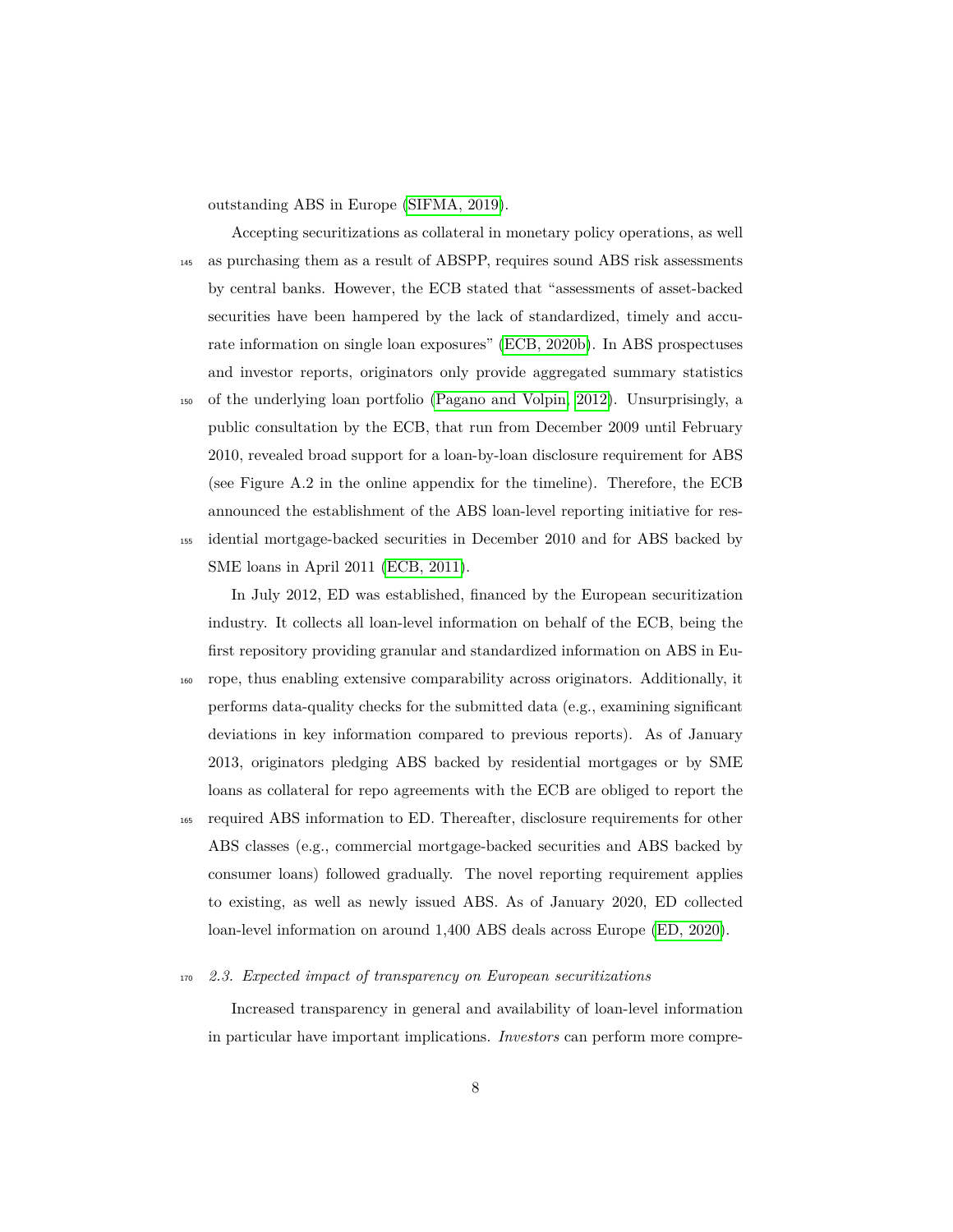hensive portfolio risk analyses and use the results to exert a stronger market discipline. *Banks*, as originators, anticipate these and are thereby incentivized

<sup>175</sup> to securitize better-performing and more diversified ABS pools as quality signals or to gain reputation in the securitization market [\(Albertazzi et al., 2015\)](#page-35-8). Overall, we hypothesize that transparent ABS pools, compared to pools that need not yet meet the new rules, perform better and are more diversified.

## <span id="page-8-1"></span><span id="page-8-0"></span>**3. Data sources and sample selection**

#### <sup>180</sup> *3.1. Pool Sample*

We obtained our main sample, the so-called *Pool Sample*, from ED. It comprises granular information on European ABS pools. Our focus is on ABS backed by SME loans because these loans seem to be particularly affected by information asymmetries, as they are not usually monitored by capital markets

<sup>185</sup> [\(Albertazzi et al., 2017\)](#page-35-2). Furthermore, SMEs are considered an important pillar of EU's economy. On average, more than 80% of all newly issued European [A](#page-37-0)BS backed by loans to SMEs were reported to ED from 2011 to 2017 [\(SIFMA,](#page-37-0) [2019\)](#page-37-0). Therefore, a potential bias in the dataset, may result from differences in bank liquidity needs, but should only matter marginally.

<sup>190</sup> ED requires from originators a quarterly reporting of 48 mandatory and 65 optional variables at the loan level, as well as 15 mandatory and 11 optional variables at the tranche level for ABS backed by SME loans. Loan-level data cover six categories of variables: identifiers, obligor information, loan characteristics, interest rate details, financials, and performance measures. Reporting at

<sup>195</sup> the tranche level comprises credit enhancements, payment structure, and performance measures. We utilize information from both levels, but mainly focus on mandatory variables because, on average, around 99% of the mandatory and 21% of the optional fields are reported in our sample.

The sample covers the reporting period from 2012 until 2017. To create <sup>200</sup> loan- and tranche-level samples, we conduct separate sample selection procedures at the loan and tranche levels, respectively. At the loan level, we start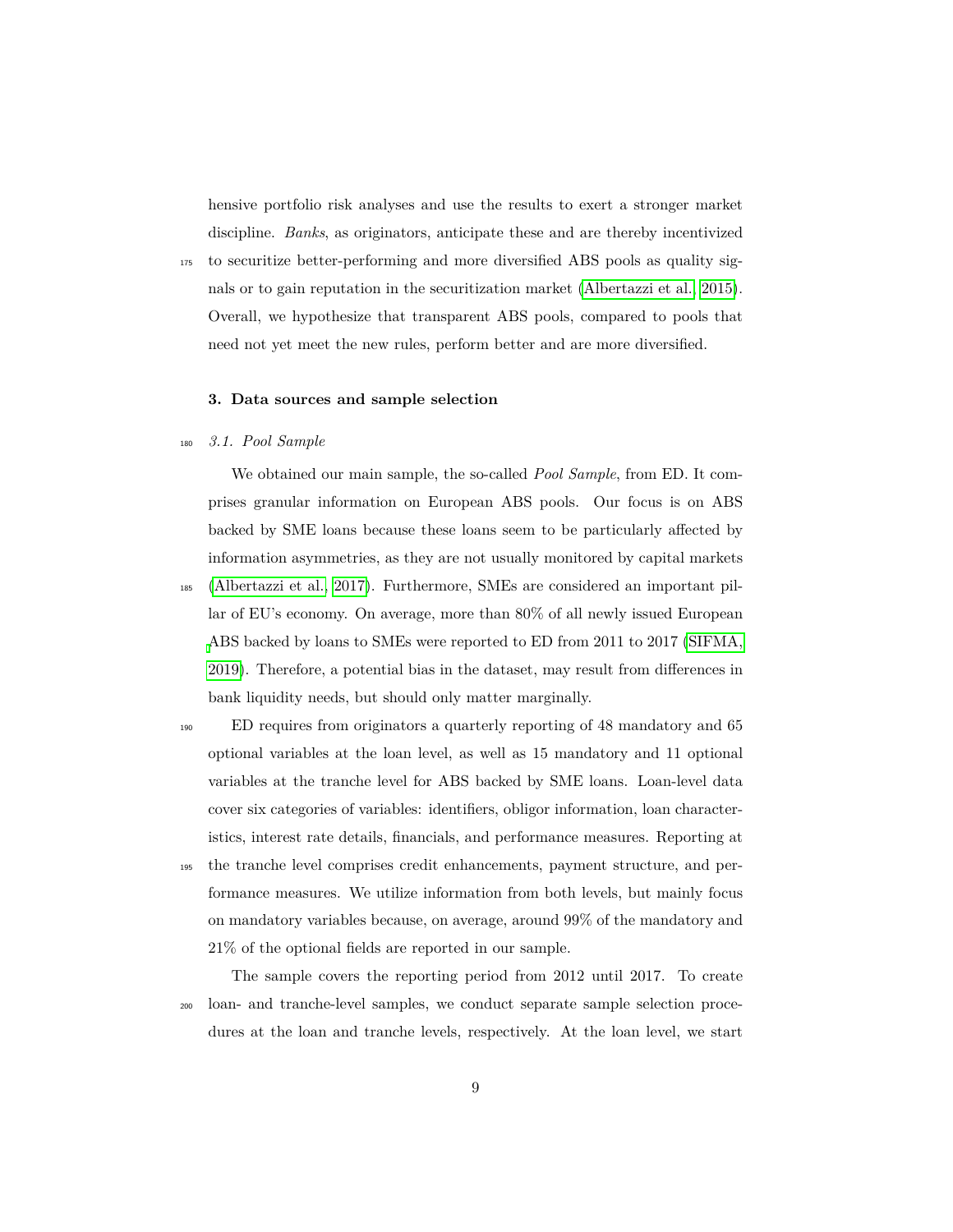with 32,026,829 observations (see Table A.1 in the online appendix). First, we delete observations if variables are missing or are implausible and if the originating bank cannot be identified unambiguously. Second, we drop all loan-level

<sup>205</sup> observations for which the corresponding tranche-level information is not available. At the tranche level, we begin with 9,969 observations (see Table A.2 in the online appendix). Again, we exclude observations if variables are missing or implausible. We also exclude all tranche-level observations for which the corresponding loan-level information is not available.

<sup>210</sup> Next, we aggregate loan- and tranche-quarter information to create a poollevel database that contains loan and tranche characteristics for each poolquarter observation. Loan- and tranche-level information are aggregated by using weighted averages. Weighting is based primarily on the current loan or tranche balance to reflect relative loan or tranche size in the portfolio.[4](#page-0-0)

<sup>215</sup> As a final step, we adjust our pool-level sample. For voluntary monthly reporting, we use the last observation in a quarter and ignore the previous observations from the same quarter to ensure that securitization pools from monthly reporting originators are not overweighed in our analysis.<sup>[5](#page-0-0)</sup> Using the last observation is motivated by the fact that most quarterly reporting

- <sup>220</sup> banks report shortly before the end of the respective quarter. Initially starting from 1,405 pool-quarter observations, our final *Pool Sample* comprises 1,072 pool-quarter observations, including 12,311,195 loan-quarter observations for 2,840,280 unique SME loans to 1,213,821 borrowers, collected in 3,847 tranchequarter observations for 380 ABS tranches and 107 ABS pools from Belgium, <sup>225</sup> France, Germany, Italy, the Netherlands, Portugal, and Spain. These countries represent most Eurozone countries active in SME loan securitization. In Ta
	- ble A.3 in the online appendix, we depict the final *Pool Sample*'s distribution

<sup>4</sup> For loan default or delinquency, the originators in our sample reduce the current loan balance by the default or delinquent amount. We reverse this adjustment by adding the default or delinquent amount to the current loan balance.

<sup>5</sup> As robustness check, we control for *Monthly Reporting*, defined as an indicator variable equal to one if a bank reports on a monthly basis, and zero otherwise. The outcome is the same as in our baseline regression (see Table A.33 in the online appendix).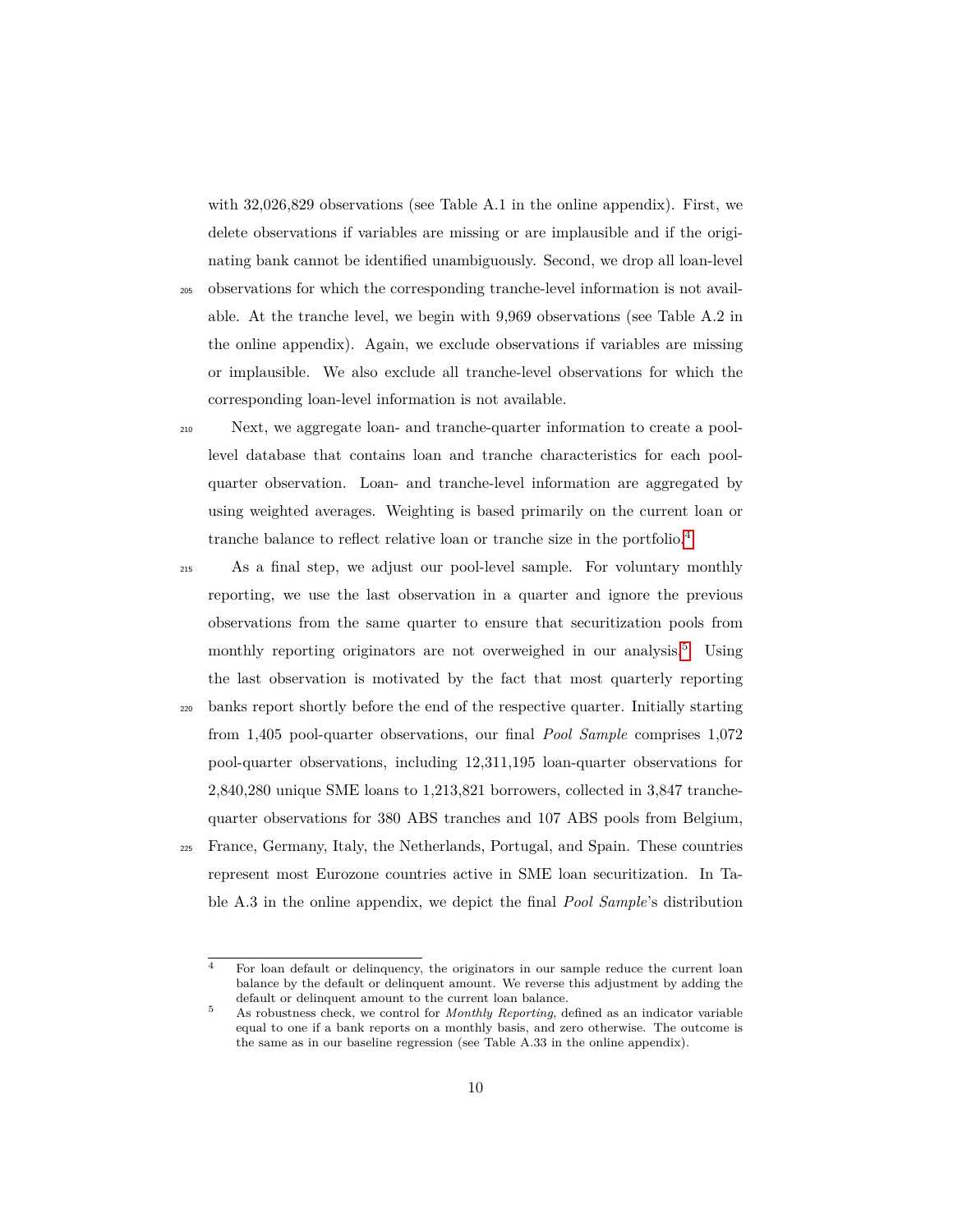by the reporting year and country.

As we retain around 38% of the loan- and tranche-level observations, we <sup>230</sup> compare the different characteristics of the final sample with those of the original sample to ensure the *Pool Sample* is representative. As a first step, we conduct a two-sample t-test for the differences in the means and a two-sided Wilcoxon rank sum test for the differences in the medians of the variables used in our first baseline regression (see Table A.4 in the online appendix). Remark-

<sup>235</sup> ably, the differences between the means and medians of our final and original samples are negligible numerically, although we observe statistical significance. As a second step, we examine the number of pools, banks, loans, and SMEs over time in our final and original samples (see Table A.5 in the online appendix). Overall, we do not systematically exclude specific observations.

240

## *3.2. Pool/Bank Sample*

We utilize our final *Pool Sample* as a starting point for creating the *Pool/Bank Sample* by adding characteristics of the originating bank and incorporating the loan probabilities of default (PDs).

<sup>245</sup> First, we complement the *Pool Sample* with annual characteristics of originating banks, collected from Fitch Connect. This information is only available for 62 ABS pools. Second, we estimate a PD for each individual loan observation, based on our loan-level database. As we apply pool fixed effects (FE) when estimating PDs, we drop pool observations without defaults because, for <sup>250</sup> them, loan default is perfectly predictable. In total, we exclude 492 pool-quarter observations.

Finally, our *Pool/Bank Sample* comprises 580 pool-quarter observations, namely 1,075,039 unique SME loans to 640,015 borrowers, securitized in 219 ABS tranches and 62 ABS pools.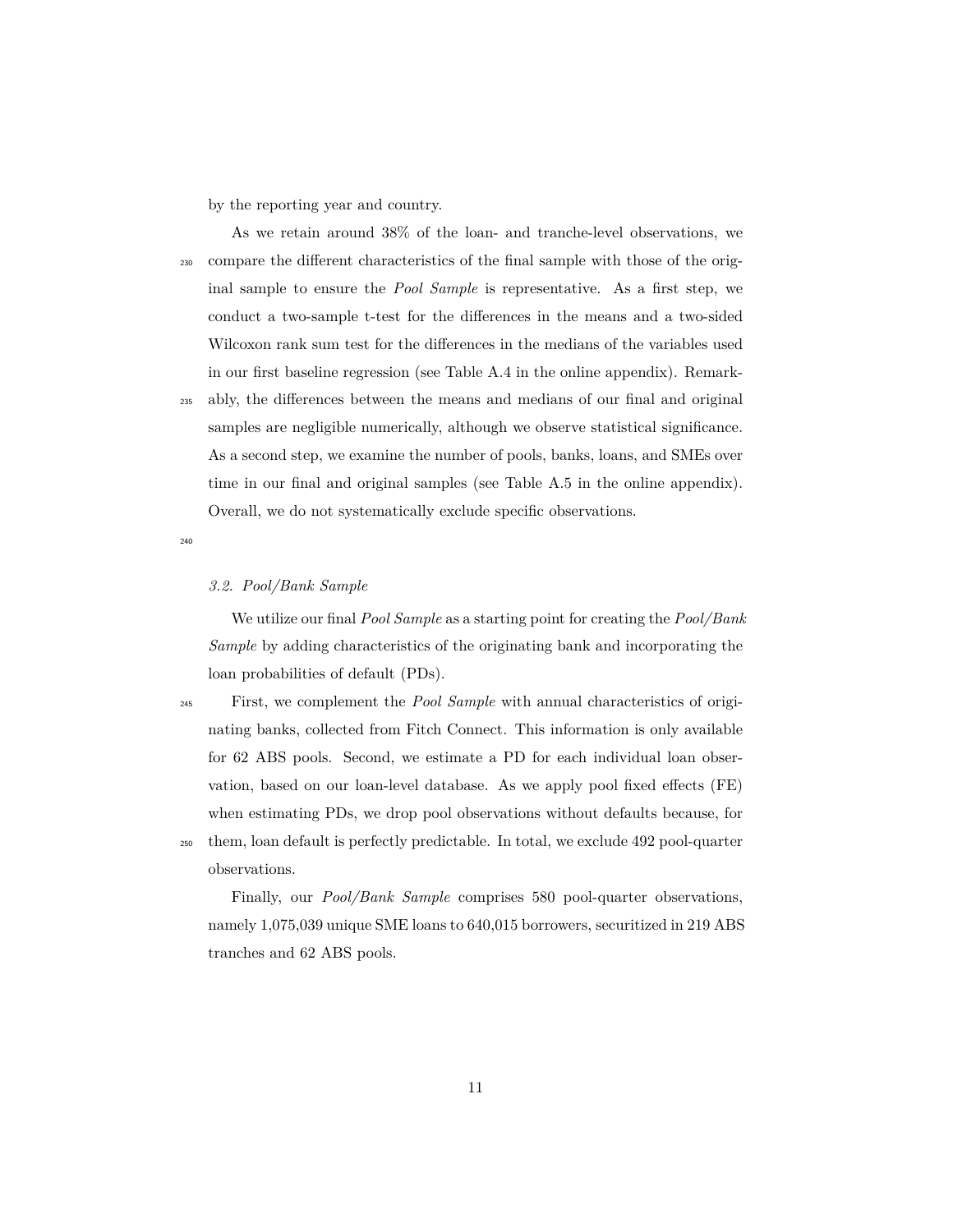## <span id="page-11-0"></span><sup>255</sup> **4. Variable construction and empirical strategy**

## *4.1. General remarks*

 $\overline{a}$ 

This section defines the variables used in the empirical analysis (see Table [1\)](#page-11-1). The summary statistics in Table [2](#page-14-0) refer to the *Pool Sample* (upper panel) and the *Pool/Bank Sample* (bottom panel). Table A.6 in the online appendix shows <sup>260</sup> the variables' pairwise correlations for both samples. Multicollinearity is neither an issue in the *Pool Sample* (average variance inflation factors of 1.53 and all values below 2.05), nor in the *Pool/Bank Sample* (1.49 and 1.93, respectively).

<span id="page-11-1"></span>

| Variable                           | Description                                                                                                                                                                                              | Data source   |
|------------------------------------|----------------------------------------------------------------------------------------------------------------------------------------------------------------------------------------------------------|---------------|
| Pool performance measures          |                                                                                                                                                                                                          |               |
| Loss Rate                          | Weighted average of every loan's loss<br>rate, calculated as the default amount<br>divided by the current loan balance.                                                                                  | ED, own calc. |
| Default Rate                       | Weighted average default indicator<br>variable (default indicator equals one if<br>the borrower defaulted on the loan, and<br>zero otherwise).                                                           | ED, own calc. |
| Rate of Delin-<br>quent Amounts    | Weighted average of every loan's delin-<br>quent amount, including principal and<br>interest arrears, divided by the current<br>loan balance.                                                            | ED, own calc. |
| Rate of Delin-<br>quent Loans      | Weighted average delinquent indicator<br>variable (delinquent indicator equals<br>one if the borrower is in arrears, ei-<br>ther with respect to principal or interest<br>payments, and zero otherwise). | ED, own calc. |
| Number of Days<br>in Delinquency   | Weighted average of the natural log-<br>arithm of every loan's days in delin-<br>quency.                                                                                                                 | ED, own calc. |
| Pool diversification measures      |                                                                                                                                                                                                          |               |
| $\bar{I}$ Index                    | Single-name credit concentration risk<br>index proposed by Uberti and Figini<br>(2010).                                                                                                                  | ED, own calc. |
| <b>Business Type</b><br><b>HHI</b> | Scaled inverse of the HHI relating to<br>borrowers' legal form (e.g., public com-<br>pany, limited company, partnership, in-<br>dividual, other).                                                        | ED, own calc. |

Table 1: Variable definitions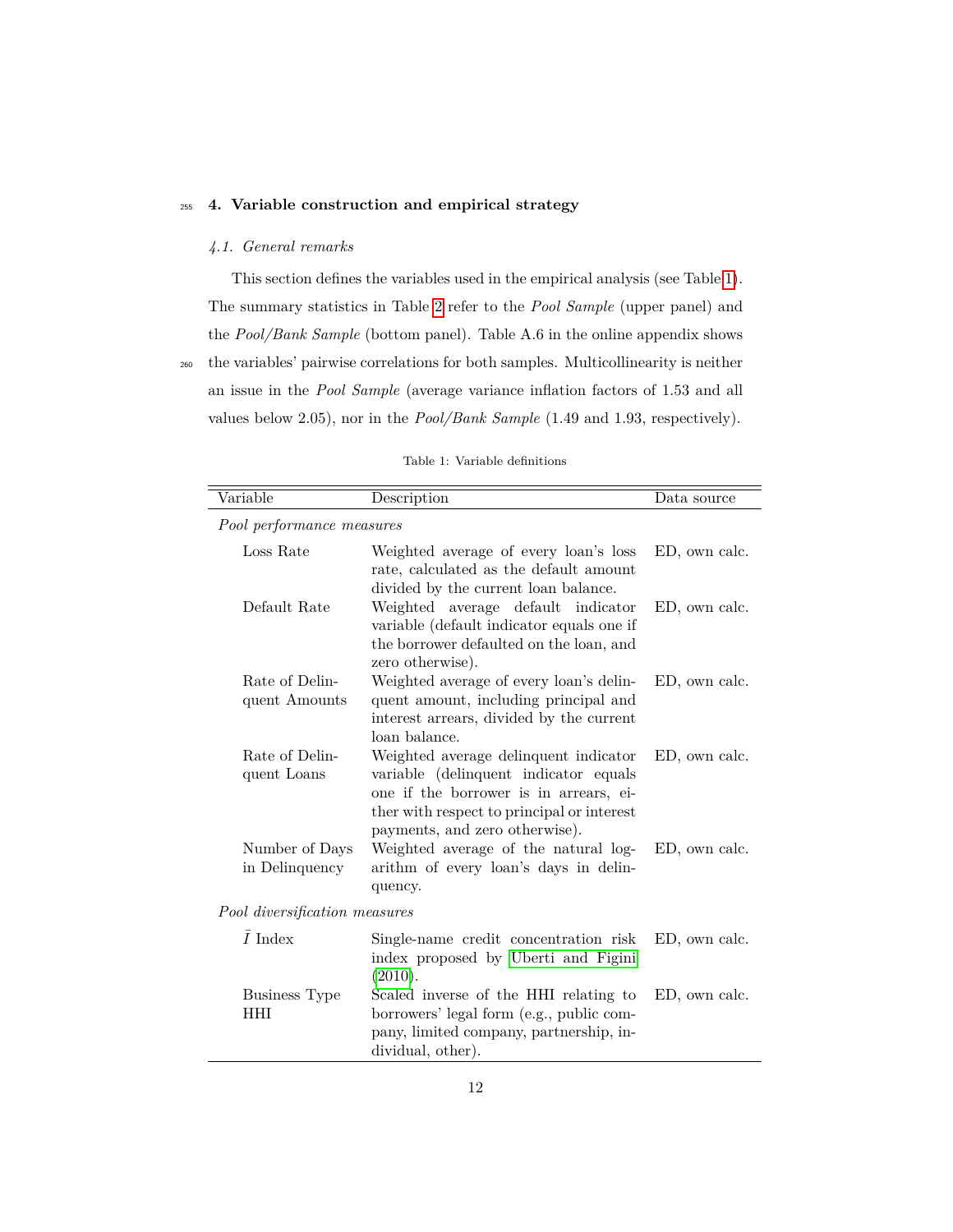Table 1: Definitions of our variables (continued)

| Variable                                | Description                                                                                                                                                                                                                                                                                                                                                   | Data source   |
|-----------------------------------------|---------------------------------------------------------------------------------------------------------------------------------------------------------------------------------------------------------------------------------------------------------------------------------------------------------------------------------------------------------------|---------------|
| Industry HHI                            | Scaled inverse of the HHI relating to<br>borrowers' two-digit NACE industry<br>code.                                                                                                                                                                                                                                                                          | ED, own calc. |
| Geographic HHI                          | Scaled inverse of the HHI relating to<br>borrowers' one-digit postcode.                                                                                                                                                                                                                                                                                       | ED, own calc. |
| Transparency characteristic             |                                                                                                                                                                                                                                                                                                                                                               |               |
| Transparent<br>Pool                     | An indicator variable equal to one if a<br>pool's issue date is chronologically af-<br>ter the loan-level reporting requirement<br>for SME loan securitizations was an-<br>nounced in April 2011, and zero oth-<br>erwise. After a maximum period of two<br>years subsequent to its first reporting<br>quarter, every pool is classified as trans-<br>parent. | ED, own calc. |
| Loan-level characteristics              |                                                                                                                                                                                                                                                                                                                                                               |               |
| Interest Rate                           | Weighted<br>loan<br>interest<br>average<br>rate $(\%)$ .                                                                                                                                                                                                                                                                                                      | ED, own calc. |
| Collateralization                       | Weighted average collateral indicator<br>variable (collateral indicator equals one<br>if the loan is collateralized, and zero<br>otherwise).                                                                                                                                                                                                                  | ED, own calc. |
| Loan Years to<br>Maturity               | Weighted average of the natural loga-<br>rithm of the remaining loan years to<br>maturity.                                                                                                                                                                                                                                                                    | ED, own calc. |
| Securitized<br>Loan Ratio               | Weighted average ratio of the loan bal-<br>ance outstanding at the time of securi-<br>tization to the original loan amount.                                                                                                                                                                                                                                   | ED, own calc. |
| Lending<br>Relationship                 | Weighted average lending relationship<br>indicator variable (lending relationship<br>indicator equals one if a borrower has<br>borrowed at least twice from the same<br>bank, and zero otherwise).                                                                                                                                                            | ED, own calc. |
| Tranche- and pool-level characteristics |                                                                                                                                                                                                                                                                                                                                                               |               |
| Tranche Years<br>to Maturity            | Weighted average of the natural loga-<br>rithm of the tranches' remaining years<br>to maturity.                                                                                                                                                                                                                                                               | ED, own calc. |
| Number of<br>Tranches                   | Total number of tranches in a securiti-<br>zation transaction.                                                                                                                                                                                                                                                                                                | ED, own calc. |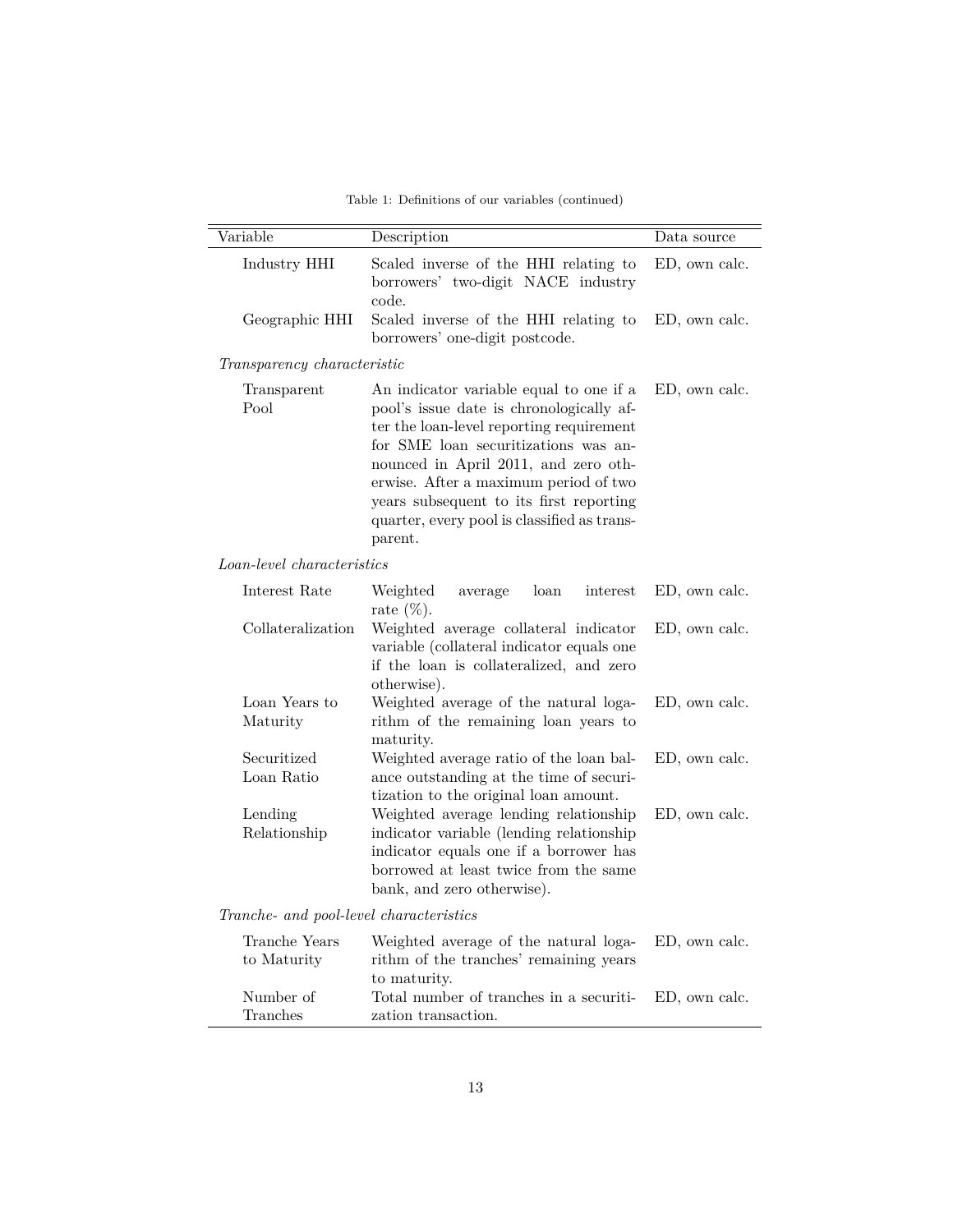| Table 1: Definitions of our variables (continued) |  |  |  |  |
|---------------------------------------------------|--|--|--|--|
|---------------------------------------------------|--|--|--|--|

| Variable                           | Description                                                                                                    | Data source   |
|------------------------------------|----------------------------------------------------------------------------------------------------------------|---------------|
| Pool Size                          | Natural logarithm of the sum of loan<br>current balances in a securitization<br>pool.                          | ED, own calc. |
| Information<br>Collection          | Natural logarithm of the ratio of non-<br>missing variables reported to ED.                                    | ED, own calc. |
| <b>Banking Sector</b><br>Condition | Natural logarithm of the number of<br>ABS pools that were issued in the same<br>year and country.              | ED, own calc. |
| Pool Dynamics                      | Share of new loans added to already-<br>securitized asset pools compared to the<br>previous reporting quarter. | ED, own calc. |
| Bank characteristics               |                                                                                                                |               |
| Bank Size                          | Natural logarithm of bank total assets<br>(in million).                                                        | Fitch Connect |
| Loan Ratio                         | Sum of net loans divided by bank total<br>assets.                                                              | Fitch Connect |
| NPL Ratio                          | Ratio of non-performing loans volume<br>to gross loans volume.                                                 | Fitch Connect |

All variables refer to the pool or bank level. The aggregation procedure at the pool level is explained in more detail in Section [3.1.](#page-8-1) All weights are based on the current loan or tranche balance.

#### <span id="page-13-0"></span>*4.2. Identification strategy for transparent pools*

Our main exogenous variable is *Transparent Pool*, which characterizes a pool <sup>265</sup> satisfying the loan-level reporting requirement outlined above. Given that it applies to both existing and newly issued ABS, we are able to analyze the differences between securitization pools under the pre-transparency and the transparency regimes, respectively. We define *Transparent Pool* as an indicator variable reflecting whether a pool is affected by the new transparency regime.

<sup>270</sup> We determine this indicator variable in two subsequent steps. First, we define pools under the transparency regime as those issued after the loan-level reporting requirement was announced for SME loan securitizations in April 2011. From then onwards, banks were able to adjust their securitization behaviors to the novel rules for the first time. They more or less had to do so, because the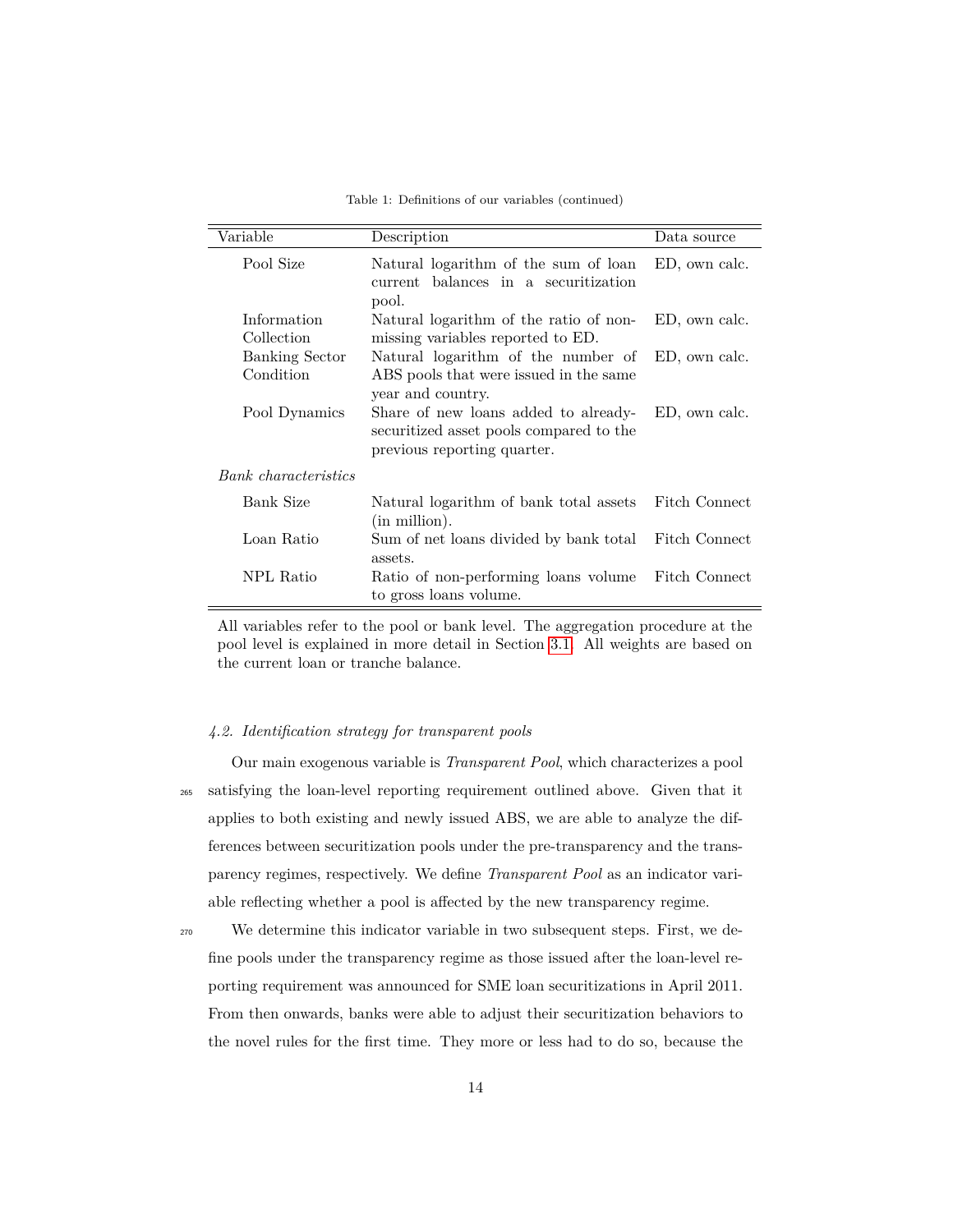<span id="page-14-0"></span>

|                                         |       |           |                  | Pool Sample |       |       |
|-----------------------------------------|-------|-----------|------------------|-------------|-------|-------|
| Variable                                | N     | Mean      | SD               | p10         | p50   | p90   |
| Pool performance measures               |       |           |                  |             |       |       |
| Loss Rate                               | 1,072 | 0.04      | 0.07             | 0.00        | 0.01  | 0.13  |
| Default Rate                            | 1,072 | 0.14      | 0.21             | 0.00        | 0.07  | 0.36  |
| Rate of Delinquent Amounts              | 1,072 | 0.02      | 0.03             | 0.00        | 0.01  | 0.06  |
| Rate of Delinquent Loans                | 1,072 | 0.16      | 0.14             | 0.00        | 0.14  | 0.35  |
| Number of Days in Delinquency           | 1,072 | 0.60      | 0.61             | 0.00        | 0.45  | 1.49  |
| Transparency characteristic             |       |           |                  |             |       |       |
| <b>Transparent Pool</b>                 | 1,072 | 0.75      | 0.43             | 0.00        | 1.00  | 1.00  |
| Loan-level characteristics              |       |           |                  |             |       |       |
| Interest Rate $(\%)$                    | 1,072 | 2.63      | 0.90             | 1.52        | 2.55  | 3.91  |
| Collateralization                       | 1,072 | 0.85      | 0.22             | 0.54        | 0.95  | 1.00  |
| Loan Years to Maturity                  | 1,072 | 1.89      | 0.43             | 1.45        | 1.98  | 2.27  |
| Securitized Loan Ratio                  | 1,072 | 0.82      | 0.14             | 0.64        | 0.84  | 0.94  |
| Lending Relationship                    | 1,072 | 0.35      | 0.27             | 0.08        | 0.26  | 0.78  |
| Tranche- and pool-level characteristics |       |           |                  |             |       |       |
| Tranche Years to Maturity               | 1,072 | 3.41      | 0.58             | 2.53        | 3.57  | 3.88  |
| Number of Tranches                      | 1,072 | 3.60      | 3.79             | 1.00        | 3.00  | 6.00  |
| Pool Size                               | 1,072 | $19.96\,$ | 1.44             | 18.11       | 19.94 | 21.88 |
| Information Collection                  | 1,072 | 4.32      | 0.11             | 4.26        | 4.27  | 4.57  |
| Banking Sector Condition                | 1,072 | 1.63      | 0.70             | 0.70        | 1.61  | 2.71  |
| Pool Dynamics                           | 1,072 | 0.10      | 0.24             | 0.00        | 0.00  | 0.28  |
|                                         |       |           | Pool/Bank Sample |             |       |       |
| Variable                                | N     | Mean      | SD               | p10         | p50   | p90   |
| Pool diversification measures           |       |           |                  |             |       |       |
| $I$ Index                               | 580   | 0.98      | 0.03             | 0.96        | 0.99  | 1.00  |
| <b>Business Type HHI</b>                | 580   | 0.42      | 0.26             | 0.01        | 0.46  | 0.74  |
| Geographic HHI                          | 580   | 0.65      | 0.23             | 0.26        | 0.72  | 0.87  |
| Industry HHI                            | 580   | 0.92      | 0.07             | 0.88        | 0.93  | 0.96  |
| Transparency characteristic             |       |           |                  |             |       |       |
| <b>Transparent Pool</b>                 | 580   | 0.66      | 0.47             | 0.00        | 1.00  | 1.00  |
| Tranche- and pool-level characteristics |       |           |                  |             |       |       |
| Tranche Years to Maturity               | 580   | 3.55      | 0.43             | 3.22        | 3.64  | 3.87  |
| Pool Size                               | 580   | 20.24     | 1.41             | 18.50       | 20.09 | 22.35 |
| Information Collection                  | 580   | 4.27      | 0.09             | 4.25        | 4.27  | 4.45  |
| Pool Dynamics                           | 580   | 0.05      | 0.16             | 0.00        | 0.00  | 0.12  |
| <b>Bank</b> characteristics             |       |           |                  |             |       |       |
| <b>Bank Size</b>                        | 580   | 11.32     | 1.64             | 9.15        | 11.02 | 13.44 |
| Loan Ratio                              | 580   | 0.63      | 0.13             | 0.51        | 0.63  | 0.79  |
| <b>NPL</b> Ratio                        | 580   | 0.11      | 0.09             | 0.03        | 0.08  | 0.25  |

Table 2: Summary statistics for the *Pool Sample* and *Pool/Bank Sample*

This table reports the descriptive statistics for the variables used in our analysis. Variables are described in Table [1.](#page-11-1) N refers to the number of observations. SD means standard deviation. p10, p50, and p90 represent the tenth, fiftieth, and the ninetieth percentile.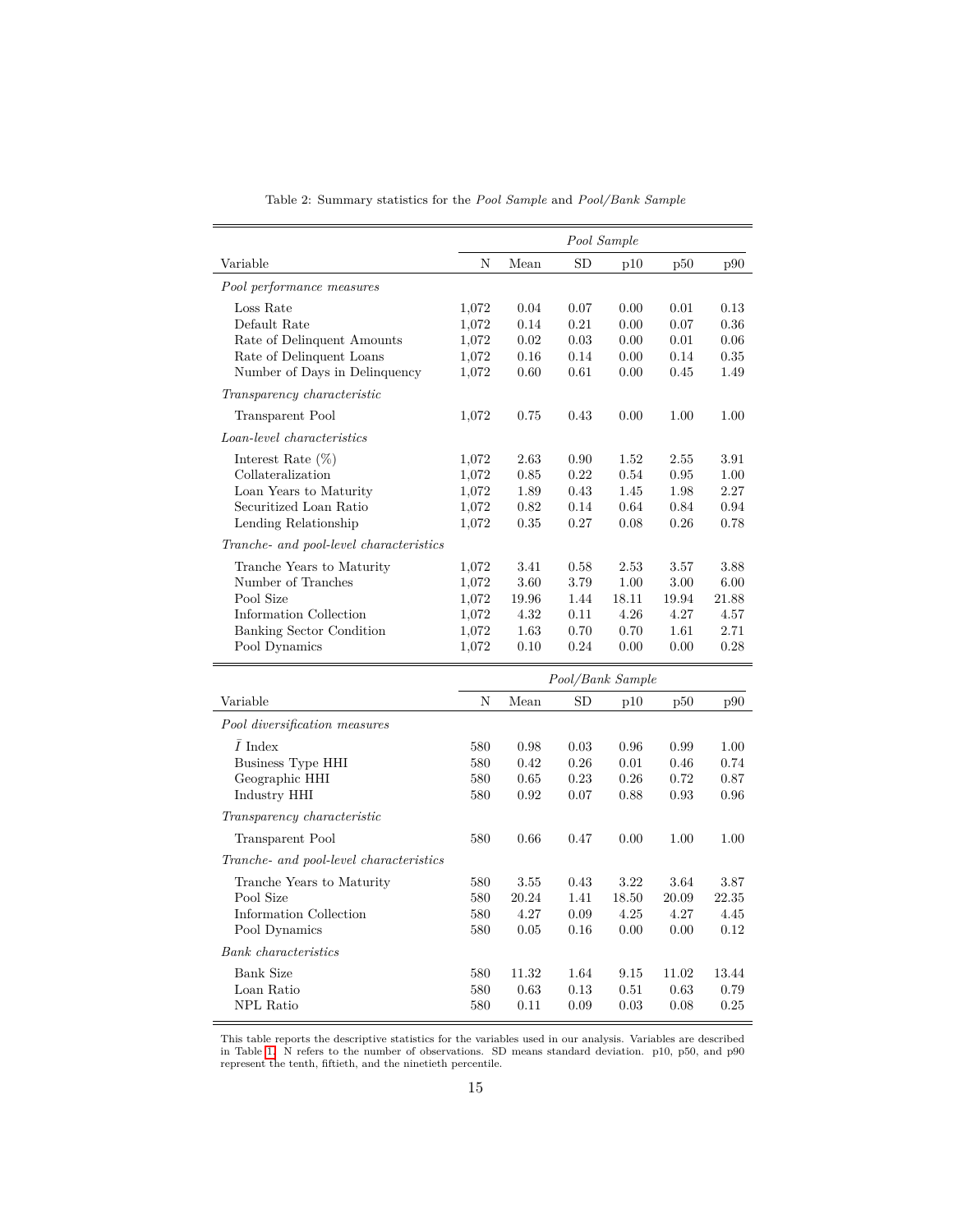- <sup>275</sup> ECB published its decision requiring loan-level reporting for ABS backed by SME loans within the next 18 months [\(ECB, 2011\)](#page-35-7). Second, we account for the fact that most ABS pools in our sample are not static, that is, pool composition changes regularly over time. Thus, a pool need not be either transparent or non-transparent over its entire lifetime. To adjust the static definition of *Trans-*
- <sup>280</sup> *parent Pool*, we allow pools to be classified as non-transparent for a maximum of two years after first reporting a quarter to ED. We choose two years to incorporate the time lag banks potentially need to adjust the composition of already existing pools in April 2011. In Section [5.1,](#page-19-1) we alter this assumption to check for robustness. The mean value of *Transparent Pool* is 0.75, meaning that 75%

<sup>285</sup> of observations refer to ABS pools under the transparency regime.

## *4.3. Pool performance measures*

We use five endogenous variables to measure the impact of transparency on pool performance: *Loss Rate* (1), *Default Rate* (2), *Rate of Delinquent Amounts* (3), *Rate of Delinquent Loans* (4), and *Number of Days in Delin-*<sup>290</sup> *quency* (5).

*Loss Rate* refers to the weighted mean of each loan's loss rate, calculated as the ratio of the default amount to the current loan balance. *Default Rate* is computed as the weighted average default loan-level indicator. This default indicator equals one if the borrower defaulted on the loan, and zero otherwise. In

- <sup>295</sup> the *Pool Sample*, the mean of *Loss Rate* is 4% and that of *Default Rate* is 14%, indicating substantial recovery rates. Similarly, *Rate of Delinquent Amounts* represents the weighted mean of each loan's delinquent amount, including the principal and interest arrears, divided by the current loan balance. *Rate of Delinquent Loans* refers to the weighted average delinquency loan-level indica-
- <sup>300</sup> tor and equals one if the borrower is in arrears with respect to the principal or interest payments, and zero otherwise. *Number of Days in Delinquency* represents the weighted mean of the natural logarithm of the number of days for which the borrower is in arrears, concerning principal or interest payments as well. In our sample, *Rate of Delinquent Amounts* accounts for 2% and *Rate*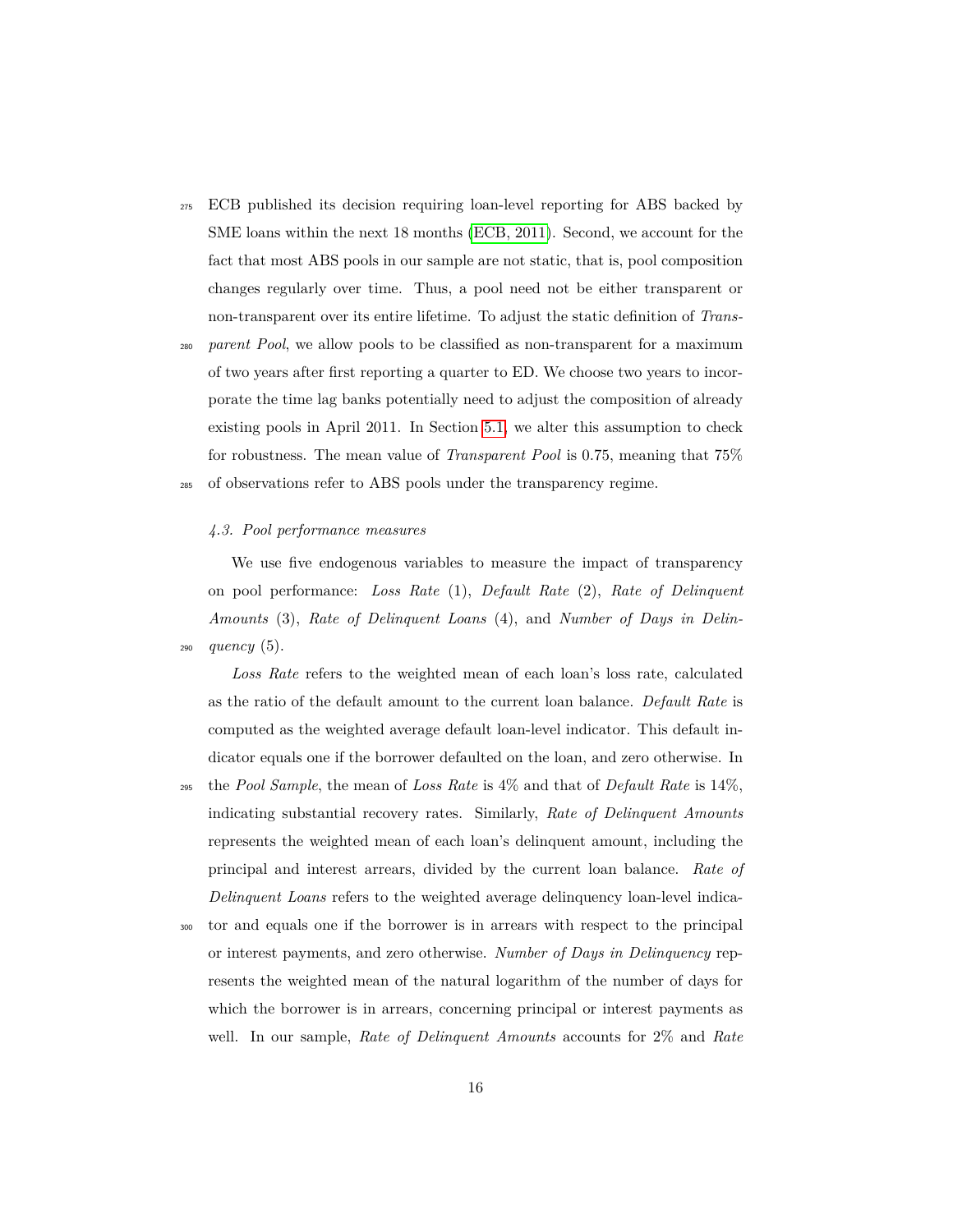<sup>305</sup> *of Delinquent Loans* for 16% on average. The mean of *Number of Days in Delinquency* is 0.6, which translates to around 2.6 days.

#### *4.4. Pool diversification measures*

In addition to pool performance, we analyze the impact of transparency on the diversification of securitization pools using four measures. First, we calculate single-name credit concentration risk. [Uberti and Figini](#page-37-8) [\(2010\)](#page-37-8) propose the following index:

$$
\bar{I} Index = \frac{\sum_{l=1}^{n} (x_l)^2 PD_l}{max\{PD_l\}}.
$$
\n(1)

The portfolio share of loan *l* is  $x_l$ ,  $PD_l$  is its PD, and *n* the total number of loans in the portfolio. The index weights the squared loan shares in the portfolio

<sup>310</sup> with the respective PDs, that is, it considers not only the size distribution of loans, but also incorporates the linkages between single-name concentration and individual default risk. We estimate PDs based on our loan-level database by applying a probit model and utilizing a default indicator as endogenous variable. In the probit model, our exogenous variables refer to several borrower and loan <sup>315</sup> characteristics and we apply various FE. The results are reported in Table A.7 in the online appendix.

For simplicity, we will refer to  $\overline{I}$  *Index*, although, strictly speaking, we use an adjusted  $\bar{I}$  Index:<sup>[6](#page-0-0)</sup>

$$
\bar{I} Index^{Adjusted} = 1 - (\bar{I} Index \cdot 10). \tag{2}
$$

By construction,  $\overline{I}$  *Index* increases when portfolio diversification rises.

Next, we apply Herfindahl-Hirschman indices (HHIs) as portfolio concentration-risk measures for other loan characteristics. The generic HHI of a portfolio

<sup>&</sup>lt;sup>6</sup> We multiply the original  $\overline{I}$  *Index* by 10 to facilitate the presentation of the results because, otherwise, the regression coefficients become very small. This adjustment affects our results only numerically.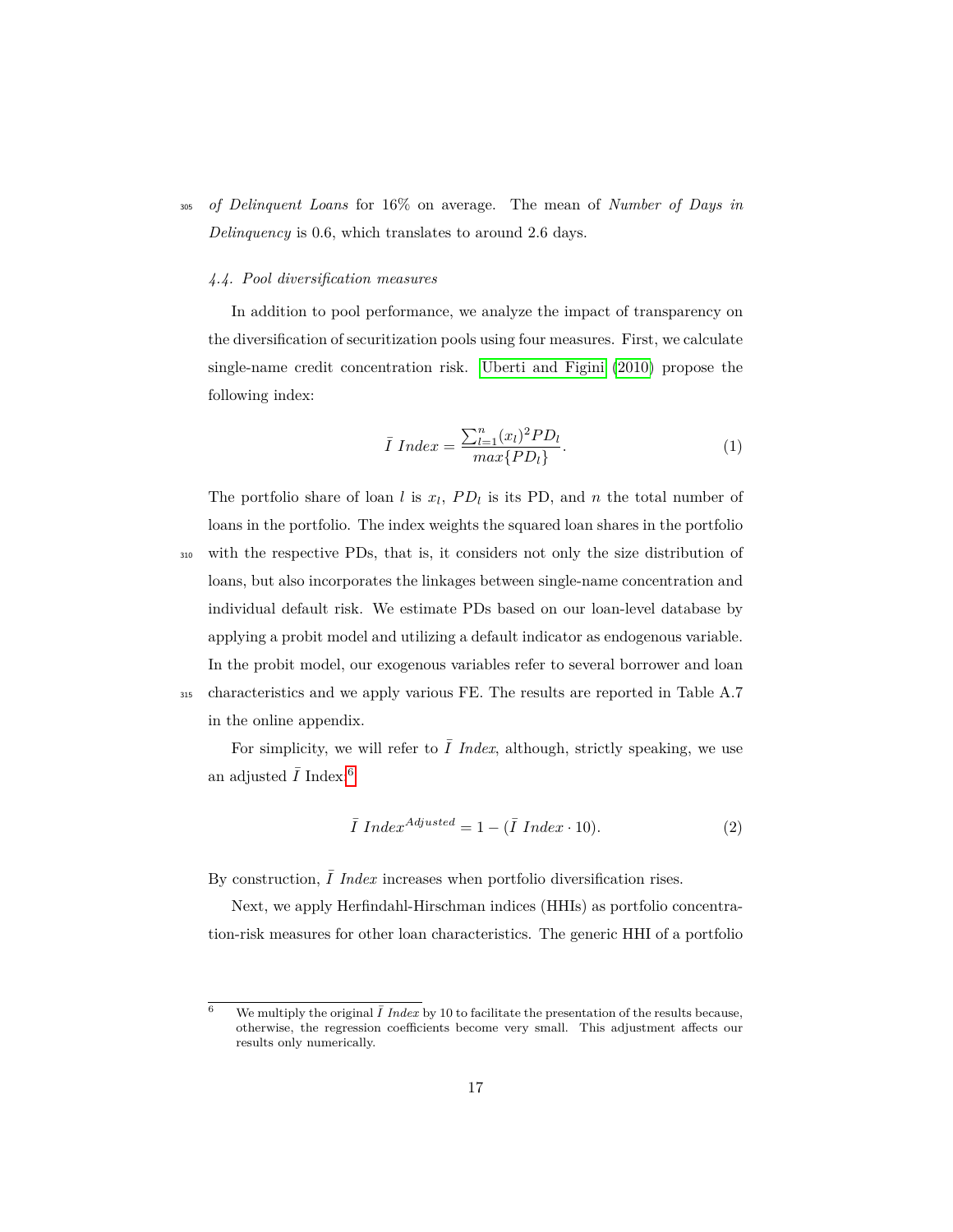is the sum of the squared shares of its categories *j*:

<span id="page-17-0"></span>
$$
HHI = \sum_{j=1}^{N} (x_j)^2,
$$
\n(3)

where  $N$  refers to the total number of distinct categories and  $x_j$  is the exposure of category *j* relative to the portfolio volume. Our empirical analysis utilizes the following modification:

$$
HHI^{Adjusted} = \frac{(1 - HHI)}{1 - \frac{1}{N}}, \qquad \text{for } N > 1. \tag{4}
$$

We again refer to the HHI, although we use the adjusted HHI according to Equation [4.](#page-17-0) When all loans belong to the same category (i.e., concentration <sup>320</sup> risk is highest and diversification lowest), it is equal to zero. When the loan volumes in all categories are equal (i.e., diversification is maximum), its value is one.

Using HHIs, we measure pool diversification across the categories of the Basel concentration risk regulation of pillar II. *Business Type HHI* (2) refers to <sup>325</sup> pool diversification with respect to five distinct obligor legal forms (i.e., public company, limited company, partnership, individual, and other). On average, *Business Type HHI* is 0.42. *Geographic HHI* (3) uses borrowers' one-digit postcodes to account for the contagion effects due to local proximity. In total, our sample consists of 74 different one-digit postcodes and the mean *Geographic* <sup>330</sup> *HHI* is 0.65. *Industry HHI* (4) is based on borrowers' two-digit NACE industry codes and proxies for industry diversification at the second highest possible level. In our dataset, we observe 88 distinct industries. On average, *Industry HHI* is 0.92.

#### *4.5. Control variables*

<sup>335</sup> To account for observable differences between pools, we control for loan, tranche, pool, and bank characteristics. The definitions of the variables and descriptive statistics are shown in Tables [1](#page-11-1) and [2.](#page-14-0) The latter are largely in line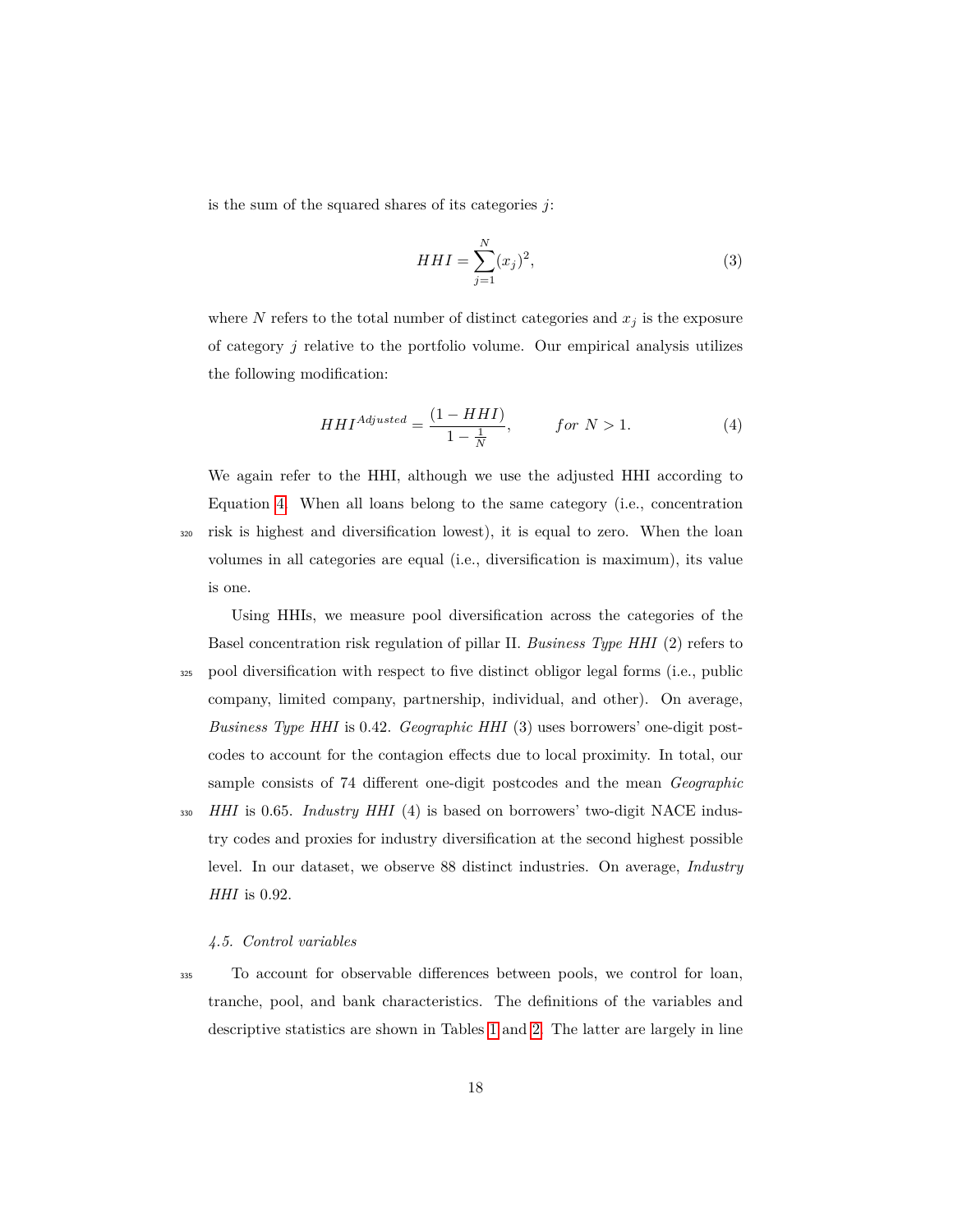with other studies.

Regarding *loan-level characteristics*, we follow [Ertan et al.](#page-35-1) [\(2017\)](#page-35-1). We cal-<sup>340</sup> culate these characteristics at the loan level, winsorize the values of continuous variables at 1% and 99%, respectively, and subsequently aggregate them at the pool level using weighted averages (see Section [3.1\)](#page-8-1). *Interest Rate* serves as a proxy for loan riskiness. We further control for loan riskiness by using a collateral indicator variable (*Collateralization*). To account for borrowers' time-varying

probability of default, we control for *Loan Years to Maturity*. [7](#page-0-0) <sup>345</sup> *Securitized Loan Ratio* serves as a proxy for the period to loan securitization, indicating banks' screening incentives. *Lending Relationship* controls for the effects of an existing relationship between borrower and lender on loan performance.

Regarding *tranche characteristics*, *Tranche Years to Maturity* may signal <sup>350</sup> particularly safe bonds [\(Helwege and Turner, 1999\)](#page-36-8), while a higher *Number of Tranches* in a securitization transaction may further attract investors and enhance market discipline.

As *pool characteristics*, we specify *Pool Size* to control for size effects. As banks are to specify why a variable is not reported, we can also measure *Infor-*<sup>355</sup> *mation Collection* (e.g., [Ertan et al., 2017\)](#page-35-1). *Banking Sector Condition*, based on the number of ABS pools issued in the same year and country, reflects the financial conditions [\(Affinito and Tagliaferri, 2010\)](#page-35-9) and *Pool Dynamics*[8](#page-0-0) accounts for the stability of the ABS loan volume over time.

In our *Pool/Bank Sample*, we additionally observe *bank characteristics* as <sup>360</sup> follows. *Bank Size* measures magnitude, while *Loan Ratio* is a proxy for the business model. Bank exposure to credit risk appears in *NPL Ratio*.

<sup>7</sup> In the robustness tests, we add the variable *Loan Age* and our findings remain the same (see Table A.34 in the online appendix).

<sup>8</sup> A growing literature strand deals with the dynamics of securitization and focuses on collateralized loan obligations backed by corporate loans. However, providing a detailed summary of this literature strand is beyond the scope of this paper. As such, we collect background information on the dynamics of securitized loan pools in Table A.8 in the online appendix.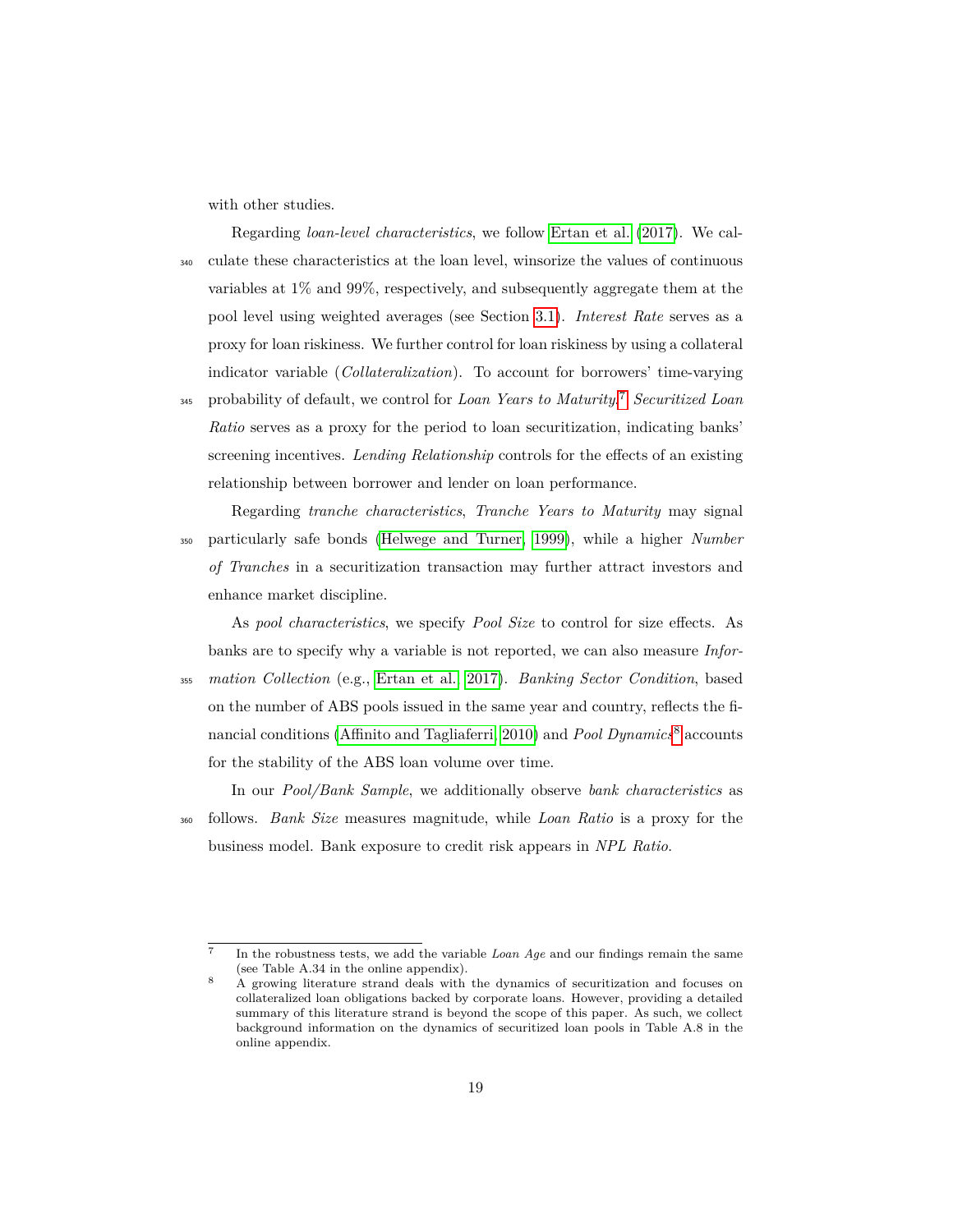## *4.6. Empirical strategy*

Examining the effects of transparency on securitization pools, we use the endogenous variables described above. With the exception of *Number of Days in Delinquency*, all are, by construction, restricted to the interval between zero and one. Due to their bounded nature, it is inappropriate to implement an ordinary least squares (OLS) regression model. Therefore, we apply a fractional response regression model which is used in several studies and which is particularly suitable for modeling variables bounded to the interval  $[0, 1]$  by ensuring the predicted values lie within the unit interval.[9](#page-0-0) The log-likelihood function is of the following form [\(Papke and Wooldridge, 1996\)](#page-37-9):

$$
lnL = \sum_{i=1}^{N} y_i ln\{G(x_i' \beta)\} + (1 - y_i)ln\{1 - G(x_i' \beta)\},
$$
\n(5)

where *N* is the sample size,  $y_i$  is the dependent variable,  $x_i' \beta$  reflects the OLS regression model, and  $G(.)$  satisfies  $0 < G(w) < 1$  for all  $w \in \mathbb{R}$ . We apply the  $\frac{1}{265}$  probit function as the functional form of  $G(x'_i\beta)$ . Furthermore, we use robust standard errors clustered with respect to the ABS pool, as well as reporting quarter and country FE. Clustering is important, as we observe the same ABS pool several times in our samples and thus control for correlations within one ABS pool over time. The FE incorporate unobserved dynamics over time, as <sup>370</sup> well as the variations between securitization markets and economic conditions at the national level.

#### <span id="page-19-0"></span>**5. Empirical results**

#### <span id="page-19-1"></span>*5.1. Results for pool performance (first regression model)*

## *Baseline regression*

Based on the *Pool Sample*, we analyze the impact of transparency on pool

<sup>9</sup> In the robustness tests, we also employ OLS models and obtain qualitatively the same results as by our baseline regressions (see Table A.35 in the online appendix).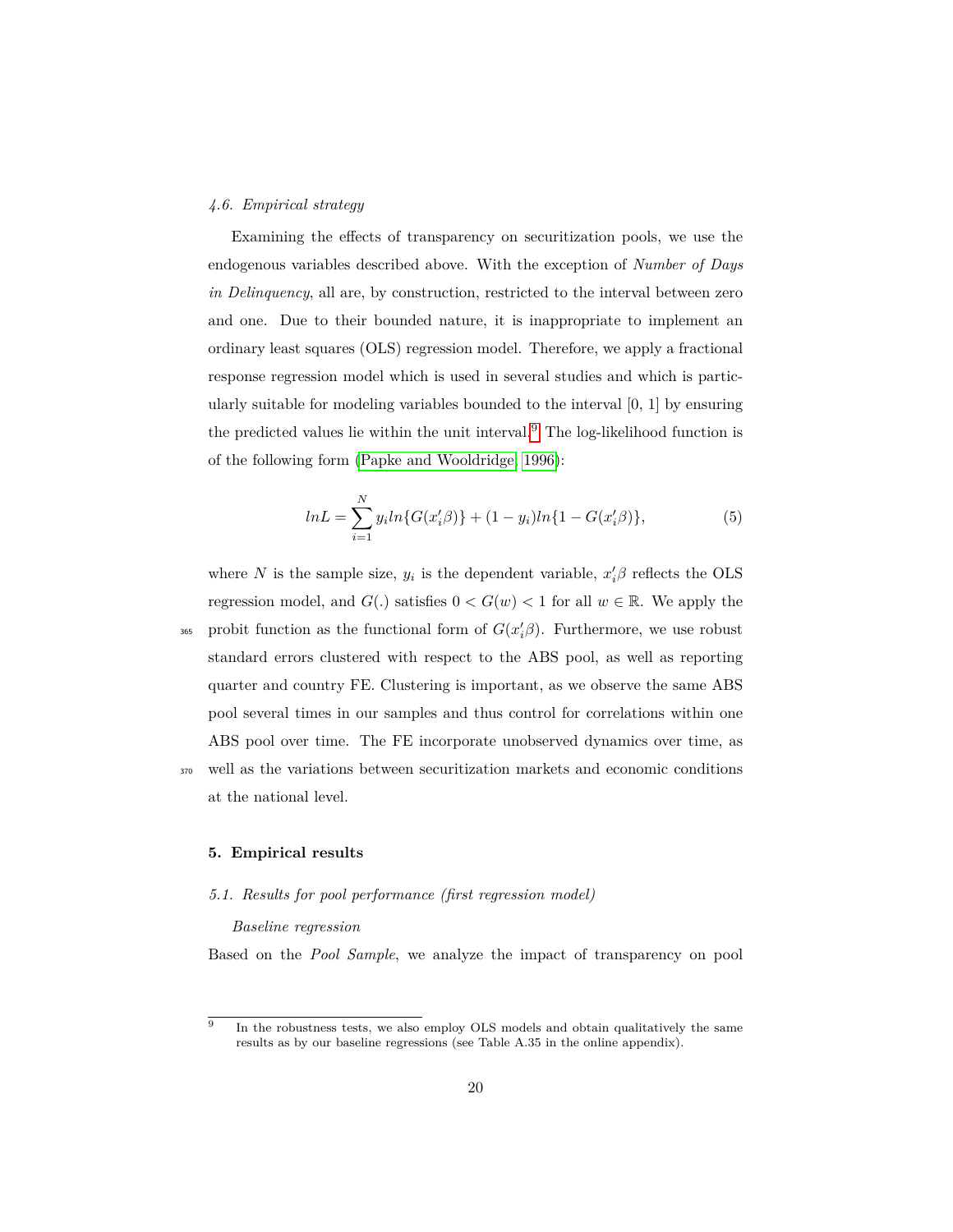performance and estimate the following pooled regression model on quarterly data:

*Pool Performance*<sub>*ipt*</sub> =  $\alpha + \beta \cdot Transparent$  *Pool<sub>it</sub>* + *γ* 0 · *Loan*-*, T ranche*-*, and P ool*-*Level Controlsit*  $+ \tau' \cdot Reporting\;Quarter_t + \omega' \cdot Country_t + \epsilon_{ipt},$ (6)

where *i* refers to pools, *p* to pool performance measures, *t* to quarters, and  $\epsilon_{ipt}$  is the error term. Loan-, tranche-, and pool-level controls include *Interest* 

*Rate*, *Collateralization*, *Loan Years to Maturity*, *Securitized Loan Ratio*, *Lending Relationship*, *Tranche Years to Maturity*, *Number of Tranches*, *Pool Size*, *Information Collection*, *Banking Sector Condition*, and *Pool Dynamics*. *Reporting Quarter* and *Country* represent the time and country FE. We expect the <sup>380</sup> coefficient on *Transparent Pool* (*β*) to be negative.

Table [3](#page-21-0) presents the results of our first baseline regression model. In specifications  $(1)$ ,  $(2)$ , and  $(5)$ , we find a negative and significant coefficient on *Transparent Pool*. On average, transparent pools experience lower *Loss Rates* by around 2.3 percentage points (pp), 5.5 pp lower *Default Rates*, and 24%

<sup>385</sup> lower *Number of Days in Delinquency* compared to non-transparent pools, which translate to around 55% of the mean *Loss Rate*, 39% of the mean *Default Rate*, and 1.2 days in delinquency with a mean of 2.6 days, respectively. In specifications (3) and (4), *Transparent Pool* also exhibits a negative, but insignificant coefficient.

<sup>390</sup> The control variables' coefficients are predominantly consistent with our expectations. Among loan-level controls, *Collateralization* and *Securitized Loan Ratio* show the highest significance and predominantly indicate that the ABS pools with a higher proportion of collateralized loans and loans directly securitized after loan origination perform better on average. For the tranche and

<sup>395</sup> pool characteristics, pools that are issued under a poor *Banking Sector Condition* perform significantly worse in specifications  $(1), (2),$  and  $(5)$ . The variable *Pool Dynamics* indicates that the higher the ratio of new loans introduced into already-securitized asset pools every quarter is, the better the pools tend to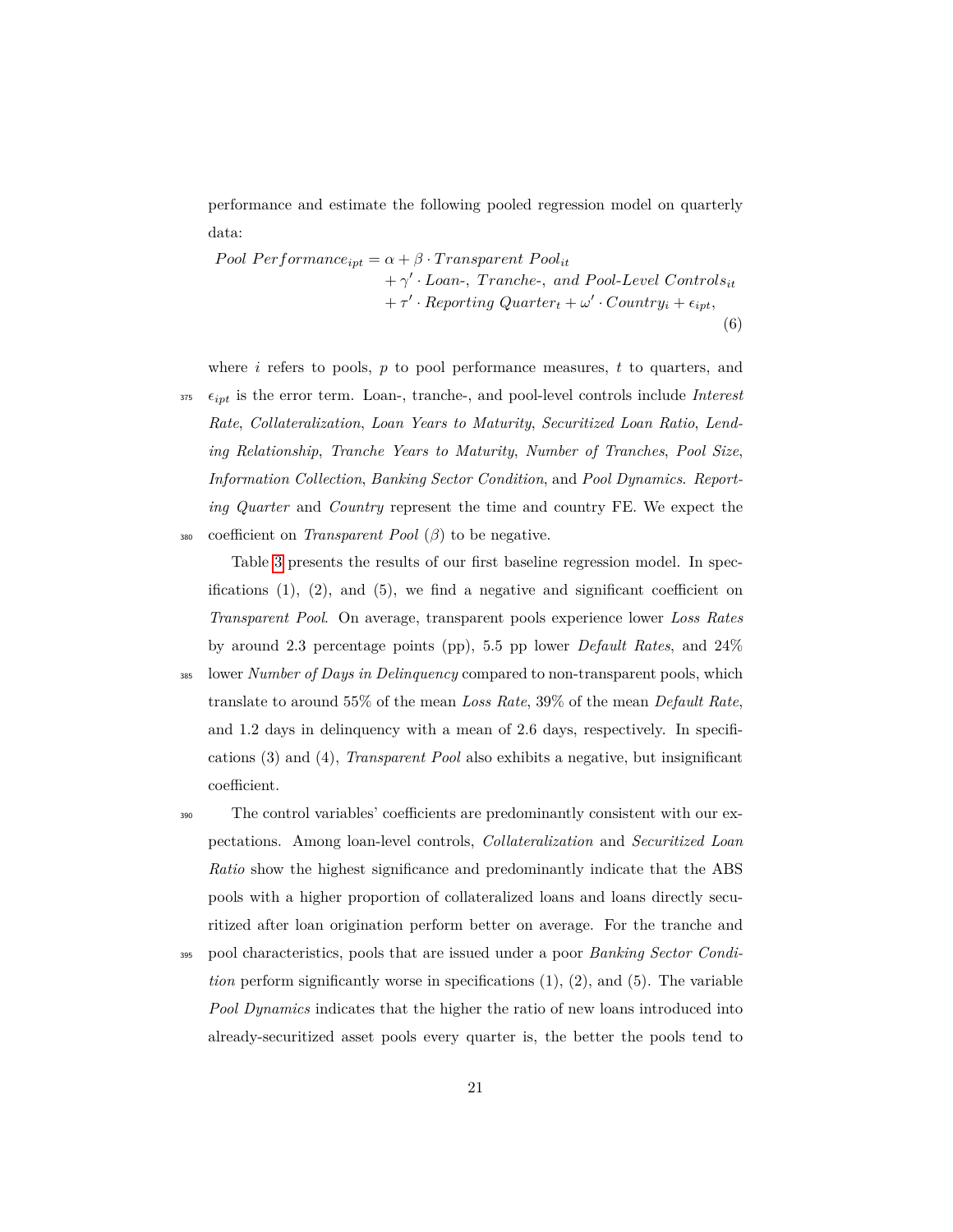<span id="page-21-0"></span>

|                           | Loss<br>Rate  | Default<br>Rate | Rate<br>of Del.<br>Amounts | Rate<br>of Del.<br>Loans | Number<br>of Davs<br>in Del. |
|---------------------------|---------------|-----------------|----------------------------|--------------------------|------------------------------|
|                           | (1)           | (2)             | (3)                        | (4)                      | (5)                          |
| Transparent Pool          | $-0.0229**$   | $-0.0546**$     | $-0.00323$                 | $-0.0265$                | $-0.238**$                   |
|                           | (0.0095)      | (0.0272)        | (0.0037)                   | (0.0238)                 | (0.0961)                     |
| Interest Rate             | $-0.00936$    | $-0.00620$      | $-0.00321$                 | $-0.0261*$               | $-0.0955*$                   |
|                           | (0.0070)      | (0.0147)        | (0.0023)                   | (0.0144)                 | (0.0509)                     |
| Collateralization         | 0.0527        | $0.232***$      | $0.0255**$                 | $0.105*$                 | $0.276*$                     |
|                           | (0.0356)      | (0.0664)        | (0.0099)                   | (0.0574)                 | (0.1554)                     |
| Loan Years to Maturity    | $-0.0291$     | $-0.00162$      | $-0.0195**$                | $-0.00256$               | $-0.128$                     |
|                           | (0.0221)      | (0.0490)        | (0.0084)                   | (0.0481)                 | (0.0959)                     |
| Securitized Loan Ratio    | 0.0624        | $-0.0434$       | $0.0357***$                | $0.176***$               | $0.487**$                    |
|                           | (0.0429)      | (0.0661)        | (0.0136)                   | (0.0628)                 | (0.1954)                     |
| Lending Relationship      | 0.0354        | 0.0742          | 0.00906                    | 0.0572                   | 0.142                        |
|                           | (0.0249)      | (0.0747)        | (0.0124)                   | (0.0616)                 | (0.1520)                     |
| Tranche Years to Maturity | $-0.0334$     | $-0.127**$      | $-0.000482$                | 0.0104                   | $-0.0854$                    |
|                           | (0.0259)      | (0.0523)        | (0.0081)                   | (0.0519)                 | (0.1429)                     |
| Number of Tranches        | $-0.00729***$ | $-0.00839***$   | $-0.000579$                | $-0.00192$               | $-0.0142**$                  |
|                           | (0.0025)      | (0.0029)        | (0.0008)                   | (0.0035)                 | (0.0055)                     |
| Pool Size                 | $0.0114**$    | $0.0470***$     | $-0.000645$                | $-0.00812$               | 0.00792                      |
|                           | (0.0048)      | (0.0123)        | (0.0021)                   | (0.0116)                 | (0.0379)                     |
| Information Collection    | $-0.0322$     | $-0.132$        | $-0.0356*$                 | $-0.110$                 | $-0.692$                     |
|                           | (0.0560)      | (0.1221)        | (0.0182)                   | (0.1403)                 | (0.4509)                     |
| Banking Sector Condition  | $0.0257***$   | $0.0646***$     | 0.00306                    | 0.00146                  | $0.216**$                    |
|                           | (0.0080)      | (0.0235)        | (0.0031)                   | (0.0208)                 | (0.0912)                     |
| Pool Dynamics             | $-0.0698***$  | $-0.146*$       | $-0.0206***$               | $-0.103***$              | $-0.270***$                  |
|                           | (0.0205)      | (0.0770)        | (0.0070)                   | (0.0344)                 | (0.0868)                     |
| Reporting Quarter FE      | Yes           | Yes             | Yes                        | Yes                      | Yes                          |
| Country FE                | Yes           | Yes             | Yes                        | Yes                      | Yes                          |
| $\boldsymbol{N}$          | 1,072         | 1,072           | 1,072                      | 1,072                    | 1,072                        |
| Adj. $R^2$                | 0.1193        | 0.1443          | 0.0898                     | 0.1088                   | 0.4945                       |

Table 3: Impact of transparency on pool performance (baseline regression)

This table reports the analysis on whether transparency affects pool performance. Variables are described in Table [1.](#page-11-1) Specifications (1) to (4) are estimated by a fractional response regression model. The fifth specification is estimated by an OLS regression model. Due to a variance matrix which is nonsymmetric or highly singular in case of specifications (3) and (4), standard errors of these regression models are estimated by means of bootstrapping 500 times. Marginal effects are reported and robust standard errors that are clustered with respect to the ABS pool are in parentheses. <sup>∗</sup>, ∗∗, and ∗∗∗ denote significance at the 10%, 5%, and 1% levels.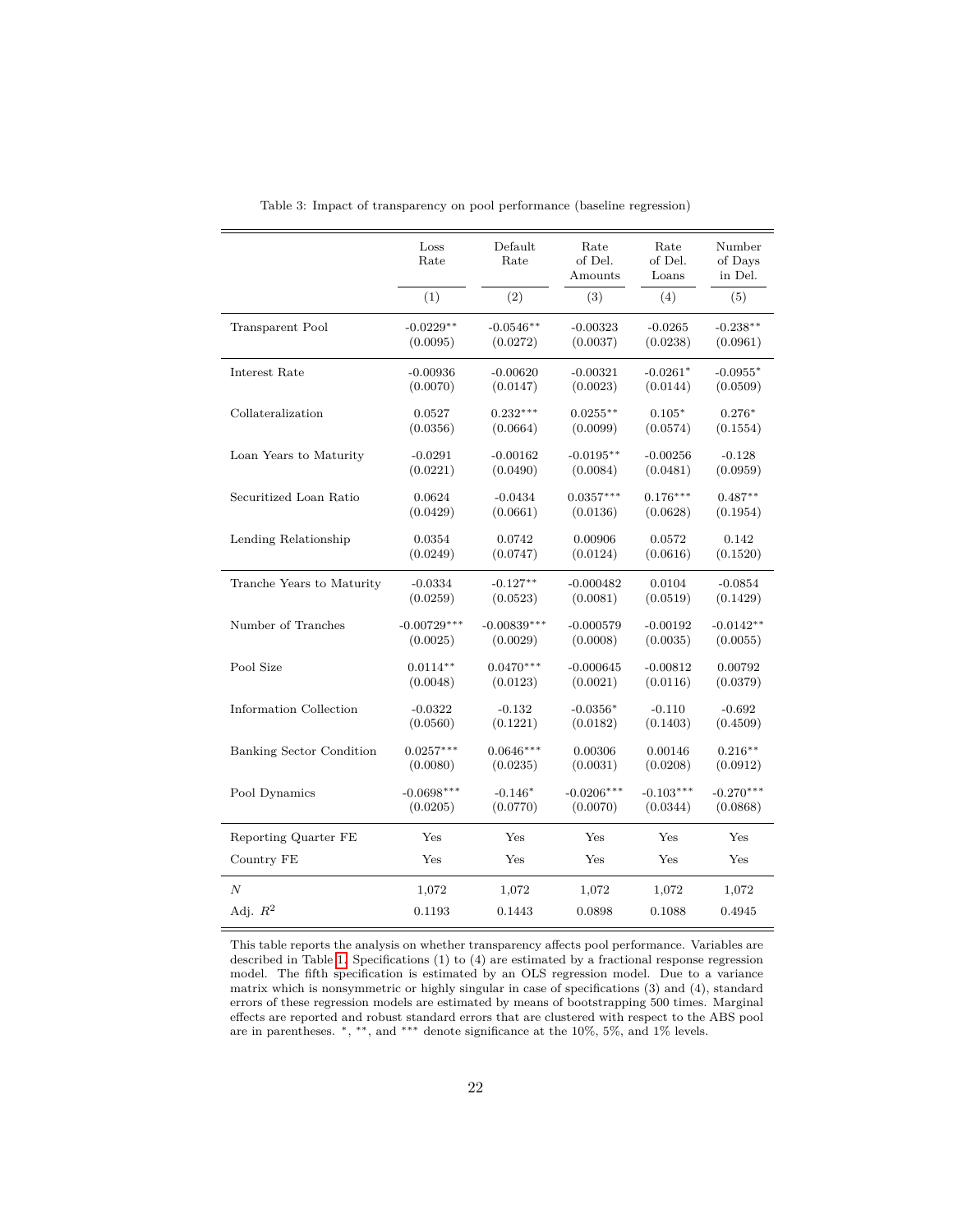perform on average. In summary, under transparency, banks seem to securitize <sup>400</sup> better-performing ABS pools in terms of *Loss Rate*, *Default Rate*, and *Number of Days in Delinquency*.

When we adjust the *Transparent Pool* definition in our first regression model and use six (instead of eight) quarters as the maximum period for ABS pools to be classified as non-transparent, *Transparent Pool* still significantly lowers

- <sup>405</sup> *Loss Rates*, *Default Rates*, and *Numbers of Days in Delinquency*. Furthermore, if we assume maximum time periods for ABS pools that are greater than eight quarters to be classified as non-transparent or if we do not apply any maximum time period, resulting in a static definition of *Transparent Pool*, our results remain robust (see Table A.9 in the online appendix).
- <sup>410</sup> *Subsample analysis*

Banks may change their securitization behaviors over time, which could cause a shift in pool performance that we cannot control for sufficiently by using country and reporting quarter FE. Therefore, we limit our sample to pool observations from the third quarter of 2012 to the second quarter of 2013, which correspond

- <sup>415</sup> to the ABS loan-level reporting initiative's starting period (see Figure A.2 in the online appendix). Accordingly, we drop 956 of the 1,072 pool observations. With 49% of observations referring to transparent pools, our subsample is almost balanced. As shown in Table [4](#page-23-0) (upper panel), *Transparent Pool* significantly improves the pool performance in specifications  $(1)$ ,  $(4)$ , and  $(5)$  and the
- <sup>420</sup> economic significance relative to our baseline regression increases. Furthermore, the coefficients on *Transparent Pool* in specifications (2) and (3) are consistently negative, but insignificant. The results of our subsample analysis show that the impact of transparency on pool performance is likely not driven by the changes in bank securitization behaviors over time.

<sup>425</sup> *Matching analysis*

Regarding the differences between transparent and non-transparent pools, we additionally use an exact matching procedure following [Ioannidou and Ongena](#page-37-10) [\(2010\)](#page-37-10). We first match pools reported in the same year and issued in the same country, also considering the control variables specified in our baseline regres-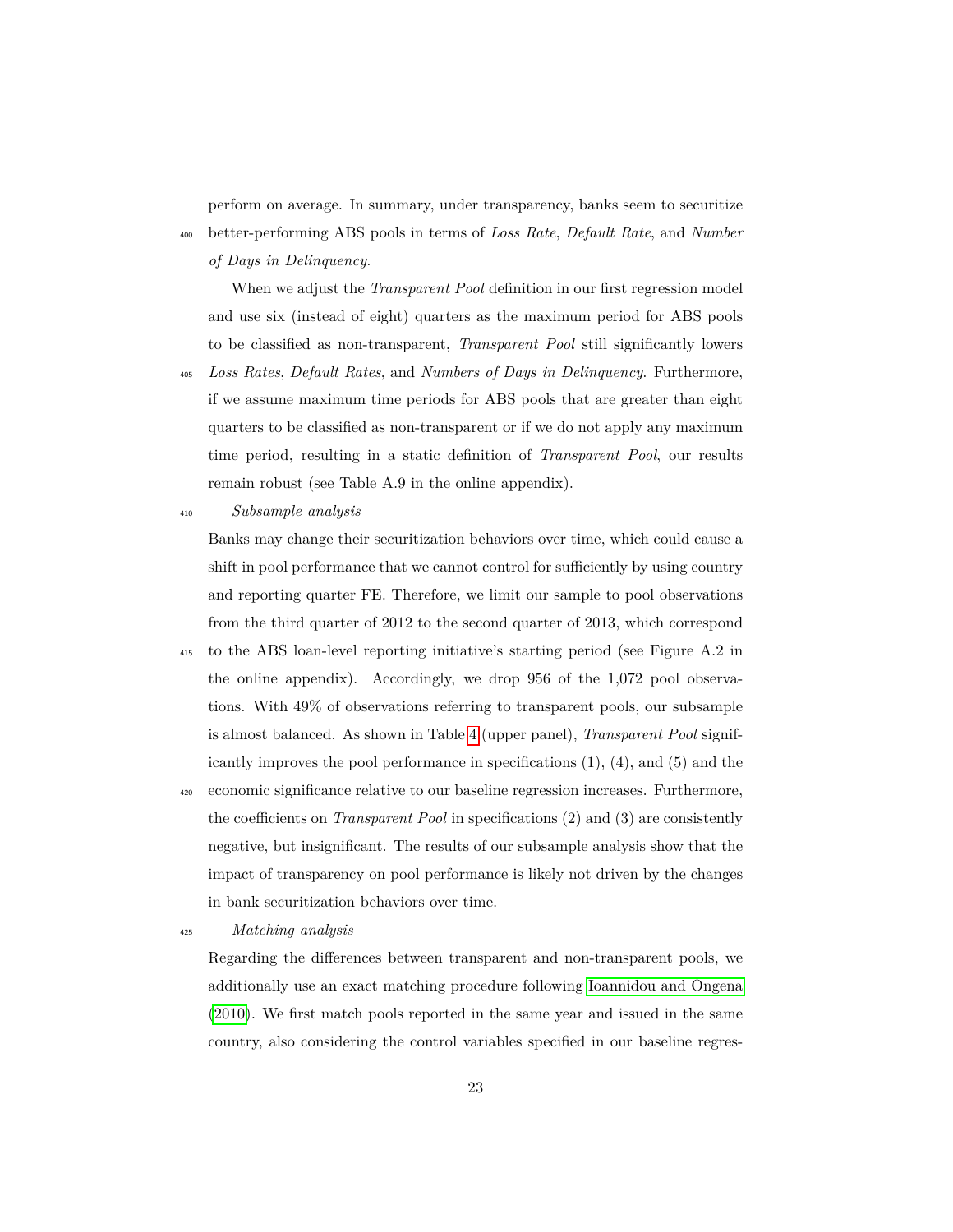|                         |                         | Pool performance      |                         |                         |                           |  |  |  |
|-------------------------|-------------------------|-----------------------|-------------------------|-------------------------|---------------------------|--|--|--|
|                         | Loss<br>Rate            | Default<br>Rate       | Rate of Del.<br>Amounts | Rate of Del.<br>Loans   | Number of<br>Days in Del. |  |  |  |
|                         | (1)                     | (2)                   | (3)                     | (4)                     | (5)                       |  |  |  |
| Transparent Pool        | $-0.0462**$<br>(0.0214) | $-0.0523$<br>(0.0562) | $-0.00837$<br>(0.0055)  | $-0.0977**$<br>(0.0424) | $-0.478**$<br>(0.1798)    |  |  |  |
| Controls                | Yes                     | Yes                   | Yes                     | Yes                     | Yes                       |  |  |  |
| Reporting<br>Quarter FE | Yes                     | Yes                   | Yes                     | Yes                     | Yes                       |  |  |  |
| Country FE              | Yes                     | Yes                   | Yes                     | Yes                     | Yes                       |  |  |  |
| $\boldsymbol{N}$        | 116                     | 116                   | 116                     | 116                     | 116                       |  |  |  |
| Adj. $R^2$              | 0.1874                  | 0.2098                | 0.0928                  | 0.0858                  | 0.5575                    |  |  |  |

<span id="page-23-0"></span>Table 4: Impact of transparency on pool performance and diversification (subsample analysis)

|                         |                          | Pool diversification               |                          |                         |  |  |  |
|-------------------------|--------------------------|------------------------------------|--------------------------|-------------------------|--|--|--|
|                         | Ī<br>Index<br>(1)        | <b>Business</b><br>Type HHI<br>(2) | Geographic<br>HHI<br>(3) | Industry<br>HHI<br>(4)  |  |  |  |
| Transparent Pool        | $0.0172***$<br>(0.00578) | 0.162<br>(0.164)                   | $-0.0700$<br>(0.0430)    | $0.0709***$<br>(0.0190) |  |  |  |
| Controls                | Yes                      | Yes                                | Yes                      | Yes                     |  |  |  |
| Reporting<br>Quarter FE | Yes                      | Yes                                | Yes                      | Yes                     |  |  |  |
| Country FE              | Yes                      | Yes                                | Yes                      | Yes                     |  |  |  |
| $\boldsymbol{N}$        | 79                       | 79                                 | 79                       | 79                      |  |  |  |
| Adj. $R^2$              | 0.1407                   | 0.1734                             | 0.1185                   | 0.2240                  |  |  |  |

This table reports the analysis on whether transparency affects pool performance (upper panel) and pool diversification (bottom panel) in the period from Q3/2012 to Q2/2013. Variables are described in Table [1.](#page-11-1) Specifications (1) to (4) in the top and bottom panel, respectively, are estimated by a fractional response regression model. The fifth specification is estimated by an OLS regression model. Due to a variance matrix which is nonysymmetric or highly singular in case of specification (2) in the bottom panel, standard errors of this regression model are estimated by means of bootstrapping 500 times. Marginal effects are reported and robust standard errors that are clustered with respect to the ABS pool are in parentheses. <sup>∗</sup>, ∗∗, and ∗∗∗ denote significance at the 10%, 5%, and 1% levels. We report the complete regression results for all control variables in Tables A.10 and A.12 in the online appendix.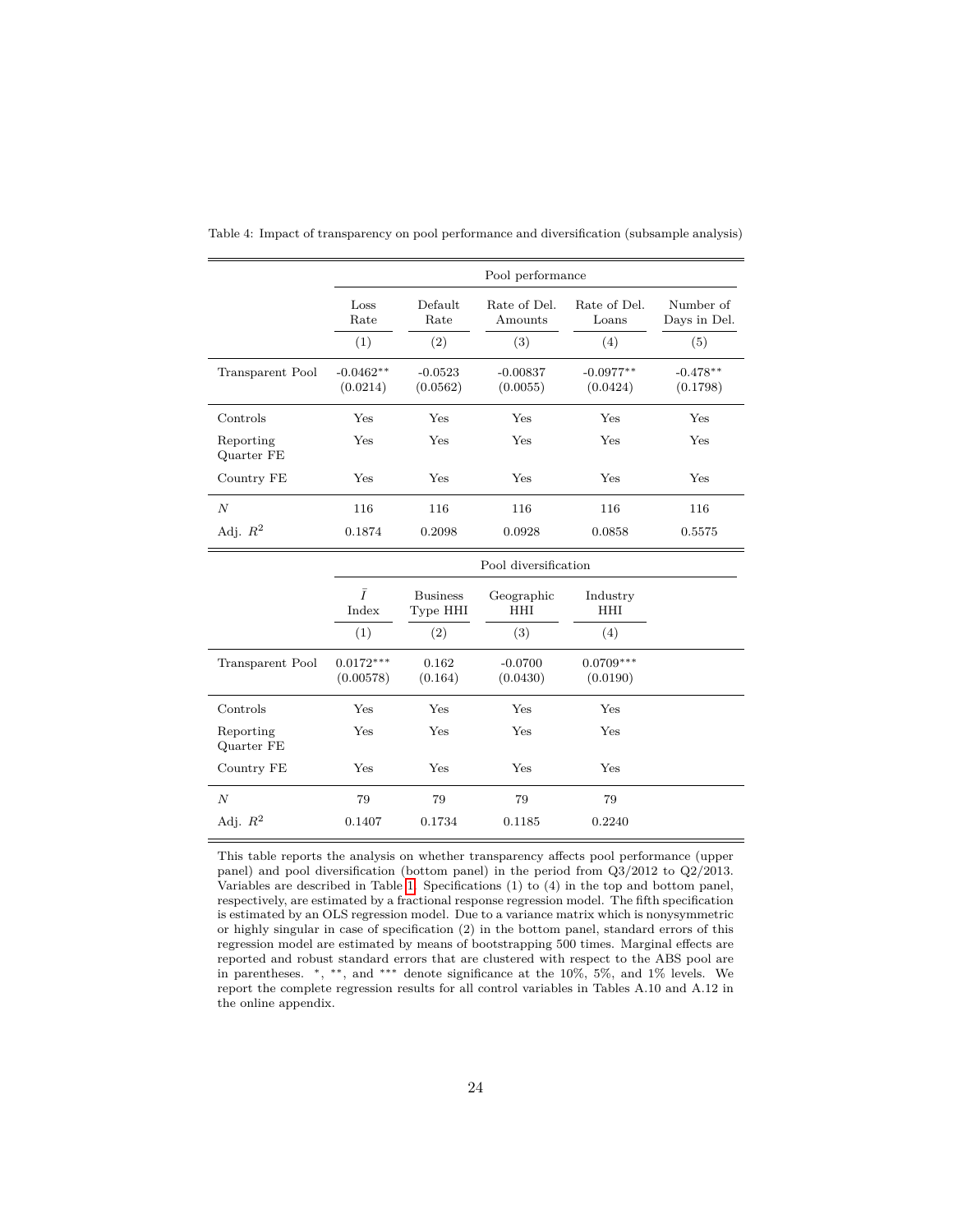- <sup>430</sup> sion. Second, we pay attention to the time dimension inherent in our definition of *Transparent Pool* and also require that matched pairs exhibit a maximum difference of two years between their issue dates. Under both approaches, we calculate the spreads between the endogenous variables for each matched pair and regress them on a constant by applying clustered standard errors at the
- <sup>435</sup> country level. The negative and significant constant terms across all specifications indicate transparent pools perform better than their non-transparent but very similar counterparts (see Table [5,](#page-25-0) upper panel).

*Within ABS pool analysis*

Next, to address the potential concern that our results may be driven by un-<sup>440</sup> observed pool and bank characteristics, we focus on ABS pools that change from non-transparent to transparent during the sample period. Particularly, we extend our baseline regression model by pool FE and thus focus on changing originator behavior by exploiting the elimination of inter-pool variation in our sample. Changes in bank behavior can affect pool performance, as most ABS

- <sup>445</sup> pools in our sample are not static over time (see Section [4.2\)](#page-13-0). Despite these dynamics but in accordance with the nature of securitization transactions, our control variables at the loan, tranche, and pool levels do not vary substantially over time. Consequently, we only employ the interaction term between reporting quarter FE and country FE to control for variations over time as accurately
- <sup>450</sup> as possible. As reported in Table [6](#page-26-0) (upper panel), the results are statistically more significant than in the baseline regression model. *Transparent Pool* significantly lowers all five pool performance measures, indicating that originating banks changed their securitization behavior within one ABS pool due to the introduction of the new transparency regulation.

<sup>455</sup> *Non-selective disciplining effects*

Finally, we analyze whether the novel transparency regime induced disciplining effects for all pools reported to ED, regardless of being classified as transparent or non-transparent. With the ECB's loan-level reporting initiative, originators are able to monitor the reported data from many other originators and assess the quality of competing ABS pools. Originating banks can thus deepen their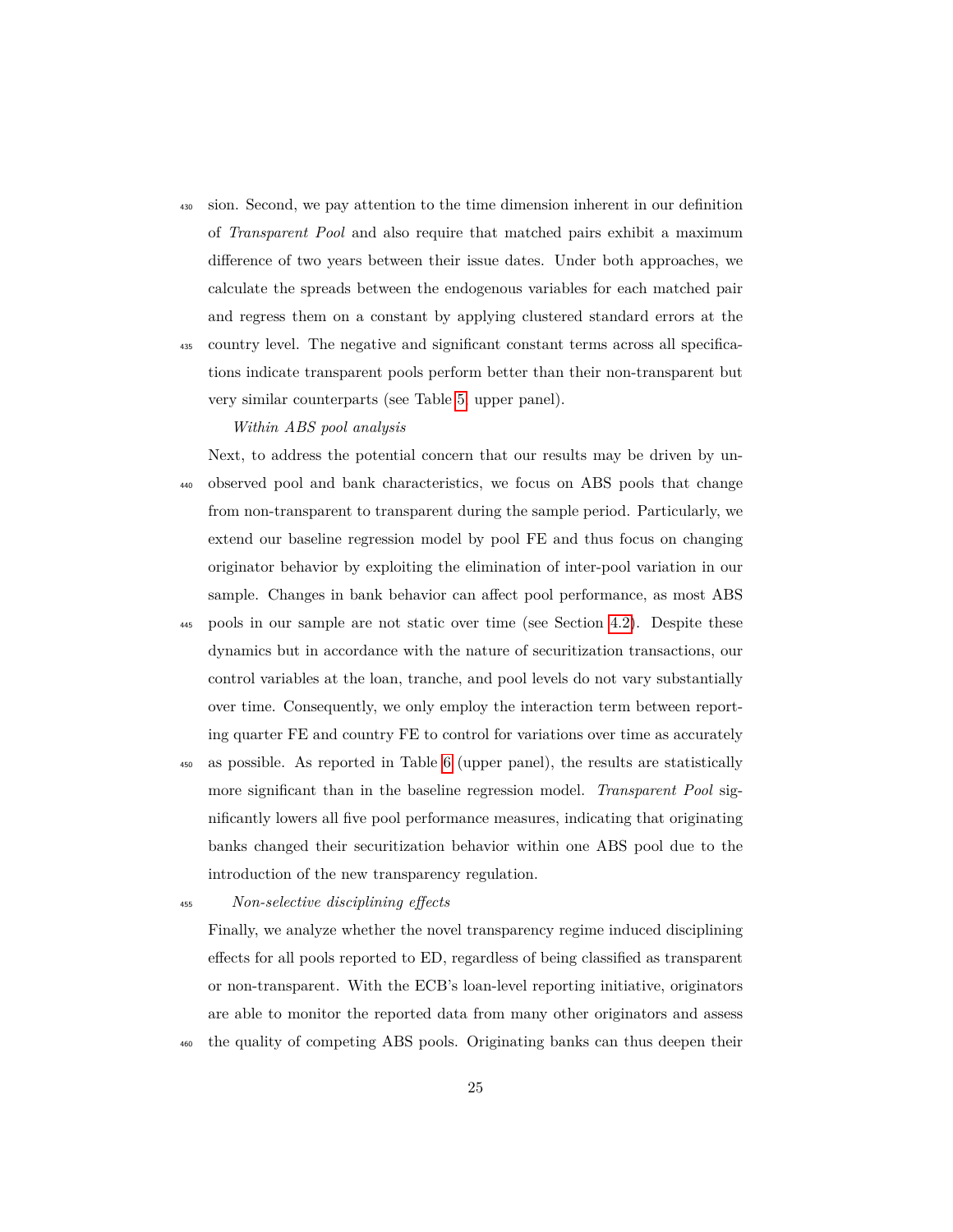<span id="page-25-0"></span>

|                                                                                                                                                                                                                                                                                                                                                                                                                                                                                                                                                                                                                                                                                                                                                                                                                                                                                                                                                                                                                                                                                                                                                                                                                                                                                                                                                                                                                      |                        |                         |                          |                            |                          | Pool performance          |                          |                          |                          |                       |
|----------------------------------------------------------------------------------------------------------------------------------------------------------------------------------------------------------------------------------------------------------------------------------------------------------------------------------------------------------------------------------------------------------------------------------------------------------------------------------------------------------------------------------------------------------------------------------------------------------------------------------------------------------------------------------------------------------------------------------------------------------------------------------------------------------------------------------------------------------------------------------------------------------------------------------------------------------------------------------------------------------------------------------------------------------------------------------------------------------------------------------------------------------------------------------------------------------------------------------------------------------------------------------------------------------------------------------------------------------------------------------------------------------------------|------------------------|-------------------------|--------------------------|----------------------------|--------------------------|---------------------------|--------------------------|--------------------------|--------------------------|-----------------------|
|                                                                                                                                                                                                                                                                                                                                                                                                                                                                                                                                                                                                                                                                                                                                                                                                                                                                                                                                                                                                                                                                                                                                                                                                                                                                                                                                                                                                                      |                        | Rate<br>Loss            |                          | Default<br>Rate            |                          | Del. Amounts<br>Rate of   |                          | Del. Loans<br>Rate of    | Number of<br>Days in Del |                       |
| Matching variables                                                                                                                                                                                                                                                                                                                                                                                                                                                                                                                                                                                                                                                                                                                                                                                                                                                                                                                                                                                                                                                                                                                                                                                                                                                                                                                                                                                                   |                        | Ξ                       |                          | $\widehat{\mathfrak{D}}$   |                          | $\widehat{c}$             |                          | $\widehat{\mathfrak{t}}$ | ම                        |                       |
| Loan-level characteristics                                                                                                                                                                                                                                                                                                                                                                                                                                                                                                                                                                                                                                                                                                                                                                                                                                                                                                                                                                                                                                                                                                                                                                                                                                                                                                                                                                                           | Yes                    | Yes                     | Yes                      | Yes                        | Yes                      | Yes                       | Yes                      | Yes                      | Yes                      | Yes                   |
| level characteristics<br>Tranche- and pool-                                                                                                                                                                                                                                                                                                                                                                                                                                                                                                                                                                                                                                                                                                                                                                                                                                                                                                                                                                                                                                                                                                                                                                                                                                                                                                                                                                          | Yes                    | Yes                     | Yes                      | ${\rm Yes}$                | Yes                      | Yes                       | Yes                      | Yes                      | Yes                      | Yes                   |
| Country and reporting year                                                                                                                                                                                                                                                                                                                                                                                                                                                                                                                                                                                                                                                                                                                                                                                                                                                                                                                                                                                                                                                                                                                                                                                                                                                                                                                                                                                           | Yes                    | Yes                     | Yes                      | ${\rm Yes}$                | Yes                      | ${\rm Yes}$               | Yes                      | Yes                      | Yes                      | Yes                   |
| Pool issue year                                                                                                                                                                                                                                                                                                                                                                                                                                                                                                                                                                                                                                                                                                                                                                                                                                                                                                                                                                                                                                                                                                                                                                                                                                                                                                                                                                                                      |                        | Yes                     |                          | Yes                        |                          | Yes                       |                          | Yes                      |                          | Yes                   |
| Number of observations<br>(matched pairs)                                                                                                                                                                                                                                                                                                                                                                                                                                                                                                                                                                                                                                                                                                                                                                                                                                                                                                                                                                                                                                                                                                                                                                                                                                                                                                                                                                            | $\overline{5}$         | $\mathcal{C}$           | $\overline{5}$           | $\mathfrak{S}$             | 5                        | $\overline{C}$            | $\overline{5}$           | $\mathcal{C}$            | $\overline{5}$           | $\mathcal{C}$         |
| Spreads with matching                                                                                                                                                                                                                                                                                                                                                                                                                                                                                                                                                                                                                                                                                                                                                                                                                                                                                                                                                                                                                                                                                                                                                                                                                                                                                                                                                                                                | $-0.0488*$<br>(0.0126) | $-0.0311*$<br>(0.0087)  | $-0.0872***$<br>(0.0049) | $-0.0505***$<br>(0.0026)   | $-0.0127***$<br>(0.0006) | $-0.00590***$<br>(0.0006) | $-0.0805***$<br>(0.0013) | $-0.0471***$<br>(0.0023) | $-0.467**$<br>(0.0629)   | (0.0947)<br>$-0.322*$ |
|                                                                                                                                                                                                                                                                                                                                                                                                                                                                                                                                                                                                                                                                                                                                                                                                                                                                                                                                                                                                                                                                                                                                                                                                                                                                                                                                                                                                                      |                        |                         |                          |                            |                          | Pool diversification      |                          |                          |                          |                       |
|                                                                                                                                                                                                                                                                                                                                                                                                                                                                                                                                                                                                                                                                                                                                                                                                                                                                                                                                                                                                                                                                                                                                                                                                                                                                                                                                                                                                                      |                        | Index                   |                          | Туре НН<br><b>Business</b> |                          | Geographic<br>HHI         |                          | Industry<br>HHI          |                          |                       |
| Matching variables                                                                                                                                                                                                                                                                                                                                                                                                                                                                                                                                                                                                                                                                                                                                                                                                                                                                                                                                                                                                                                                                                                                                                                                                                                                                                                                                                                                                   |                        | Ξ                       |                          | $\widehat{2}$              |                          | $\left(3\right)$          |                          | $\left( 4\right)$        |                          |                       |
| level characteristics<br>Tranche- and pool-                                                                                                                                                                                                                                                                                                                                                                                                                                                                                                                                                                                                                                                                                                                                                                                                                                                                                                                                                                                                                                                                                                                                                                                                                                                                                                                                                                          | Yes                    | Yes                     | Yes                      | Yes                        | Yes                      | Yes                       | Yes                      | Yes                      |                          |                       |
| Originating bank<br>characteristics                                                                                                                                                                                                                                                                                                                                                                                                                                                                                                                                                                                                                                                                                                                                                                                                                                                                                                                                                                                                                                                                                                                                                                                                                                                                                                                                                                                  | Yes                    | Yes                     | ${\rm Yes}$              | Yes                        | Yes                      | Yes                       | Yes                      | Yes                      |                          |                       |
| Country and reporting year                                                                                                                                                                                                                                                                                                                                                                                                                                                                                                                                                                                                                                                                                                                                                                                                                                                                                                                                                                                                                                                                                                                                                                                                                                                                                                                                                                                           | Yes                    | Yes                     | Yes                      | Yes                        | Yes                      | Yes                       | Yes                      | Yes                      |                          |                       |
| Pool issue year                                                                                                                                                                                                                                                                                                                                                                                                                                                                                                                                                                                                                                                                                                                                                                                                                                                                                                                                                                                                                                                                                                                                                                                                                                                                                                                                                                                                      |                        | Yes                     |                          | Yes                        |                          | Yes                       |                          | Yes                      |                          |                       |
| Number of observations<br>(matched pairs)                                                                                                                                                                                                                                                                                                                                                                                                                                                                                                                                                                                                                                                                                                                                                                                                                                                                                                                                                                                                                                                                                                                                                                                                                                                                                                                                                                            | 868                    | 335                     | 868                      | 335                        | 868                      | 335                       | 868                      | 335                      |                          |                       |
| Spreads with matching                                                                                                                                                                                                                                                                                                                                                                                                                                                                                                                                                                                                                                                                                                                                                                                                                                                                                                                                                                                                                                                                                                                                                                                                                                                                                                                                                                                                | (0.0060)<br>$0.0189*$  | $0.00289**$<br>(0.0001) | (0.0970)<br>$0.295*$     | (0.1122)<br>0.173          | $-0.00232$<br>(0.0024)   | (0.0108)<br>$-0.0185$     | $0.0278***$<br>(0.0045)  | (0.0045)<br>0.0236       |                          |                       |
| model, tranche- and pool-level as well as originating bank characteristics comprise Tranche Years to Maturity, Pool Size, Information Collection, Pool<br>Ongena (2010), we regress the spreads on a constant and report the coefficient on the constant. Robust standard errors that are clustered with respect to<br>Tranche Years to Maturity, Number of Tranches, Pool Size, Information Collection, Banking Sector Condition, and Pool Dynamics. In our second regression<br>Dynamics, Bank Size, Loan Ratio, and NPL Ratio. We define similar ratios for continuous variables by a window of $(-SD, +SD)$ . SD refers to the standard<br>This table reports our matching analysis between transparent pools and non-transparent ones. We first match pools reported in the same year and issued in<br>the same country, taking also the control variables specified in our baseline regressions into account (see Equations 6 and 7). In our first regression model,<br>loan-, tranche- and pool-level characteristics include Interest Rate, Collateralization, Loan Years to Maturity, Securitized Loan Ratio, Lending Relationship,<br>deviation. Second, we require additionally that matched pairs exhibit a maximum difference of two years between their issue dates. Following Ioannidou and<br>the country are in parentheses. $*, **$ , and $***$ denote significance at the 10%, 5%, and 1% levels. |                        |                         |                          |                            |                          |                           |                          |                          |                          |                       |

the country are in parentheses. ∗, ∗∗, and ∗∗∗ denote significance at the 10%, 5%, and 1% levels.

Table 5: Matching between transparent and non-transparent pools Table 5: Matching between transparent and non-transparent pools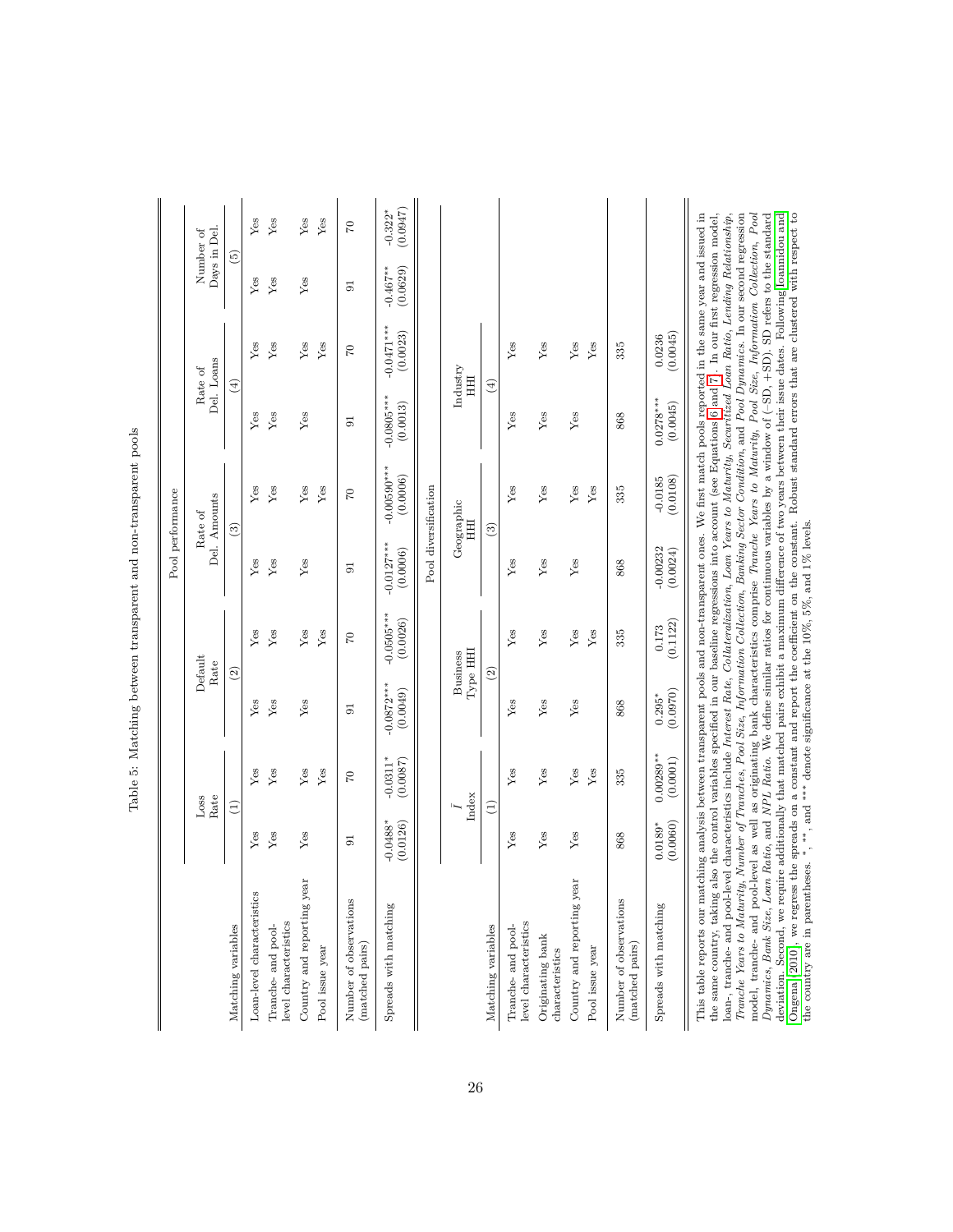|                                   |                         | Within ABS pool analysis |                          |                          |                           |  |  |
|-----------------------------------|-------------------------|--------------------------|--------------------------|--------------------------|---------------------------|--|--|
|                                   | Loss Rate               | Default Rate             | Rate of Del.<br>Amounts  | Rate of Del.<br>Loans    | Number of<br>Days in Del. |  |  |
|                                   | (1)                     | $\left( 2\right)$        | (3)                      | (4)                      | (5)                       |  |  |
| Transparent<br>Pool               | $-0.0171**$<br>(0.0084) | $-0.0479**$<br>(0.0187)  | $-0.0103***$<br>(0.0031) | $-0.0581***$<br>(0.0165) | $-0.162**$<br>(0.0660)    |  |  |
| Reporting Quarter<br>x Country FE | Yes                     | Yes                      | Yes                      | Yes                      | Yes                       |  |  |
| ABS Pool FE                       | Yes                     | Yes                      | Yes                      | $_{\rm Yes}$             | Yes                       |  |  |
| Controls                          | No                      | No                       | No                       | No                       | No                        |  |  |
| N                                 | 1,072                   | 1,072                    | 1,072                    | 1,072                    | 1,072                     |  |  |
| Adj. $R^2$                        | 0.2023                  | 0.3302                   | 0.1273                   | 0.1622                   | 0.8632                    |  |  |

<span id="page-26-0"></span>Table 6: Impact of transparency on pool performance (within ABS pool analysis and nonselective disciplining effects)

|                                     |                            | Non-selective disciplining effects |                             |                            |                            |  |  |  |
|-------------------------------------|----------------------------|------------------------------------|-----------------------------|----------------------------|----------------------------|--|--|--|
|                                     | Loss Rate                  | Default Rate                       | Rate of Del.<br>Amounts     | Rate of Del.<br>Loans      | Number of<br>Days in Del.  |  |  |  |
|                                     | (1)                        | (2)                                | (3)                         | (4)                        | (5)                        |  |  |  |
| Transparent<br>Pool                 | $-0.0354***$<br>(0.0095)   | $-0.0661**$<br>(0.0258)            | $-0.00830**$<br>(0.0039)    | $-0.0587**$<br>(0.0231)    | $-0.295***$<br>(0.0973)    |  |  |  |
| Number of<br>Previous<br>Reportings | $-0.000105***$<br>(0.0000) | $-0.000121$<br>(0.0001)            | $-0.0000370***$<br>(0.0000) | $-0.000240***$<br>(0.0001) | $-0.000585***$<br>(0.0002) |  |  |  |
| Reporting<br>Quarter FE             | Yes                        | Yes                                | Yes                         | Yes                        | Yes                        |  |  |  |
| Country FE                          | Yes                        | Yes                                | Yes                         | Yes                        | Yes                        |  |  |  |
| $\boldsymbol{N}$                    | 1,072                      | 1,072                              | 1,072                       | 1,072                      | 1,072                      |  |  |  |
| Adj. $R^2$                          | 0.1303                     | 0.1471                             | 0.0905                      | 0.1091                     | 0.5140                     |  |  |  |

The upper panel of this table reports the analysis on whether transparency affects pool performance using ABS pool FE. To ensure a stable estimation and preserve all 1,072 observations, we do not drop non-changing pools. Specifications (1) to (4) are estimated by a fractional response regression model. The fifth specification is estimated by an OLS regression model. The bottom panel of this table reports the analysis on whether transparency induces disciplining effects for all pools reported to ED by additionally controlling for *Number of Previous Reportings*. Specifications (1) to (4) are estimated by a fractional response regression model. The fifth specification is estimated by an OLS regression model. Due to a variance matrix which is nonsymmetric or highly singular in case of specifications (3) and (4) in the bottom panel, standard errors of these regression models are estimated by means of bootstrapping 500 times. Variables are described in Table [1.](#page-11-1) Marginal effects are reported and robust standard errors that are clustered with respect to the ABS pool are in parentheses. <sup>∗</sup>, ∗∗, and ∗∗∗ denote significance at the 10%, 5%, and 1% levels. We report the complete regression results for the bottom panel in Table A.11 in the online appendix.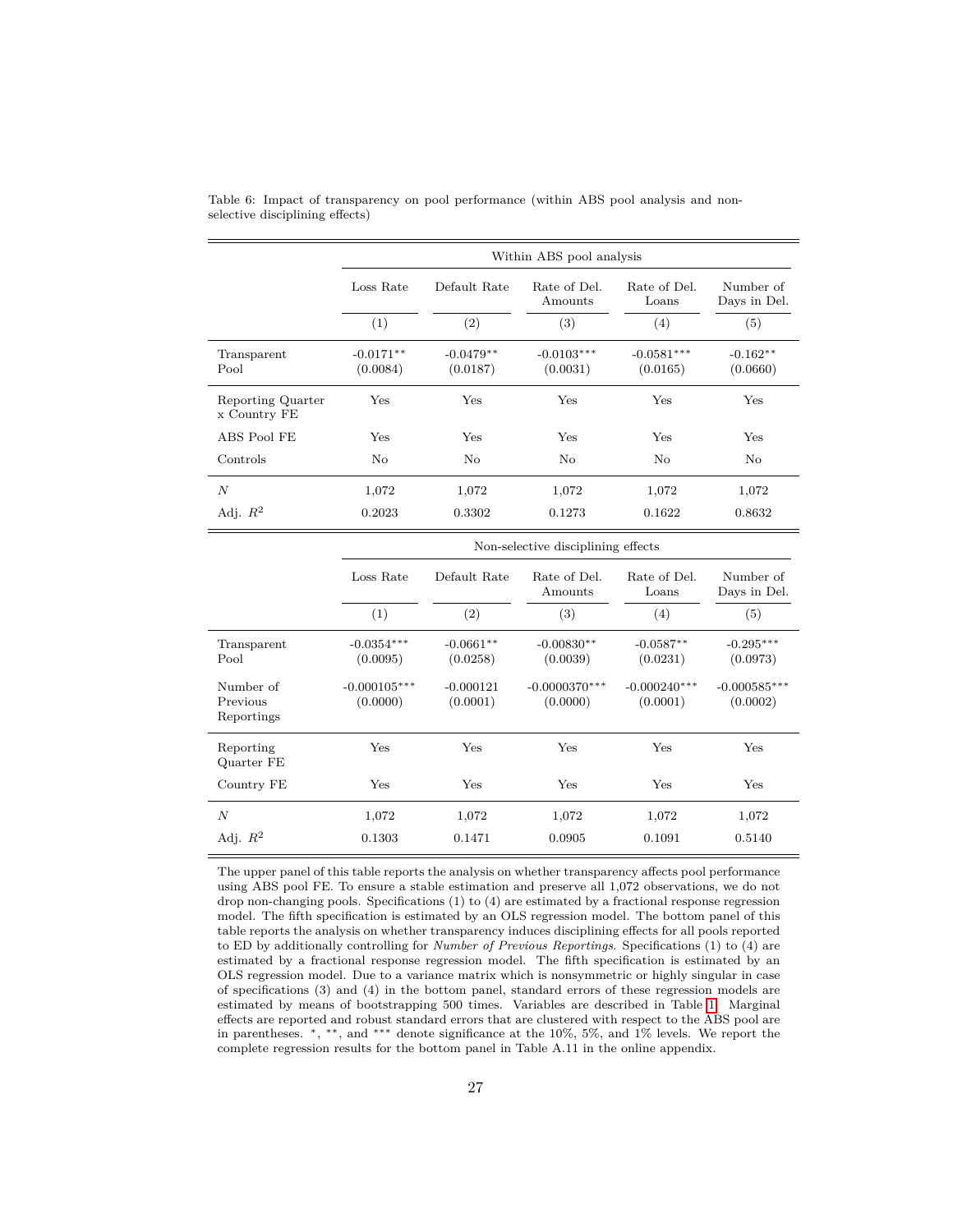expertise in ABS risk assessment and may be incentivized to adjust their securitization behaviors to ensure the competitiveness of their own ABS pools. Against this background, we expect pool performance to improve with an increase in the number of reportings to ED and thus include the number of ABS <sup>465</sup> pool reportings to ED prior to the respective pool's reporting quarter (*Number*

*of Previous Reportings*) in our regression model.

In Table [6](#page-26-0) (bottom panel), we first observe that a higher *Number of Previous Reportings* leads to significantly better pool performance across all specifications. Originators seem to respond to the increasing average pool performance <sup>470</sup> and the decreasing costs of granular ABS risk assessment by improving their own pool performance. Second, using the increasing *Number of Previous Reportings* over time as a control variable, the impact of *Transparent Pool* on our pool performance measures improves, both statistically and economically. Altogether, the transparency regime has disciplinary effects for all pools, but these <sup>475</sup> effects are even more pronounced for transparent pools.

Finally, from the bank perspective, unreported analyses provide tentative evidence that originating banks seem to manage pool performance by retaining poor-performing loans on their balance sheets. Therefore, better-performing ABS pools may come at a cost, as originating banks' credit risk exposure seems <sup>480</sup> to increase.

## <span id="page-27-0"></span>*5.2. Results for pool diversification (second regression model)*

#### *Baseline regression model*

In the second regression model, we examine the impact of transparency on portfolio diversification. We use the *Pool/Bank Sample*, as we need to control for <sup>485</sup> both securitization and originating bank characteristics. Incorporating originating bank information is especially relevant, as bank business models vary widely in this sample. For example, the standard deviation of *Bank Size* accounts for EUR 287 billion. This corresponds to the size difference between a large international bank and a local bank operating mainly at the national level.

<sup>490</sup> Additionally, in this second regression model, we adjust our definition of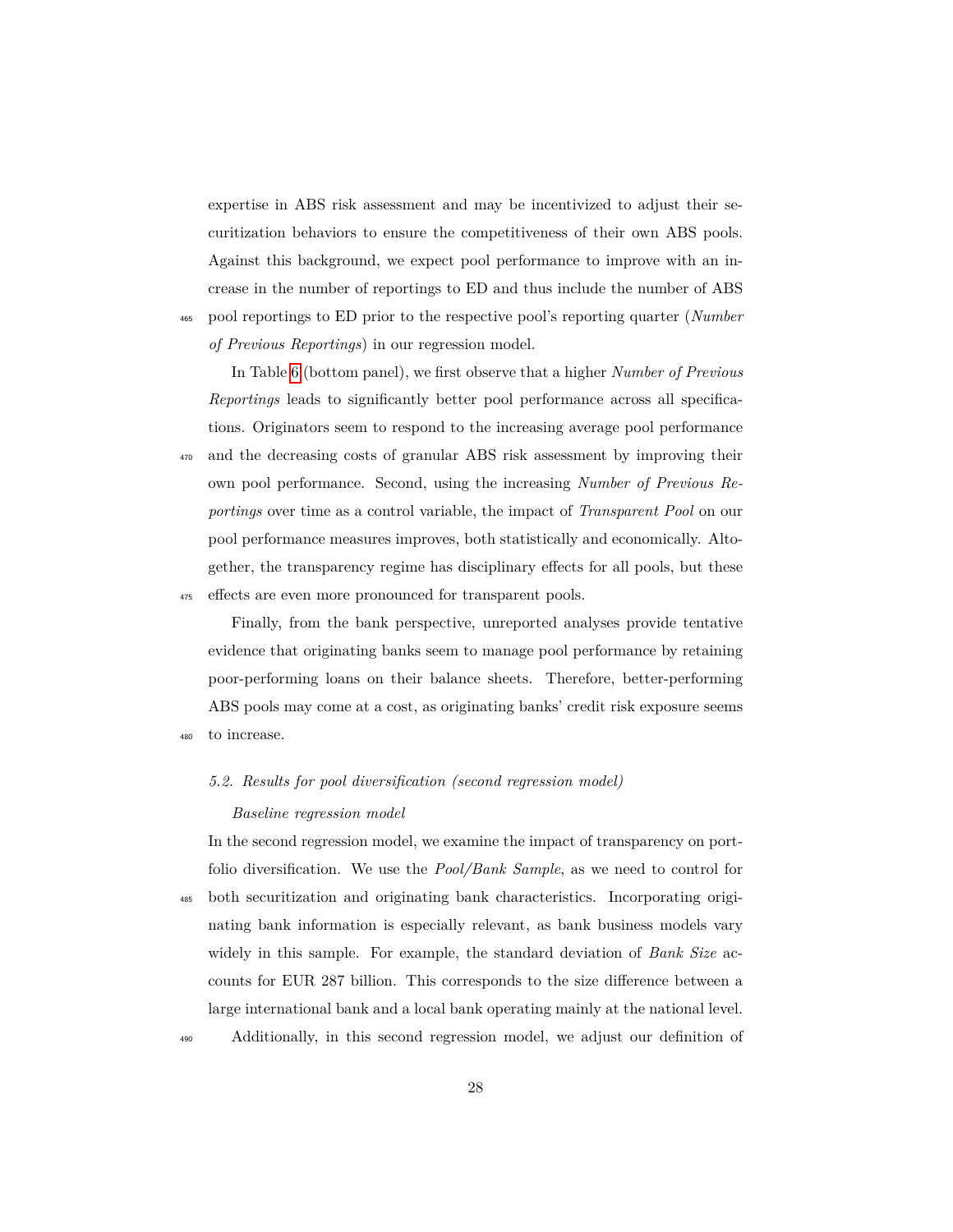*Transparent Pool*. Although the ABS pools observed in our sample are not completely static over time, it is difficult for banks to substantially change the degree of diversification within a short period. Therefore, instead of fixing the maximum time period for ABS pools to be classified as non-transparent, we <sup>495</sup> define transparent pools as those issued after the announcement date of the

loan-level reporting requirement for SME loan securitizations in April 2011.[10](#page-0-0)

Accordingly, we estimate the following pooled fractional response regression model using quarterly data from the *Pool/Bank Sample*:

*Pool Diversification*<sub>*idt*</sub> =  $\alpha + \beta \cdot Transparent$  *Pool<sub>it</sub>* + *γ* 0 · *T ranche*-*, P ool*-*, and Bank*-*Level Controlsit*  $+ \tau' \cdot Reporting\;Quarter_t + \omega' \cdot Country_t + \epsilon_{idt},$ (7)

where *i* are pools, *d* pool diversification measures, *t* quarters, and  $\epsilon_{idt}$  is the error term. Tranche-, pool-, and bank-level controls include *Tranche Years to Maturity*, *Pool Size*, *Information Collection*, *Pool Dynamics*, *Bank Size*, *Loan*

<sup>500</sup> *Ratio*, and *NPL Ratio*. *Reporting Quarter* and *Country* represent time and country FE, respectively. We expect the coefficient on *Transparent Pool* (*β*) to be positive.

Table [7](#page-30-0) presents the results. In specifications  $(1)$ ,  $(2)$ , and  $(4)$ , we find positive and significant coefficients on *Transparent Pool*. Transparent pools  $\frac{1}{205}$  exhibit a 0.0088 higher  $\overline{I}$  *Index*, 0.188 higher *Business Type HHI*, and 0.0241 higher *Industry HHI*. These translate to 29% of the sample's standard deviation of the  $\overline{I}$  *Index*, 72% of the *Business Type HHI* standard deviation, and 34% of the *Industry HHI* standard deviation. Our results reveal that pools issued under the transparency regime are more diversified in terms of single-name <sup>510</sup> concentration risk, business types, and industries.

In specification (3), we observe a significant negative coefficient on *Transparent Pool* when considering *Geographic HHI* as the diversification measure. This

 $\overline{10}$  In unreported robustness checks, we relax this modification. For an increasing maximum time period for ABS pools classified as non-transparent, the statistical significance of our results increases. This supports our assumption that originating banks are not able to adjust the degree of diversification in their ABS pools in the short run.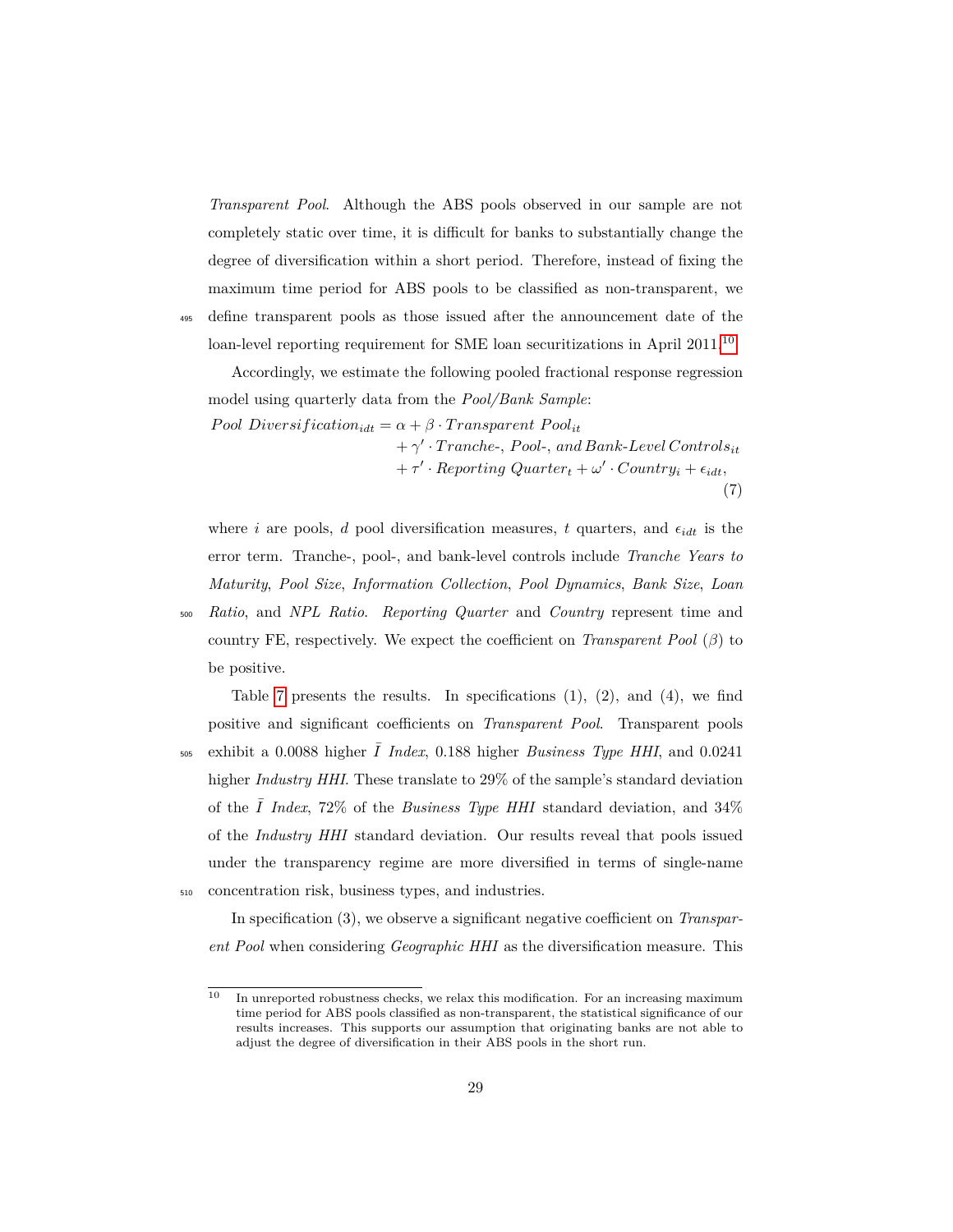finding somewhat contradicts our results in the remaining specifications. However, *Geographic HHI* is calculated from borrowers' one-digit postcodes and, <sup>515</sup> therefore, the sizes of regions may vary widely both across and within countries. This leads to a limited comparability of geographic diversification.

The results of our second baseline regression model indicate that, under the transparency regime, banks securitize more diversified ABS pools in terms of ¯*I Index*, *Business Type HHI*, and *Industry HHI*.

# <sup>520</sup> *Subsample analysis*

Again, a potential concern may be that our results are driven by changes in bank securitization behaviors over time, which we cannot control for sufficiently in our baseline regression. Therefore, we reduce our sample by 501 observations to just 79, by limiting it to the third quarter of 2012 to the second quarter of

- <sup>525</sup> 2013. In our subsample, 59% of observations refer to transparent pools. As per Table [4](#page-23-0) (bottom panel), *Transparent Pool* increases pools' ¯*I Index* and *Industry HHI*, with considerable statistical and economic significance. The coefficients on *Transparent Pool* in specifications (2) and (3) lack significance. Overall, the subsample analysis indicates that the impact of transparency on pool diversifi-<sup>530</sup> cation is mostly not driven by the changes in bank securitization behaviors over
- time.

#### *Matching analysis*

We further elaborate on the differences between transparent pools and nontransparent ones. First, we only allow matches for pools reported in the same <sup>535</sup> year and issued in the same country, also considering control variables at the tranche and pool level, as specified in our baseline regression. Second, we require a maximum difference of two years between the times of issue for the matched pairs. By calculating the spreads between the endogenous variables for each matched pair, regressing this spread on a constant, and applying clus-

<sup>540</sup> tered standards errors at the country level, we support the outcomes of our baseline regression (see Table [5,](#page-25-0) bottom panel).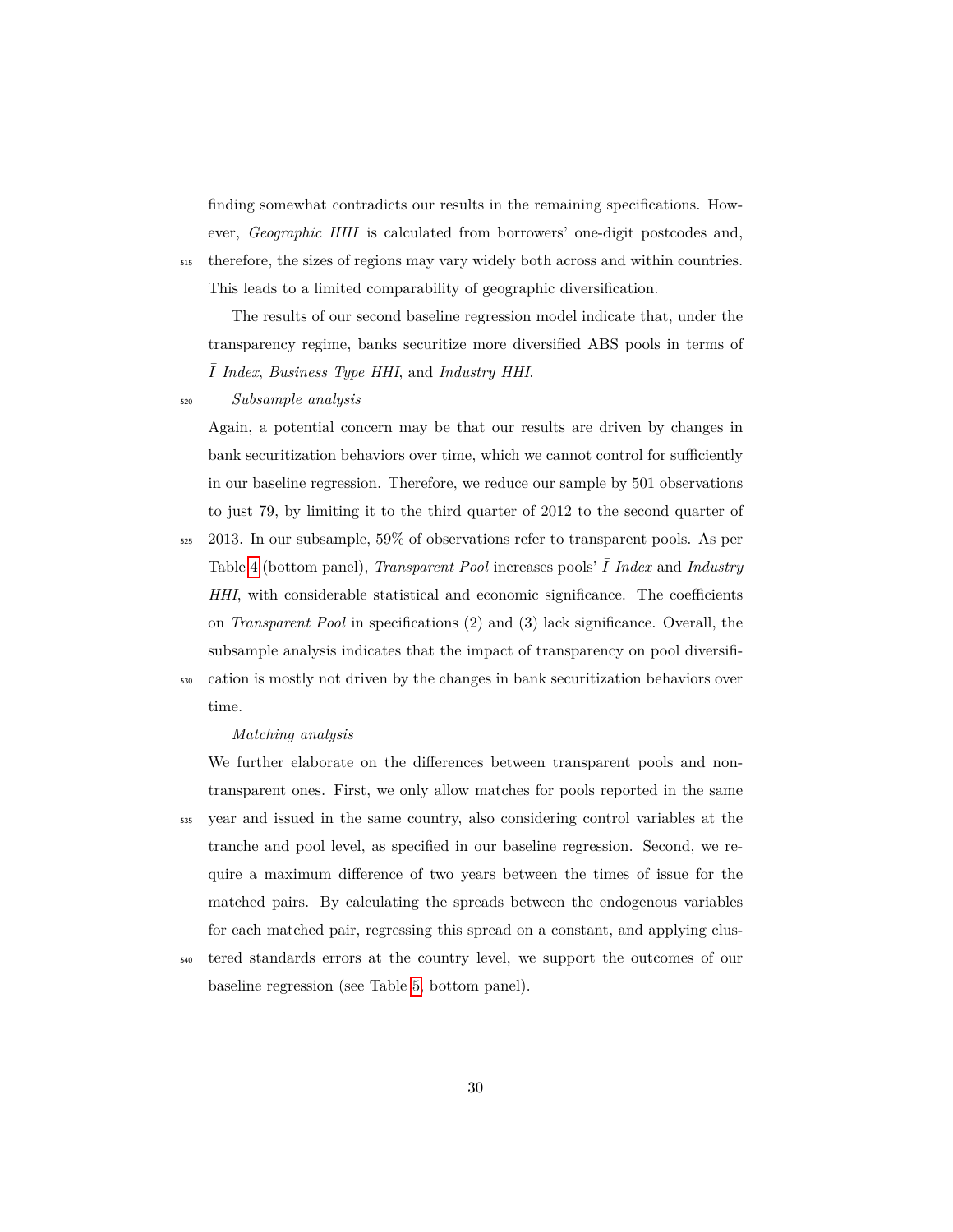<span id="page-30-0"></span>

|                           | $\bar{I}$    | <b>Business</b> | Geographic | Industry   |
|---------------------------|--------------|-----------------|------------|------------|
|                           | Index        | Type HHI        | <b>HHI</b> | <b>HHI</b> |
|                           | (1)          | (2)             | (3)        | (4)        |
| Transparent Pool          | $0.00884*$   | $0.188*$        | $-0.0450*$ | $0.0241**$ |
|                           | (0.00518)    | (0.107)         | (0.0253)   | (0.00983)  |
| Tranche Years to Maturity | 0.0119       | 0.148           | $-0.112$   | 0.00678    |
|                           | (0.0120)     | (0.201)         | (0.0896)   | (0.0162)   |
| Pool Size                 | $0.00806***$ | 0.00789         | $0.0483**$ | $-0.0106$  |
|                           | (0.00244)    | (0.0522)        | (0.0218)   | (0.00702)  |
| Information Collection    | 0.0208       | $0.451*$        | $-0.0648$  | $-0.0768$  |
|                           | (0.0196)     | (0.265)         | (0.236)    | (0.0536)   |
| Pool Dynamics             | $0.00859*$   | $-0.0750$       | 0.0308     | $0.0287**$ |
|                           | (0.00503)    | (0.0688)        | (0.0387)   | (0.0137)   |
| <b>Bank Size</b>          | $-0.000609$  | $-0.0406$       | $0.0320**$ | $-0.00397$ |
|                           | (0.00176)    | (0.0347)        | (0.0152)   | (0.00310)  |
| Loan Ratio                | $0.0236*$    | $-0.205$        | $-0.196$   | 0.0155     |
|                           | (0.0127)     | (0.223)         | (0.179)    | (0.0456)   |
| <b>NPL Ratio</b>          | $-0.00387$   | 0.489           | $1.148***$ | $0.298***$ |
|                           | (0.0232)     | (0.345)         | (0.303)    | (0.0963)   |
| Reporting Quarter FE      | Yes          | Yes             | Yes        | Yes        |
| Country FE                | Yes          | Yes             | Yes        | Yes        |
| $\boldsymbol{N}$          | 580          | 580             | 580        | 580        |
| Adj. $R^2$                | 0.1600       | 0.1183          | 0.1260     | 0.0263     |

Table 7: Impact of transparency on pool diversification (baseline regression)

This table reports the analysis on whether transparency affects pool diversification. Variables are described in Table [1.](#page-11-1) All specifications are estimated by a fractional response regression model. Due to a variance matrix which is nonsymmetric or highly singular in case of specification (2), standard errors of this regression model are estimated by means of bootstrapping 500 times. Marginal effects are reported and robust standard errors that are clustered with respect to the ABS pool are in parentheses. <sup>∗</sup>, ∗∗, and ∗∗∗ denote significance at the 10%, 5%, and 1% levels.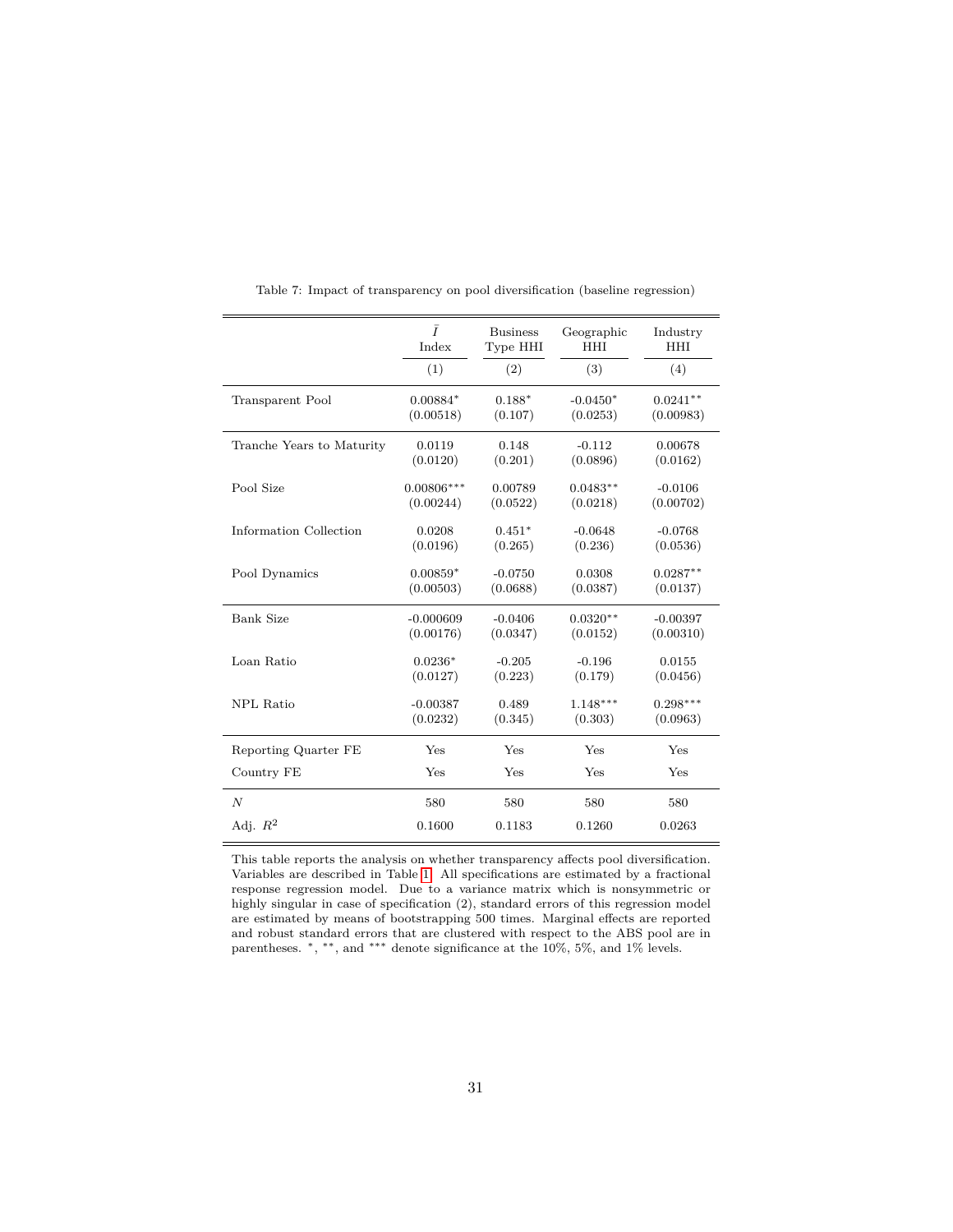#### <span id="page-31-0"></span>**6. Competing explanations**

We want to ensure that our findings on pool performance and diversification of ABS backed by SME loans are driven by transparency. To this end, we <sup>545</sup> collected several potential confounding events and factors in Europe over the past ten years (see Table A.13 in the online appendix). These include ECB activities, banking sector characteristics, and macroeconomic developments. We incorporate them as further control variables and summarize the main results of the amended baseline regressions in Table [8](#page-32-0) and below. The detailed results <sup>550</sup> as well as the descriptions of the additional variables are presented in the online appendix (see Tables A.14 - A.31).

First, the securities to be purchased by the ECB within the ABSPP require certain eligibility criteria. [Grosse-Rueschkamp et al.](#page-36-9) [\(2019\)](#page-36-9) provide evidence that the ECB's acquisition indeed affects the bond markets, as the announce-<sup>555</sup> ment of central bank purchases reduces the bond yields of the firms whose bonds are eligible for such purchases. *ABSPP Net Purchases at Reporting (ABSPP Net Purchases at Issue)* refer to ECB's net purchases during the quarter prior to the respective pool's reporting (issue) quarter. We also include *ABSPP Implementation Dummy*, equal to one for all ABS pool observations reported at least

- <sup>560</sup> one quarter after the ABSPP launch on November 21, 2014, and zero otherwise. Across all three variable definitions, *Transparent Pool* still lowers *Loss Rates*, *Default Rates*, and *Numbers of Days in Delinquencies* significantly. Similarly, the positive impact of *Transparent Pool* on  $\overline{I}$  *Index, Business Type HHI*, and *Industry HHI*, as well as the negative impact on *Geographic HHI*, are in line
- $565$  with our baseline regressions (see Tables A.14 A.16 in the online appendix). We also control for ECB's collateral framework, using *ECB Rating Threshold* and *ECB Haircut* as variables, because [Van Bekkum et al.](#page-38-1) [\(2018\)](#page-38-1) show that a changing rating requirement for ABS to be accepted as collateral affects the European securitization market; nonetheless, our results still hold (see Tables A.17
- <sup>570</sup> and A.18 in the online appendix).

Second, focusing on banking sector characteristics, we use variables repre-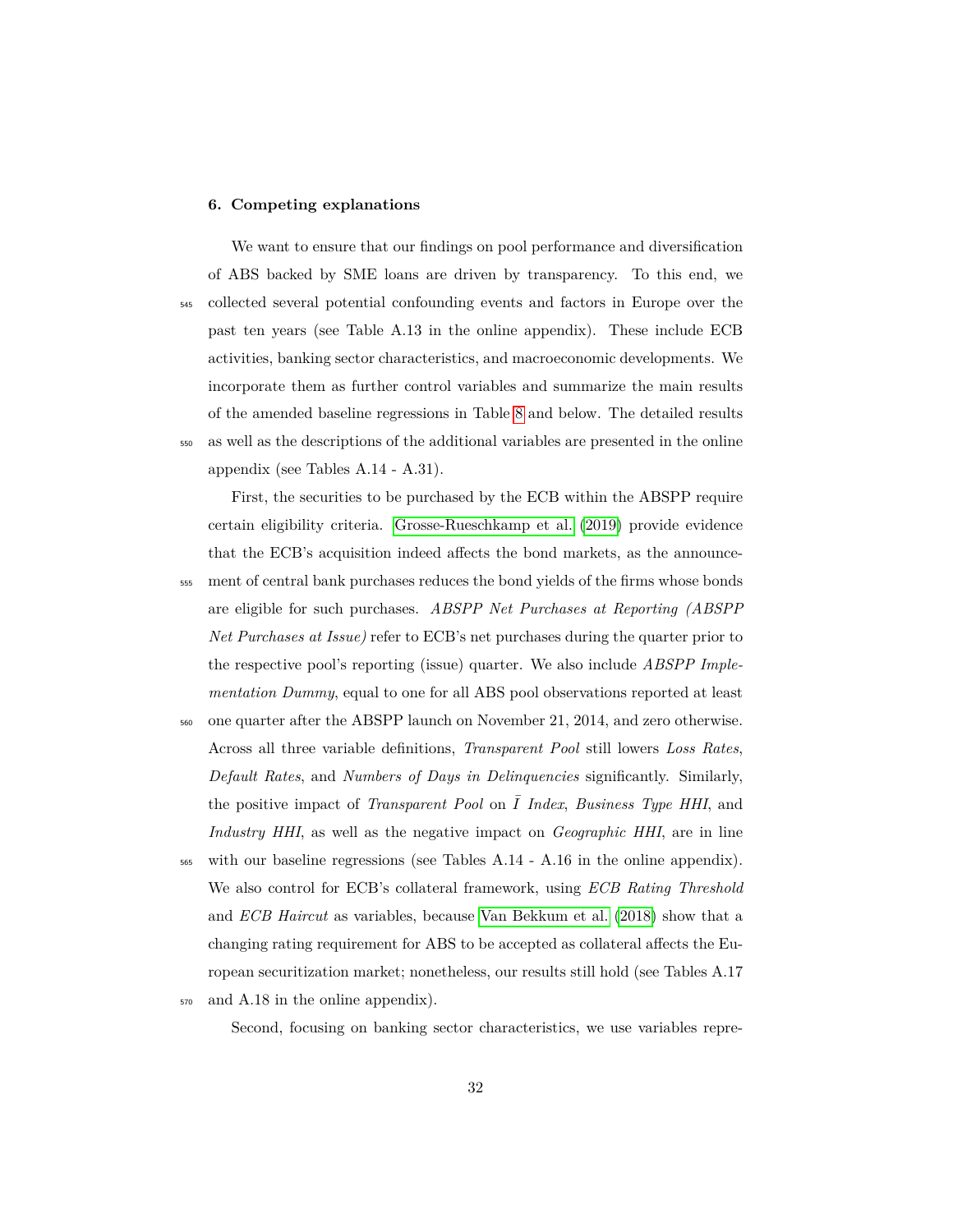<span id="page-32-0"></span>

| Confounding factor                                                                         | Data source                    | $\Gamma^{\rm OSR}$ Rate     | Default Rate              | sinomA<br>Rate of Del. | <b>Loans</b><br>Rate of Del. | .ləU ni əyaO<br>jo rodnul   | xəpu<br>I $\underline{I}$ | ІНН эдуТ<br>Business | IHH<br>Geographic                        | IHH<br>Industry                      | appendix<br>Online                 |
|--------------------------------------------------------------------------------------------|--------------------------------|-----------------------------|---------------------------|------------------------|------------------------------|-----------------------------|---------------------------|----------------------|------------------------------------------|--------------------------------------|------------------------------------|
| Baseline regression                                                                        |                                | f,                          | $\frac{1}{1}$             | $\circ$                | $\circ$                      | $\mathsf I$<br>$\mathbf{I}$ | $^{+}$                    |                      | $\mathbf{I}$                             | $\ddagger$                           |                                    |
| ABSPP                                                                                      |                                |                             |                           |                        |                              |                             |                           |                      |                                          |                                      |                                    |
|                                                                                            |                                |                             |                           |                        |                              |                             |                           |                      |                                          |                                      |                                    |
| at Reporting<br>ABSPP Net Purchases                                                        | ECB                            |                             |                           | $\circ$                | $\circ$                      |                             | $^+$                      | $\circ$              |                                          |                                      | Table A.14                         |
| ABSPP Net Purchases at Issue<br>ABSPP implementation                                       | ECB<br>ECB                     | $\mathbf I$<br>$\mathbf{I}$ |                           | $\circ$<br>$\circ$     | $\circ$<br>$\circ$           | т,                          | $^{+}$<br>$^{+}$          | $+$<br>$\circ$       | $\mathbf{1}$<br>$\overline{\phantom{a}}$ | $\ddagger$<br>$\ddagger$             | Table A.15<br>Table A.16           |
| $ECB$ collateral framework                                                                 |                                |                             |                           |                        |                              |                             |                           |                      |                                          |                                      |                                    |
| ECB Rating Threshold                                                                       | ECB                            |                             |                           | 0                      | $\circ$                      |                             | $^{+}$                    |                      | $\mathsf{I}$                             | $+$                                  | Table A.17                         |
| <b>ECB</b> Haircut                                                                         | $_{\rm ECB}$                   | $\frac{1}{4}$               |                           | $\circ$                | $\circ$                      | $\frac{1}{4}$               | $^{+}$                    | $+$ +                | $\blacksquare$                           | $\ddagger$                           | Table A.18                         |
| National securitization regulation and supervision                                         |                                |                             |                           |                        |                              |                             |                           |                      |                                          |                                      |                                    |
| Spanish Sec. Regulation                                                                    | Law No. 5/2015                 | $\frac{1}{1}$               | $\mathbf I$               |                        |                              | ţ                           | $^{+}$                    | $+$                  | $\circ$                                  | $+$                                  | Tables A.19 and A.20               |
| Skin in the game                                                                           |                                |                             |                           |                        |                              |                             |                           |                      |                                          |                                      |                                    |
| Volume<br>Rate of Retained ABS                                                             | <b>SIFMA</b>                   | $\frac{1}{1}$               |                           | 0                      | $\circ$                      |                             |                           | $\circ$ +            | $\mathbb{F}$                             | $\begin{array}{c} + \ + \end{array}$ | Table A.21                         |
| Reserve Account                                                                            | E                              | $\frac{1}{1}$               | $\frac{1}{1}$             | $\circ$                | $\mathbf{I}$                 |                             |                           |                      | $\mathbf{I}$                             | $+$<br>$+$                           | Table A.22                         |
| Banking sector structure and crisis                                                        |                                |                             |                           |                        |                              |                             |                           |                      |                                          |                                      |                                    |
| Change in Total Number of Banks (%)                                                        | ECB                            |                             |                           | 0                      | $\circ$                      |                             | $\hspace{0.1mm} +$        | $\circ$              | $\mathbf I$                              | $+$                                  | Table A.23                         |
| Financial Aid for Italian Banks<br>NPL Ratio                                               | EU Commission<br>Fitch Connect | $\circ$<br>$\mathbf{I}$     | $\circ$<br>$\blacksquare$ | $\circ$                | $\circ$<br>$\circ$           | $\frac{1}{2}$               | $\circ$                   | $\circ$              | $\circ$                                  | $+$                                  | Tables A.25 and A.26<br>Table A.24 |
| $\label{lemma:main} Lending\ Stand and s$                                                  |                                |                             |                           |                        |                              |                             |                           |                      |                                          |                                      |                                    |
| Index<br>ECB Lending Standard                                                              | ECB                            |                             |                           | $\circ$                | $\circ$                      | $\mathsf I$                 | $\hspace{0.1mm} +$        | $\circ$              | $\circ$                                  | $+$                                  | Table A.27                         |
| Country creditworthiness                                                                   |                                |                             |                           |                        |                              |                             |                           |                      |                                          |                                      |                                    |
|                                                                                            | FRED                           |                             |                           | $\circ$                | $\circ$                      | I.                          | $^{+}$                    | $\circ$              | $\mathsf{I}$                             | $\ddagger$                           | Table A.28                         |
| $\begin{array}{c} \text{Sovereign Bond Yield} \\ \text{Sovereign Bond Rating} \end{array}$ | $S\&P$                         | $\circ$                     | $\blacksquare$            | $\circ$                | $\circ$                      | $\frac{1}{4}$               | $^{+}$                    | $\circ$              | $\frac{1}{4}$                            | $\ddagger$                           | Table A.29                         |
| Economic development                                                                       |                                |                             |                           |                        |                              |                             |                           |                      |                                          |                                      |                                    |
| GDP                                                                                        | Eurostat                       | $\frac{1}{4}$               | t,<br>ï                   |                        |                              | t,                          |                           |                      | $\Gamma$                                 | $^{+}_{+}$                           | Table A.30                         |
| EURIBOR                                                                                    | ECB                            | $\frac{1}{4}$               | $\frac{1}{1}$             | $\circ$ $\circ$        | $\circ$ $\circ$              | $\frac{1}{1}$               | $+$ +                     | $++$                 | $\sim$ 1                                 | $\begin{array}{c} + \ + \end{array}$ | Table A.31                         |

Table 8: Possible competing explanations for pool performance and diversification Table 8: Possible competing explanations for pool performance and diversification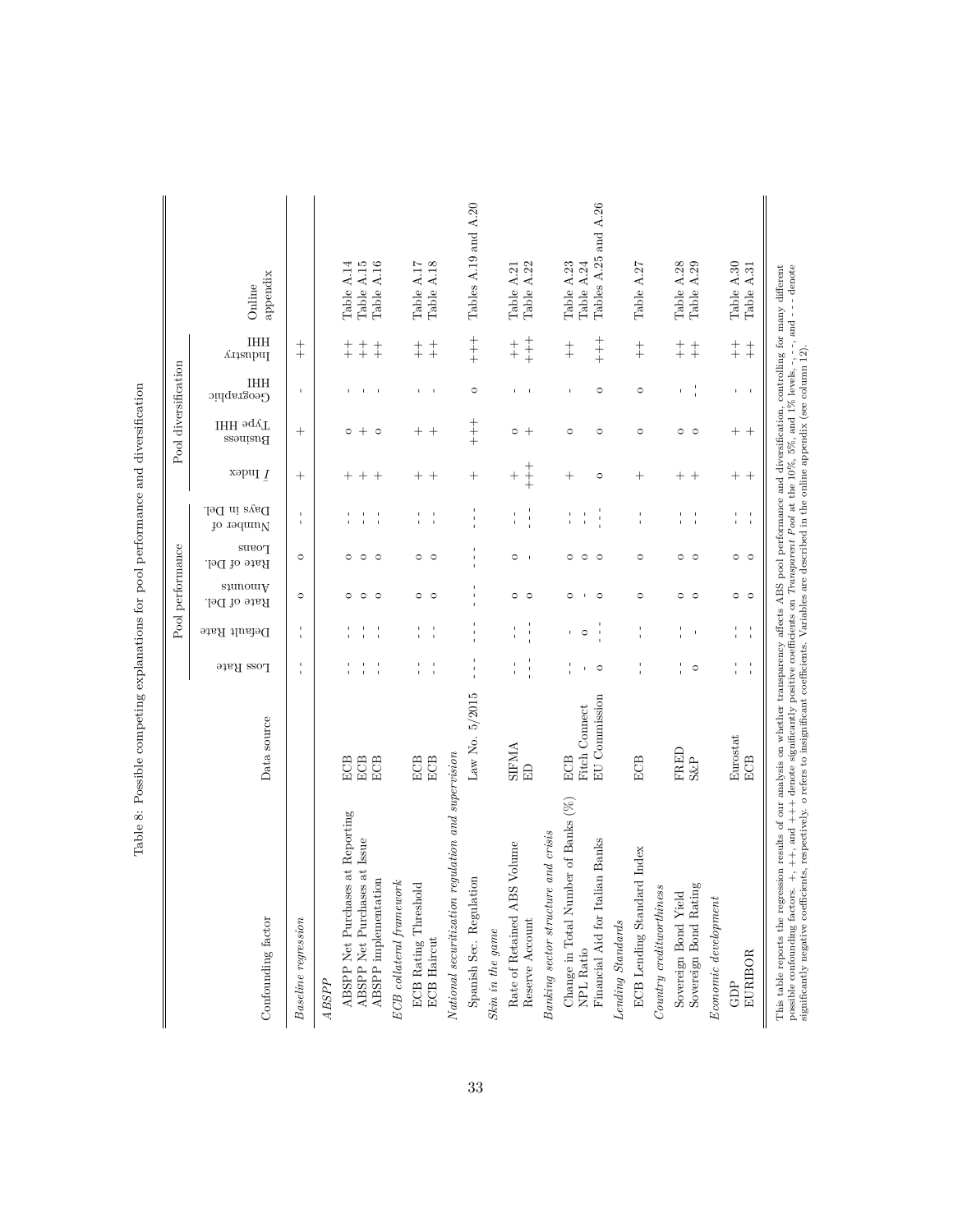senting national securitization regulation and supervision, skin in the game, banking sector structure and crises, and lending standards. The variables and regression outcomes are shown in Tables A.19 - A.27 in the online appendix. A

- <sup>575</sup> new Spanish securitization regulation implemented in April 2015 and financial aid for Italian banks between May and July 2017 are two particular cases. For instance, Spain introduced a new securitization regulation as Law No. 5/2015, which among others, strengthens transparency and investor protection requirements. As this restriction only applies locally, we create subsamples containing
- <sup>580</sup> all 348 Spanish observations in our *Pool Sample* and all 191 Spanish observations in our *Pool/Bank Sample*, respectively. The *Spanish Securitization Regulation* is specified as a dummy variable equal to one for all pools issued after the introduction of the regulation in April 2015. Following the *Transparent Pool* definition in our first regression model, we allow other pools to be classified as <sup>585</sup> non-transparent for a maximum of two years. The impact of *Transparent Pool* on pool performance and diversification of ABS backed by SME loans, except for *Geographic HHI*, increases in significance.

Third, we incorporate different macroeconomic developments across countries and over time. Motivated by the sovereign debt crisis and the low inter-<sup>590</sup> est rate environment, we control for country creditworthiness (*Sovereign Bond Yield* and *Sovereign Bond Rating*), *GDP*, and *EURIBOR*. Our results continue to hold, as we qualitatively obtain the same impact of *Transparent Pool* in all robustness checks (see Tables A.28 - A.31 in the online appendix).

In a final robustness check, we replace *Transparent Pool* by a new binary <sup>595</sup> variable, which randomly assigns values of one (transparent pool) or zero (nontransparent pool) to observations. We then estimate our baseline regressions 1,000 times, with different sets of transparent and non-transparent pools. Assume *Transparent Pool* was *not* the major driver of our results due to unobserved confounding factors that systematically affect our results but cannot sufficiently

<sup>600</sup> be controlled for. Then, the effects of the new randomly drawn variable should be similar to the outcomes of our baseline regressions. However, this procedure mostly reveals insignificant and symmetrically distributed coefficients on the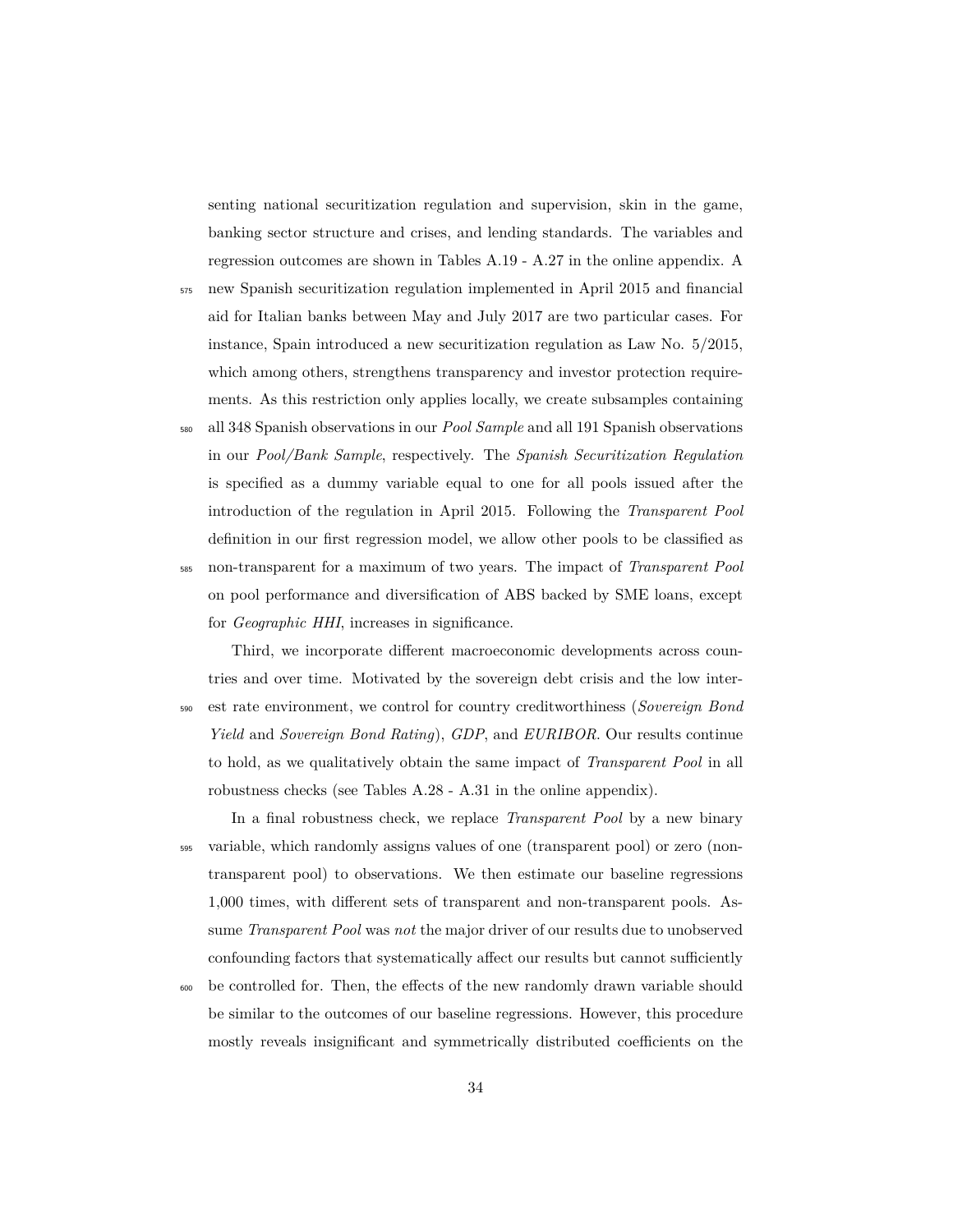new variable, indicating that the effects of *Transparent Pool* are not driven by unobserved confounding factors (see Table A.32 in the online appendix). Al-<sup>605</sup> though all our robustness tests support the empirical results, we acknowledge they are not sufficient to claim causal effects.

## <span id="page-34-0"></span>**7. Conclusions**

A lack of transparency arguably exacerbated the slowdown of securitization markets during the financial crisis. Consequently, the ECB launched the loan-<sup>610</sup> level reporting initiative, obliging originators to disclose quarterly loan-by-loan information for ABS used as collateral in Eurosystem credit operations to a broad range of market participants. Our study empirically explores whether this novel ABS reporting requirement has had favorable effects on securitization pools. In particular, we consider whether originators really improve their ABS <sup>615</sup> pool performance and diversification. Pool-level, rather than loan-level, analyses are particularly relevant, because most observed ABS pools are not entirely static over time and diversification can only be addressed at the pool level.

We obtain data from ED, the central repository of all loan-level information under ECB's loan-level reporting initiative and use several fractional response <sup>620</sup> regression models. By applying reporting quarter, country, and partially, ABS pool FE, our results suggest the novel transparency regime indeed has valuable effects for investors. Specifically, pools affected by the novel transparency regime perform better, that is, show significantly lower loss rates, default rates, rates of delinquent amounts, rates of delinquent loans, and include loans with

<sup>625</sup> fewer days in delinquency on average. Furthermore, pools affected by the transparency regime are more diversified than others with respect to single-name concentration, business types, and industries.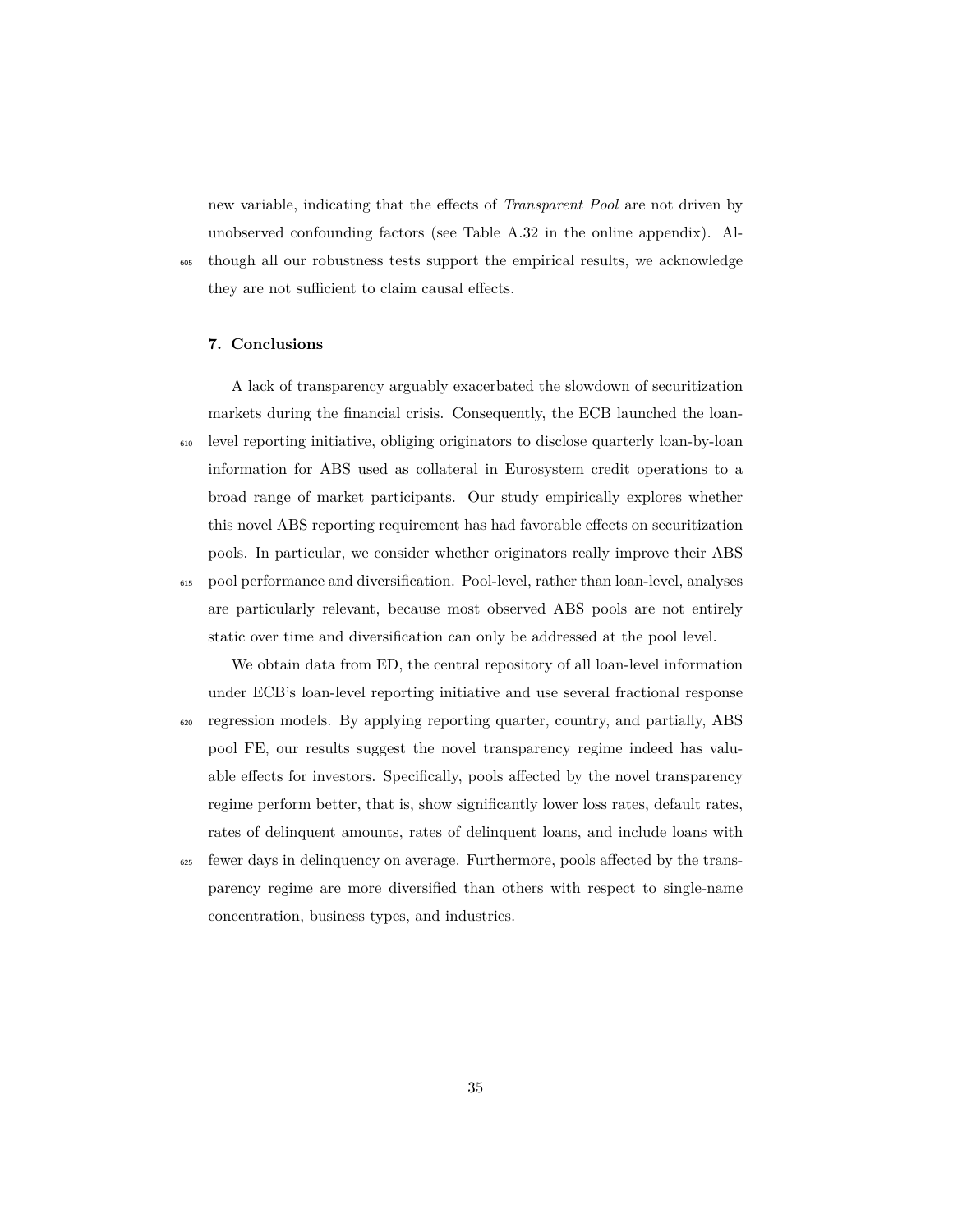#### **References**

<span id="page-35-9"></span>Affinito, M. and E. Tagliaferri (2010). Why do (or did?) banks securitize their <sup>630</sup> loans? Evidence from Italy. *J. Financial Stab. 6*, 189–202.

- <span id="page-35-2"></span>Albertazzi, U., M. Bottero, L. Gambacorta, and S. Ongena (2017). Asymmetric information and the securitization of SME loans. *BIS Working Papers 601*.
- <span id="page-35-8"></span><span id="page-35-0"></span>Albertazzi, U., G. Eramo, L. Gambacorta, and C. Salleo (2015). Asymmetric information in securitization: An empirical assessment. *J. Monet. Econ. 71*, <sup>635</sup> 33–49.
	- Ashcraft, A., P. Goldsmith-Pinkham, and J. Vickery (2010). MBS ratings and the mortgage credit boom. *Federal Reserve Bank of New York Staff Reports 449*.

<span id="page-35-4"></span>Benmelech, E., J. Dlugosz, and V. Ivashina (2012). Securitization without ad-<sup>640</sup> verse selection: The case of CLOs. *J. Financial Econ. 106*, 91–113.

- <span id="page-35-3"></span>Bord, V. M. and J. A. C. Santos (2015). Does securitization of corporate loans lead to riskier lending? *J. Money Credit Bank. 47*, 415–444.
- <span id="page-35-6"></span>Chemla, G. and C. A. Hennessy (2014). Skin in the game and moral hazard. *J. Finance 69*, 1597–1641.
- <span id="page-35-5"></span><span id="page-35-1"></span><sup>645</sup> DeMarzo, P. M. (2005). The pooling and tranching of securities: A model of informed intermediation. *Rev. Financial Stud. 18*, 1–35.
	- Ertan, A., M. Loumioti, and R. Wittenberg-Moerman (2017). Enhancing loan quality through transparency: Evidence from the European Central Bank loan level reporting initiative. *J. Account. Res. 55*, 877–918.
- <span id="page-35-7"></span><sup>650</sup> European Central Bank (ECB) (2011). ECB introduces loanby-loan information requirements for CMBSs and SME transactions, Press Release as of 29 April 2011, URL http://www.ecb.europa.eu/press/pr/date/2011/html/pr110429.en.html (last accessed: 01/13/2020).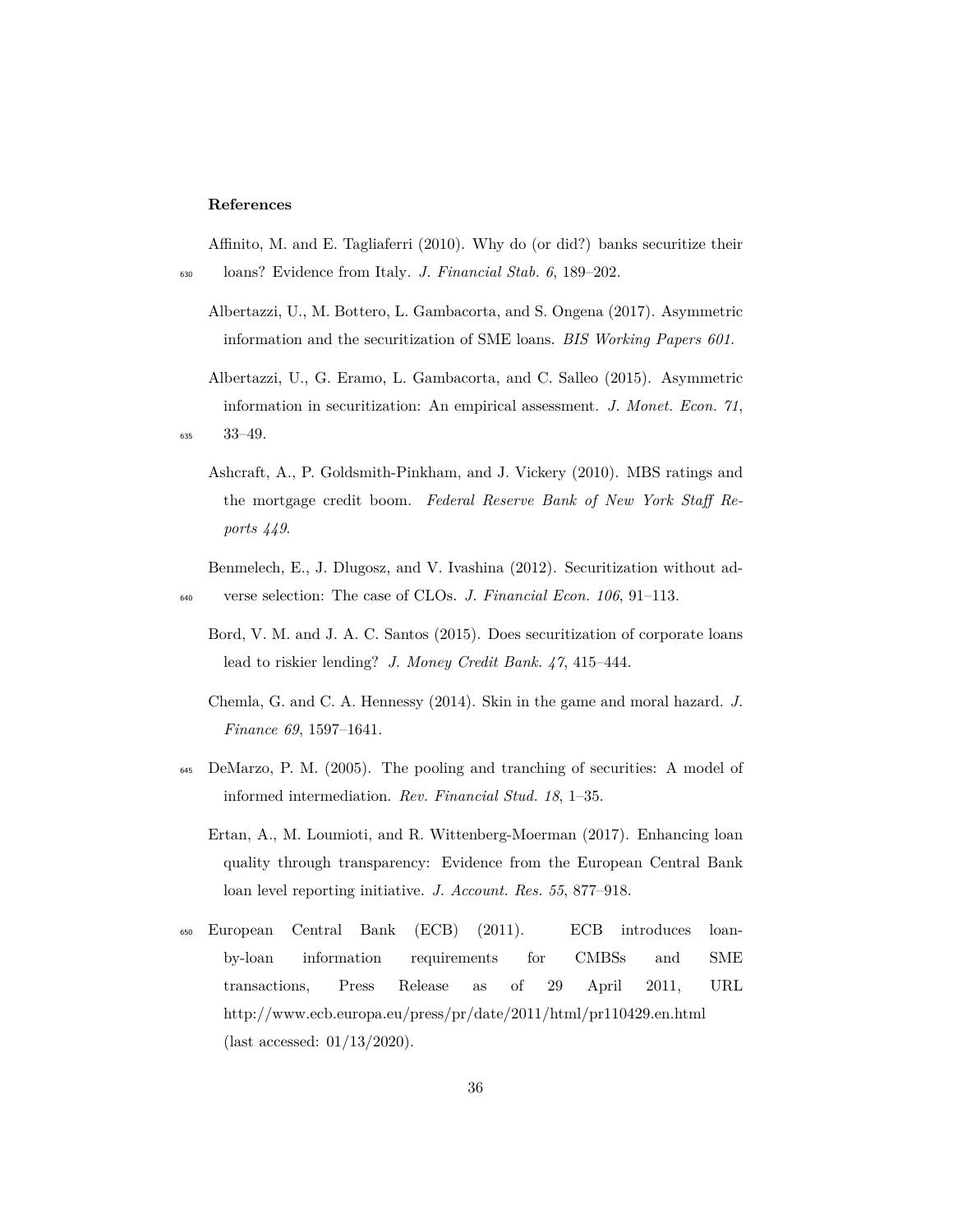<span id="page-36-4"></span><sup>655</sup> European Central Bank (ECB) (2020a). Asset purchase programmes, URL https://www.ecb.europa.eu/mopo/implement/omt/html/index.en.html (last accessed: 01/13/2020).

<span id="page-36-6"></span>European Central Bank (ECB) (2020b). Loan-level initiative, URL https://www.ecb.europa.eu/paym/coll/loanlevel/html/index.en.html (last <sup>660</sup> accessed: 01/13/2020).

<span id="page-36-7"></span>

European DataWarehouse (ED) (2020). ABS market coverage, URL https://eurodw.eu/wp-content/uploads/abs-market-coverage.pdf (last accessed: 01/13/2020).

<span id="page-36-5"></span>Freixas, X. and C. Laux (2012). Disclosure, transparency, and market discipline.

- <span id="page-36-3"></span><sup>665</sup> *In: Dewatripont, M. and X. Freixas (eds), The crisis aftermath: New Regulatory paradigms, London: Centre for Economic Policy Research*, 69–104.
	- Goldstein, I. and L. Yang (2019). Good disclosure, bad disclosure. *J. Financial Econ. 131*, 118–138.

<span id="page-36-0"></span>Griffin, J. M. and D. Y. Tang (2012). Did subjectivity play a role in CDO credit <sup>670</sup> ratings? *J. Finance 67*, 1293–1328.

- <span id="page-36-9"></span>Grosse-Rueschkamp, B., S. Steffen, and D. Streitz (2019). A capital structure channel of monetary policy. *J. Financial Econ. 133*, 357–378.
- <span id="page-36-2"></span>Guo, G. and H.-M. Wu (2014). A study on risk retention regulation in asset securitization process. *J. Bank. Finance 45*, 61–71.
- <span id="page-36-8"></span><span id="page-36-1"></span><sup>675</sup> Hanson, S. G. and A. Sunderam (2013). Are there too many safe securities? Securitization and the incentives for information production. *J. Financial Econ. 108*, 565–584.
	- Helwege, J. and C. M. Turner (1999). The slope of the credit yield curve for speculative-grade issuers. *J. Finance 54*, 1869–1884.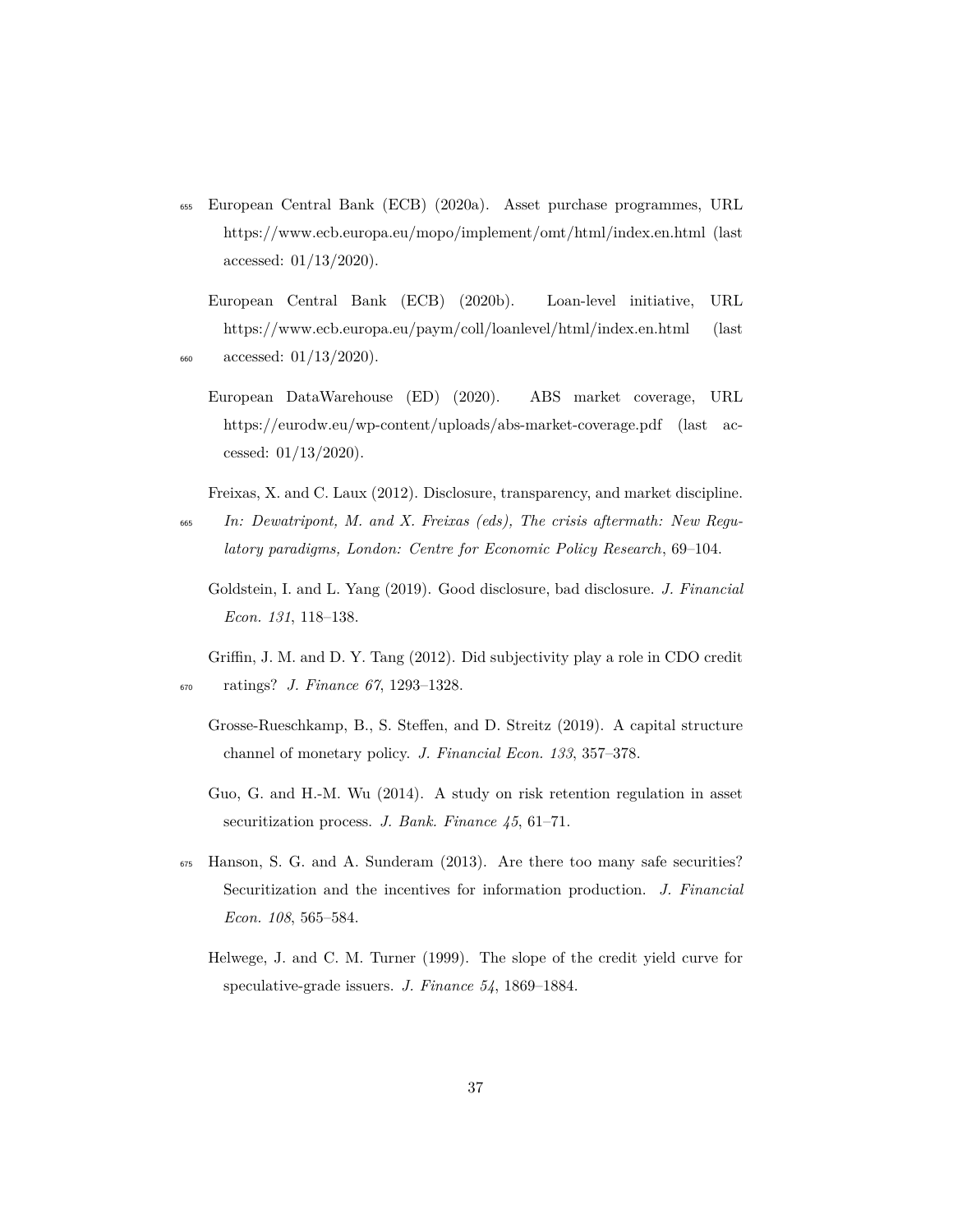- <span id="page-37-10"></span><span id="page-37-3"></span><sup>680</sup> International Monetary Fund (IMF) (2008). Global financial stability report, April 2008, Containing systemic risks and restoring financial soundness, Washington, D.C.
	- Ioannidou, V. and S. Ongena (2010). "Time for a change": Loan conditions and bank behavior when firms switch banks. *J. Finance 65*, 1847–1877.
- <span id="page-37-6"></span><span id="page-37-4"></span><sup>685</sup> Kara, A., D. Marques-Ibanez, and S. Ongena (2018). Securitization and credit quality in the European market. *Eur. Financial Manag. 25*, 407–434.
	- Keys, B. J., T. Mukherjee, A. Seru, and V. Vig (2010). Did securitization lead to lax screening? Evidence from subprime loans. *Q. J. Econ. 125*, 307–362.
- <span id="page-37-5"></span><span id="page-37-2"></span>Keys, B. J., A. Seru, and V. Vig (2012). Lender screening and the role of <sup>690</sup> securitization: Evidence from prime and subprime mortgage markets. *Rev. Financial Stud. 25*, 2071–2108.
	- Pagano, M. and P. Volpin (2012). Securitization, transparency and liquidity. *Rev. Financial Stud. 25*, 2417–2453.

<span id="page-37-7"></span>Pagés, H. (2013). Bank monitoring incentives and optimal ABS. *J. Financial* <sup>695</sup> *Intermed. 22*, 30–54.

- <span id="page-37-9"></span>Papke, L. E. and J. M. Wooldridge (1996). Econometric methods for fractional response variables with an application to 401(k) plan participation rates. *J. Appl. Econom. 11*, 619–632.
- <span id="page-37-0"></span>Securities Industry and Financial Markets Association (SIFMA) (2019). Eu-
- <sup>700</sup> rope structured finance issuance and outstanding. Available on URL https://www.sifma.org (last accessed: 01/13/2020).

<span id="page-37-1"></span>Shin, H. S. (2009). Securitisation and financial stability. *Econ. J. 119*, 309–332.

<span id="page-37-8"></span>Uberti, P. and S. Figini (2010). How to measure single-name credit risk concentrations. *Eur. J. Oper. Res. 202*, 232–238.